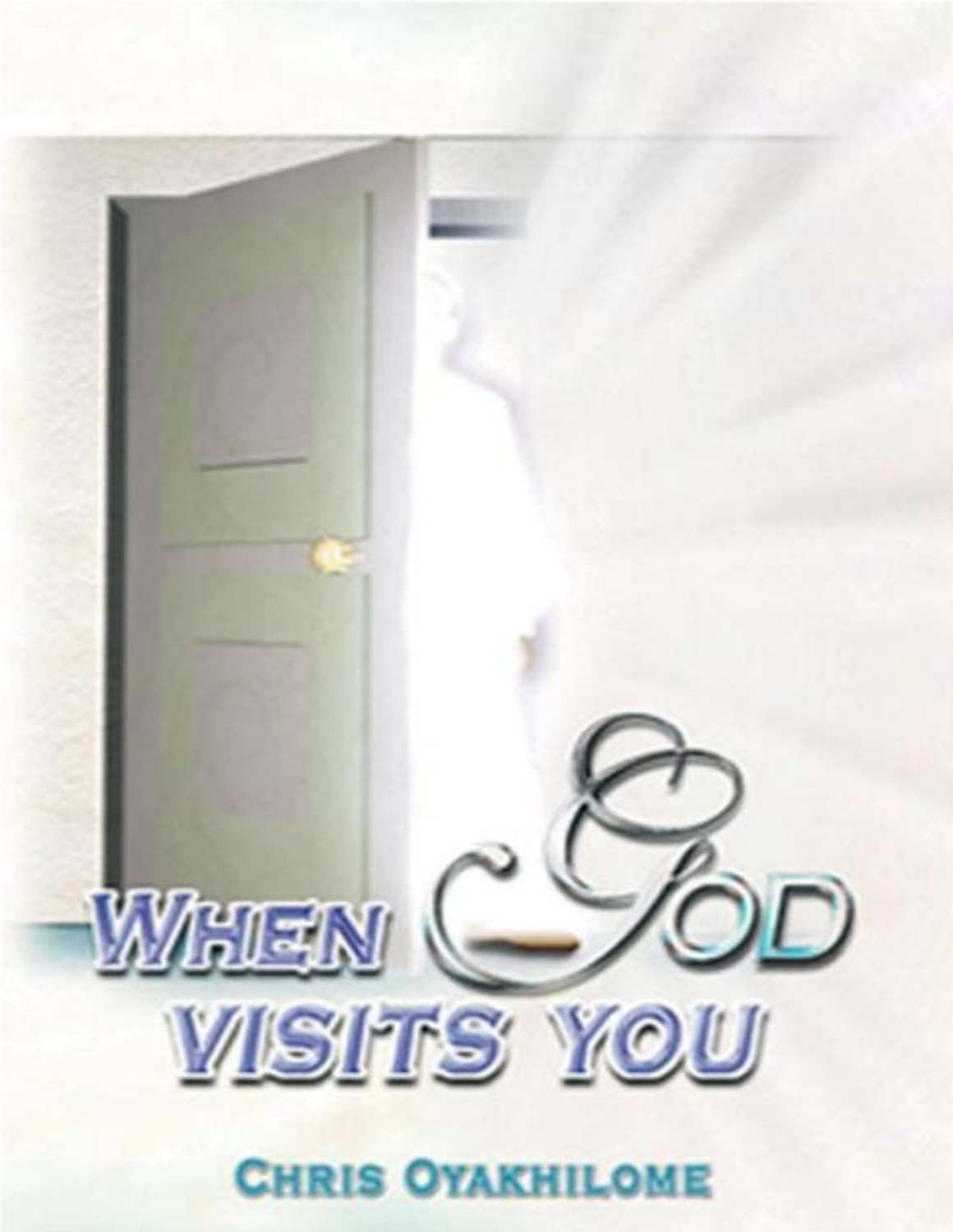

# **When God Visits You**

**ISBN 978-35622-4-x**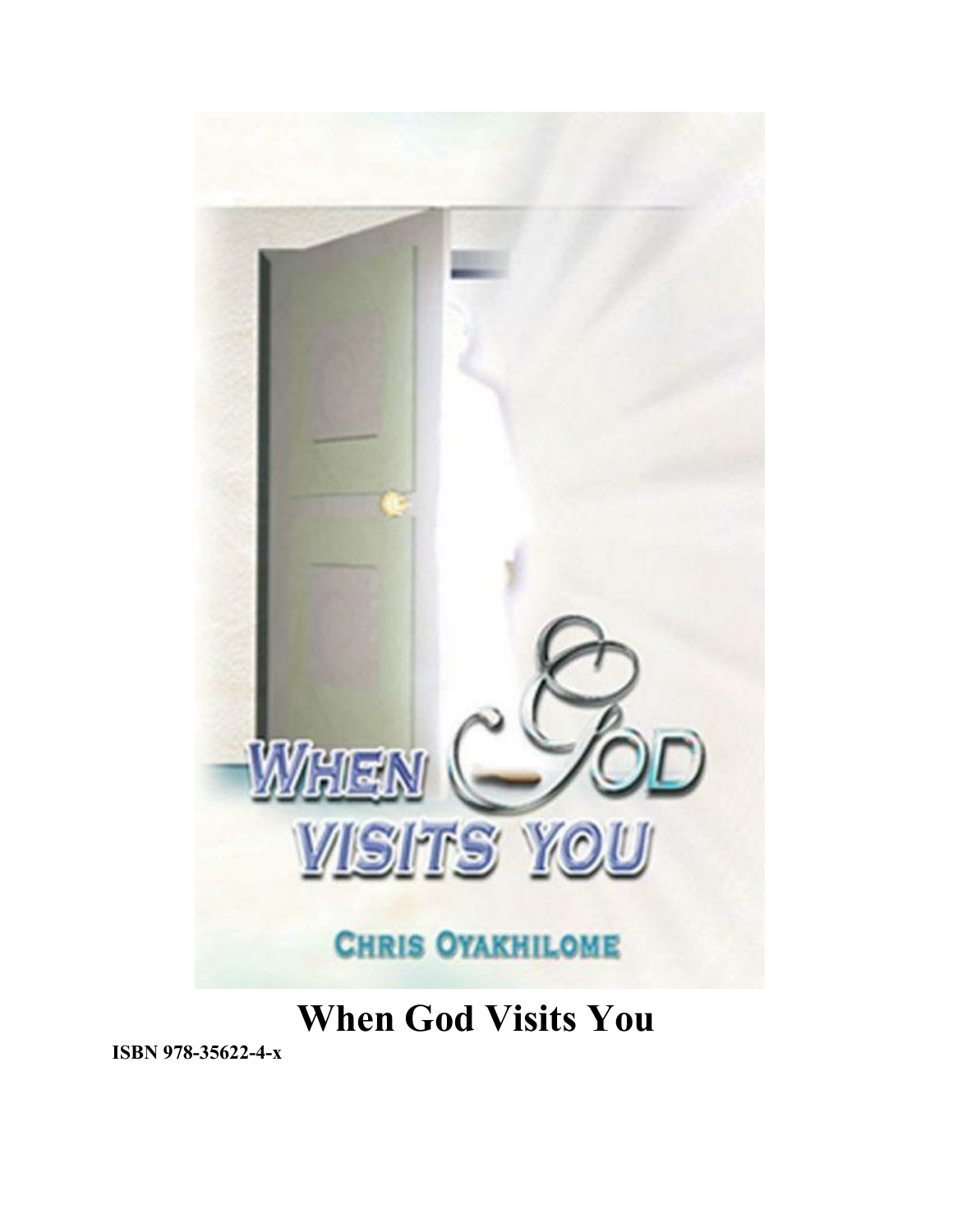*First Printing 2001*

*Copyright 2001 LoveWorld Publishing*

All rights reserved under International Copyright Law.

Contents and/or cover may not be reproduced in whole or in part in any form without the express written permission of LoveWorld Publications.

All scripture quotations are taken from the King James Version of the Bible unless otherwise indicated.

*Believers' LoveWorld Inc. a.k.a Christ Embassy*

#### **United Kingdom:**

Christ Embassy Int'l Office LoveWorld Conference Center Cheriton High Street, Folkestone, Kent CT19 4QJ Tel:+44(0)1303 270970 Fax: 01303 274 372

**Usa:** Christ Embassy Houston 12400 Westheimer Road, Houston, Texas 77077 Tel:+1-281-759-5111; +1-281-759-6218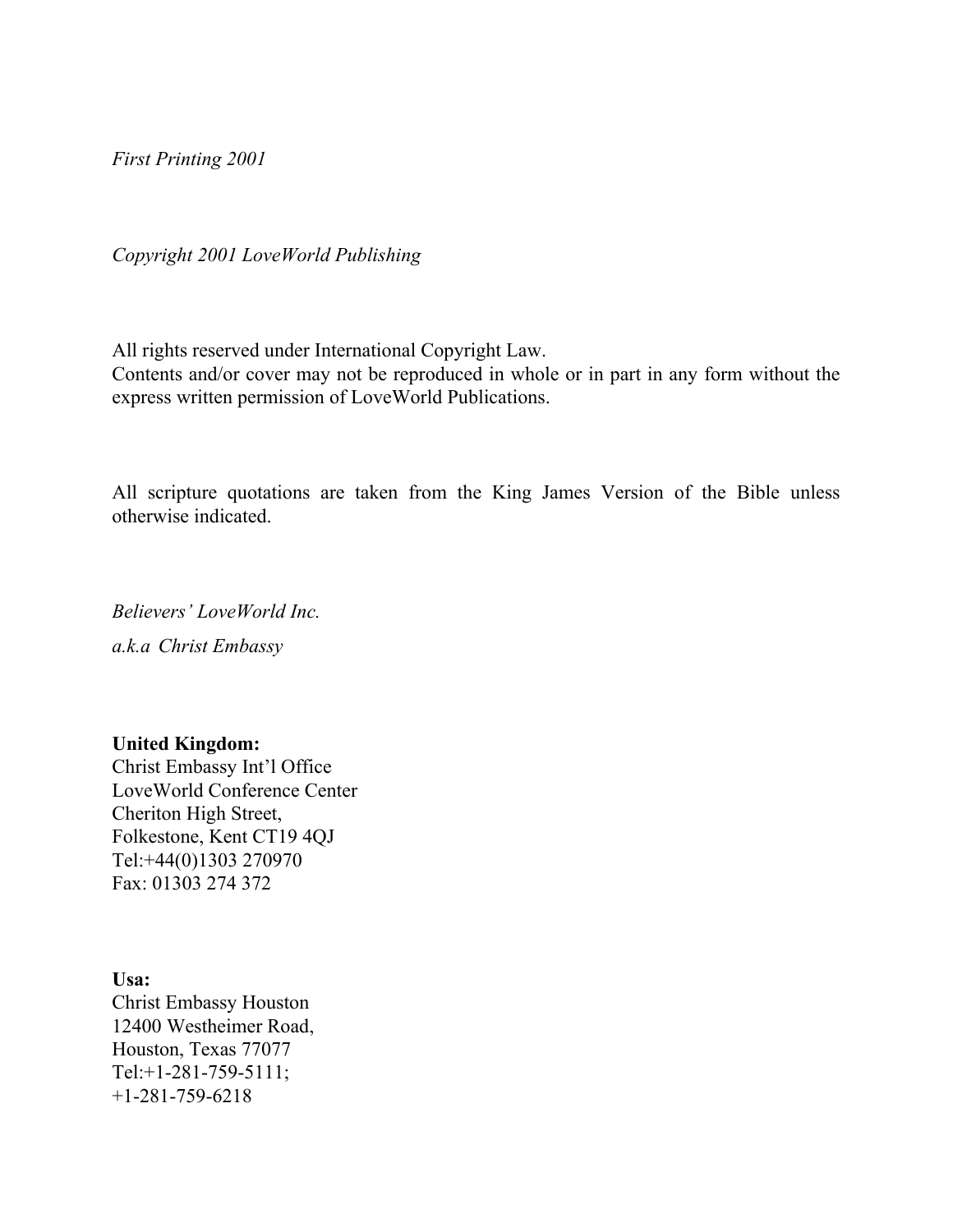#### **Canada:**

101 RossDean Drive, Toronto, ON, Canada M9L 1S6 Tel/Fax:+1-416-746 5080

**South Africa:** 303 Pretoria Avenue Cnr. Harley and Bram Fischer, Randburg, Gauteng South Africa. Tel: +27 11 3260971 +27 11 3260972

**Nigeria:** LoveWorld Conference Center

Kudirat Abiola Way, Oregun, Ikeja, Lagos P.O. Box 13563 Ikeja, Lagos. Tel:+234-8023324188, +234-8052464131, +234-1-8925724

> *email: cec@christembassy.org website: [www.christembassy.org](http://www.christembassy.org/)*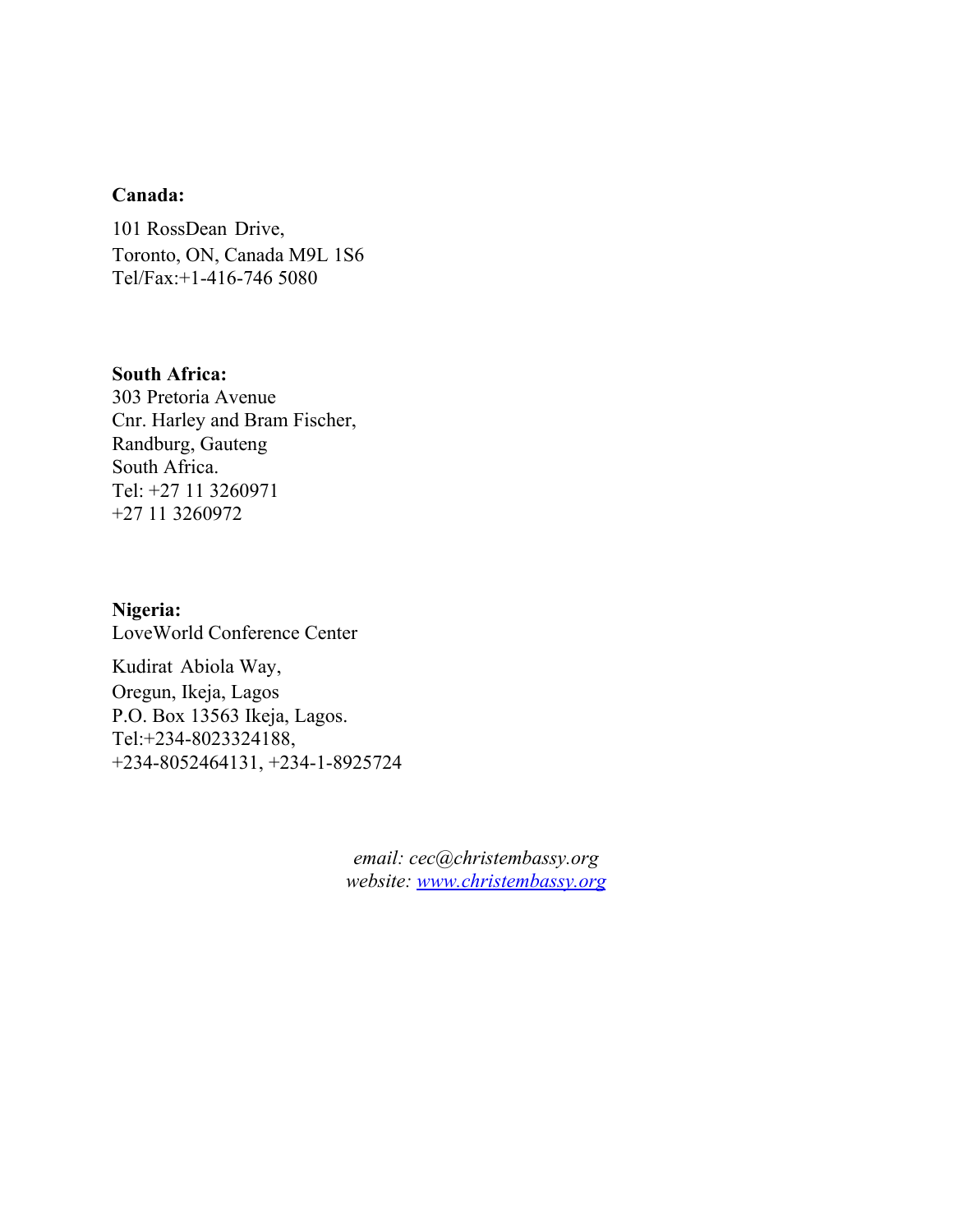# **Content**

### **Introduction**

Chapter 1 **A Strong Desire**

Chapter 2**The Spirit Of Prayer Comes To You**

Chapter 3 **He Calls You To The Word**

Chapter 4 **The Force Field**

Chapter 5 **He Changes Things**

Chapter 6 **He Commands His Blessings**

Chapter 7 **You Become A Blessing**

Chapter 8 **Let God Visit You**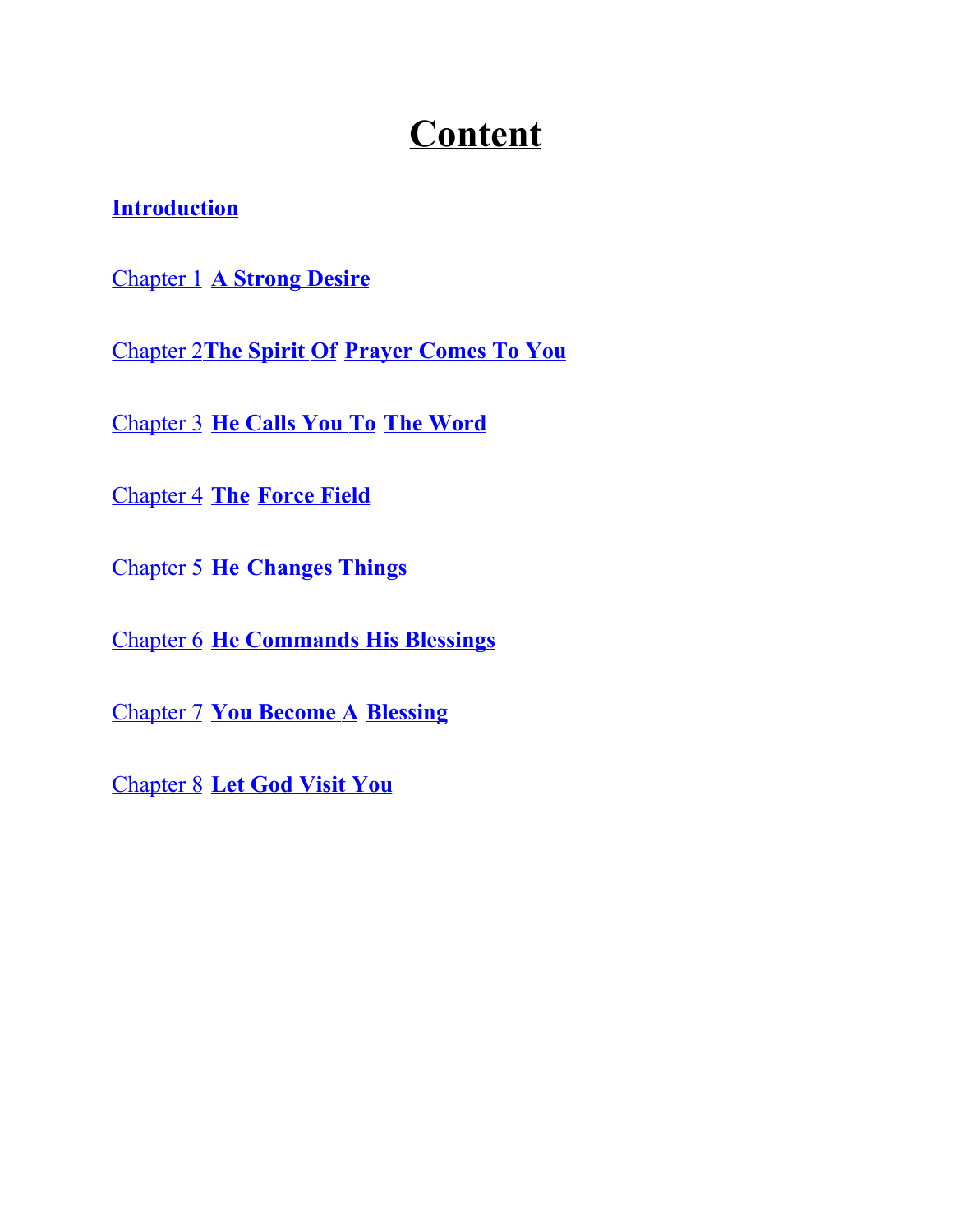## **Introduction**

Many people today are in dire need of a change which only God could handle. They've probably heard about how God showed up in some other person's situation, and this makes them wonder, 'What about me?' 'When will God ever meet my need?' But God is real and He does visit.

God is omnipresent; His presence fills everywhere; yet He does come and go, in spite of His omnipresence. This is because though His presence is everywhere, His manifested presence is not everywhere. So God does visit.

### "*He (The Word) was in the world, and the world was made by him, and the world knew him not. He came unto his own, and his own received him not.*" **(John 1:10-11)**

God visited His people in the person of His Son, but they didn't recognize Him when He came.

One of the reasons many people don't know when God visits is their inability to recognize the Presence of God. This is because they haven't realized that His presence is more than a feeling. This will always happen when they live their lives in someone else' experience rather than the Word of God. Another reason is that many don't know how to respond to the Presence of God. They may be saved and filled with the Holy Spirit, but still unable to respond to the Presence of God because they're not acquainted with His personality.

When you recognize the Presence of God and know how to respond to Him when He visits, you will be able to get the power of God to work for you. But if you fail to recognize and properly respond to Him, His power won't do you any good.

Does God always come with a loud noise? Must a bush burn to indicate His Presence? Does He come at my invitation or does He suddenly come? Will He ever visit me, or has He and I didn't know it? Do I have any part to play in God visiting me? These are some of the questions that have filled the hearts of many.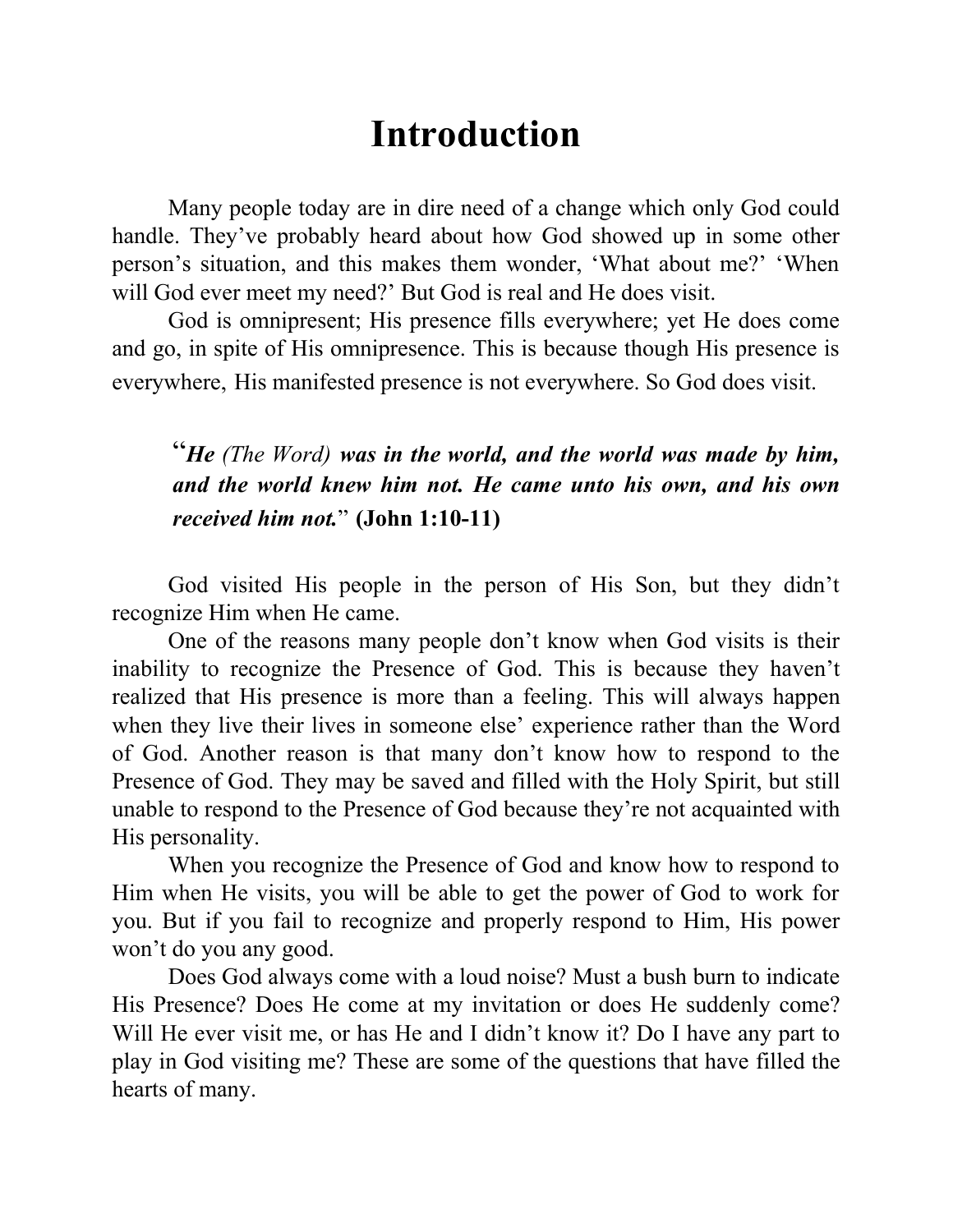Let's look through the Word of God and take examples from the lives of men and women who were able to take advantage of God's visitation to receive their healing, find solutions to their problems and moved their lives up to a higher level.

I encourage you to open your heart as you read this book because God wants to visit His children; He really wants to visit you.

#### **Prepare for that visitation!**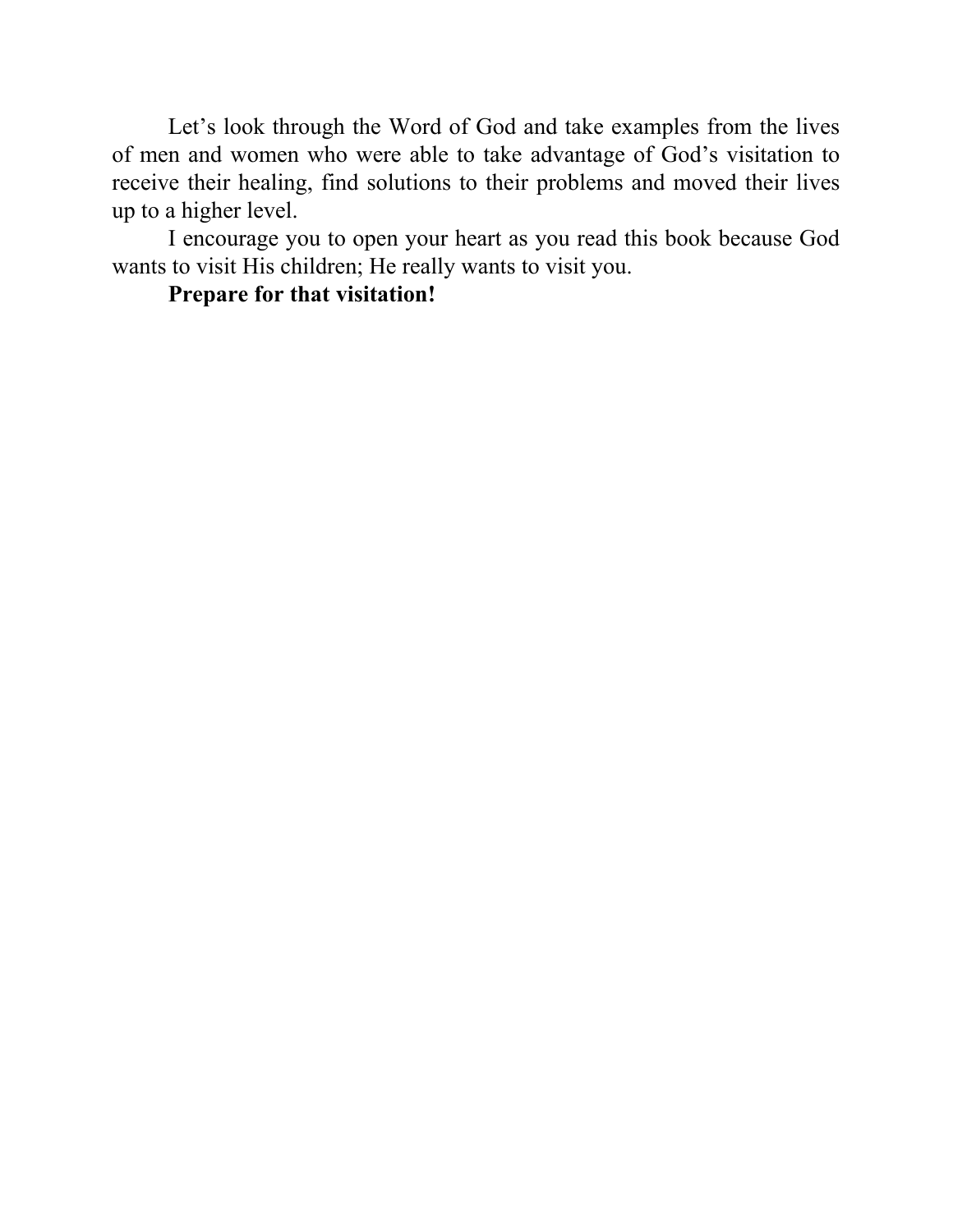Chapter 1

# A Strong Desire

In the early period of the history of the nation of Israel, they had gotten comfortable with the Egyptian lifestyle and had fallen in love with the onions and garlic of Egypt. At this time the children of Israel still enjoyed the goodwill of successive Pharaohs and the Egyptians. It is possible they had even forgotten the land flowing with milk and honey God promised Abraham and his seed. But Joseph being a prophet of God, knew by revelation what would happen in the not too distant future.

"*And Joseph said unto his brethren, I die: and God will surely visit you, and bring you out of this land unto the land which he sware to Abraham, to Isaac, and to Jacob."* **(Genesis 50:24)**.

Hitherto, the predicaments of the children of Israel remained the same. They did not pursue an ardent desire for a change in their circumstances; hence God's Word couldn't be fulfilled in them.

<span id="page-7-0"></span>After Joseph became the prime Minister of Egypt, the children of Israel tremendously prospered and increased in number until a new Pharaoh ruled Egypt, who knew nothing of how the Egyptian empire was preserved from famine through Joseph's wisdom  $(Exodus1:7-14)$ . Consequently, out of fear and insecurity in the face of the growing strength of the children of Israel, he subjected them to slavery.

Soon, Israel's desire for a change grew and God heard their cry and sent a deliverer to bring them out of slavery and lead them into the Promised Land.

"*And it came to pass in process of time, that the king of Egypt died:*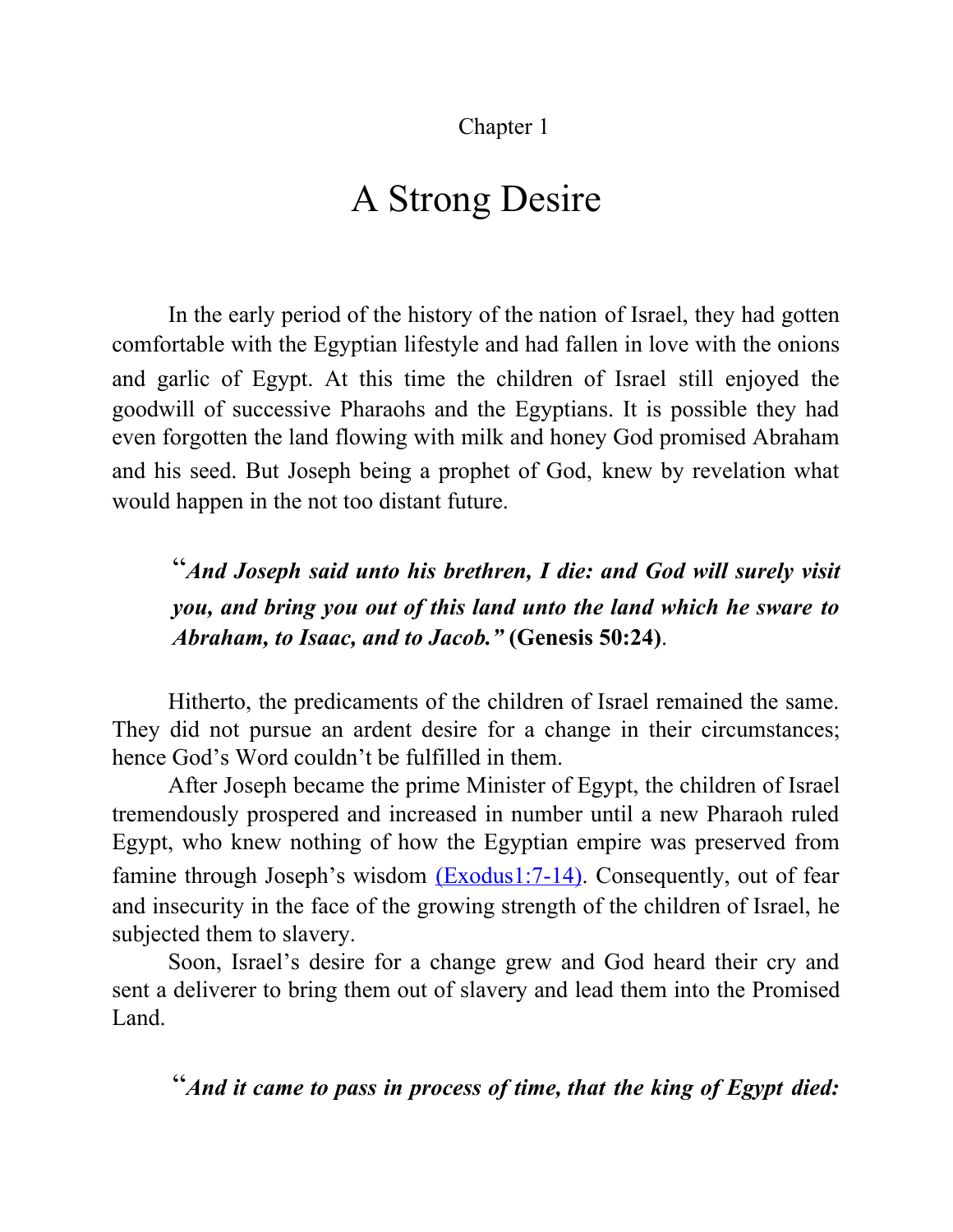*and the children of Israel sighed by reason of the bondage, and they cried, and their cry came up unto God by reason of the bondage."* **(Exodus 2:23)**

"*And the Lord said, I have surely seen the af liction of my people which are in Egypt, and have heard their cry by reason of their taskmasters; for I know their sorrows; And I am come down to deliver them out of the hand of the Egyptians, and to bring them up out of that land unto a good land and a large, unto a land flowing with milk and honey; unto the place of the Canaanites, and the Hittites, and the Amorites, and the Perizzites, and the Hivites, and the Jebusites."* **(Exodus 3:7-8)**

So the LORD called Moses and said,

### "*Come now therefore, and I will send thee unto Pharaoh, that thou mayest bring forth my people the children of Israel out of Egypt.* **(Exodus 3:10)**

God's response came as a result of their strong desire for a change in their situation.

<span id="page-8-0"></span>There's another inspiring story of a woman in the book of 1 Samuel 1:1-21, named Hannah. Her story reveals God's personality, faithfulness and kindness.

Hannah had no child because she was barren. She had been in this situation for many years, and no physician could help her. So, she knew God was the only one who could help her; her situation couldn't be reversed by man's power or ability. The situation was a bit bearable for her because her husband loved her very much, her condition notwithstanding. Moreover, she got a worthy portion of offering to sacrifice to God at Shiloh - the annual place of worship. On a particular occasion, while the whole family was on their way to worship and offer sacrifices to God at Shiloh, her rival, Peninnah, goaded her with her condition. This made her very sad and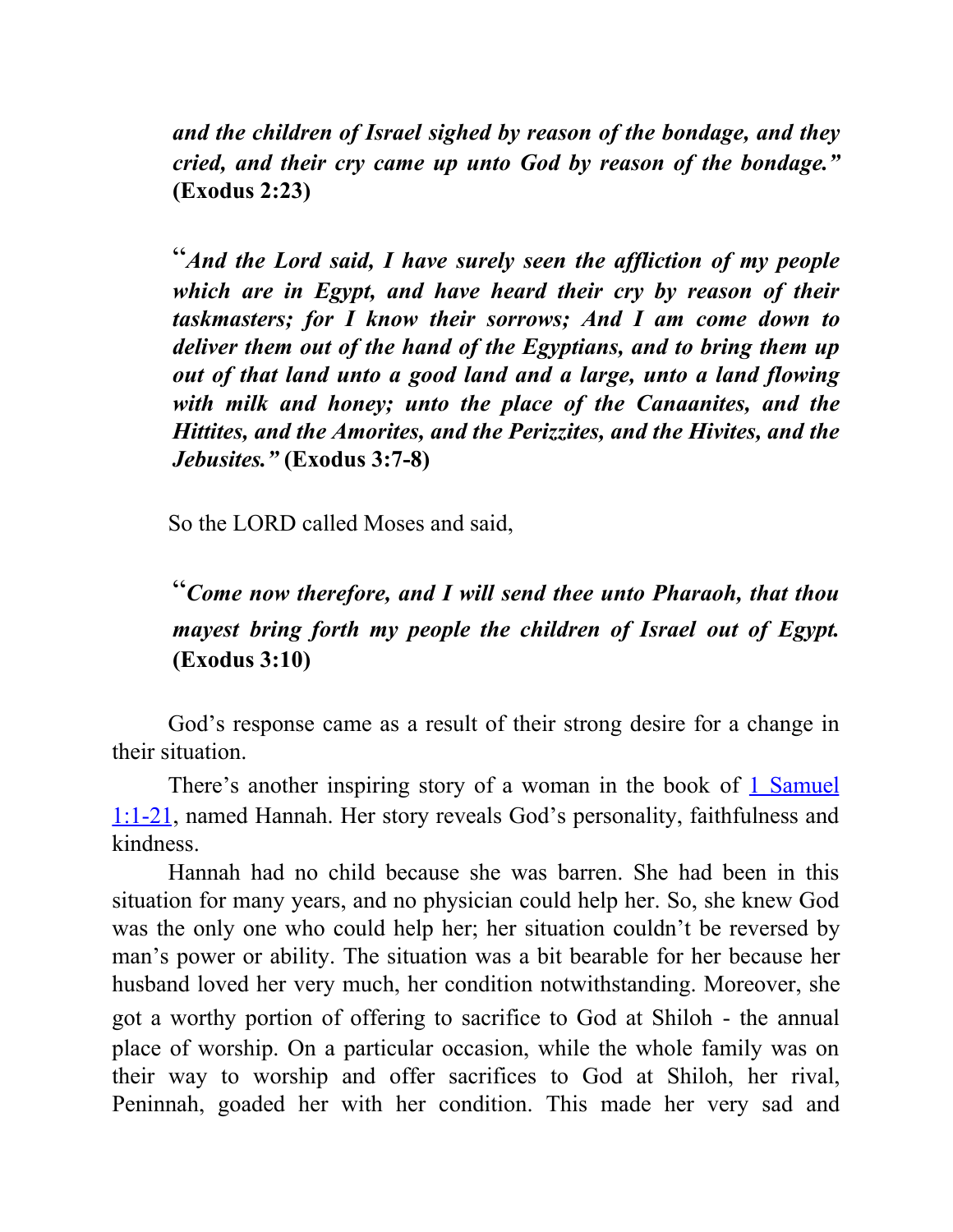desperate and her countenance fell. This time, her husband's efforts to encourage her were all to no avail. By the time they arrived at Shiloh, her desire for a child was so strong, that the Bible says,

### "*And she was in bitterness of soul, and prayed unto the Lord, and wept sore.***" (1 Samuel 1:10)**

Hannah had a strong desire now for a change.

### *When God visits you, the first thing you'll discover is a strong desire for change.*

There is a promise of a higher realm of life for you regardless of where you are presently. God's Word is His promise to you, and it's a place of rest. When you let Him visit you, He will carry you there.

You need the visitation of God in order to move to this realm of life, but first you need that desire. You are God's child but you have an enemy, the devil, who will do everything to keep you from getting what is yours.

Do you want a change? Do you want the power of the kingdom of God to produce results for you? Then your heart must reach out; you must be bursting with a strong desire. Strong desire is necessary in life. A compelling desire for a change is the starting place.

### "*And David perceived that the Lord had established him king over Israel, and that he had exalted his kingdom for his people Israel's sake."* **(2 Samuel 5:12)**

Isn't this amazing? David had been king for several years already. Then one day, while sitting on his throne, it dawned on him that God had actually established him as king over Israel and exalted his kingdom.

I'm sure something like this has happened to you before; you were looking for a pen to use and it suddenly dawned on you that you had one in your pocket all the while.

There are times you don't have something but because you don't really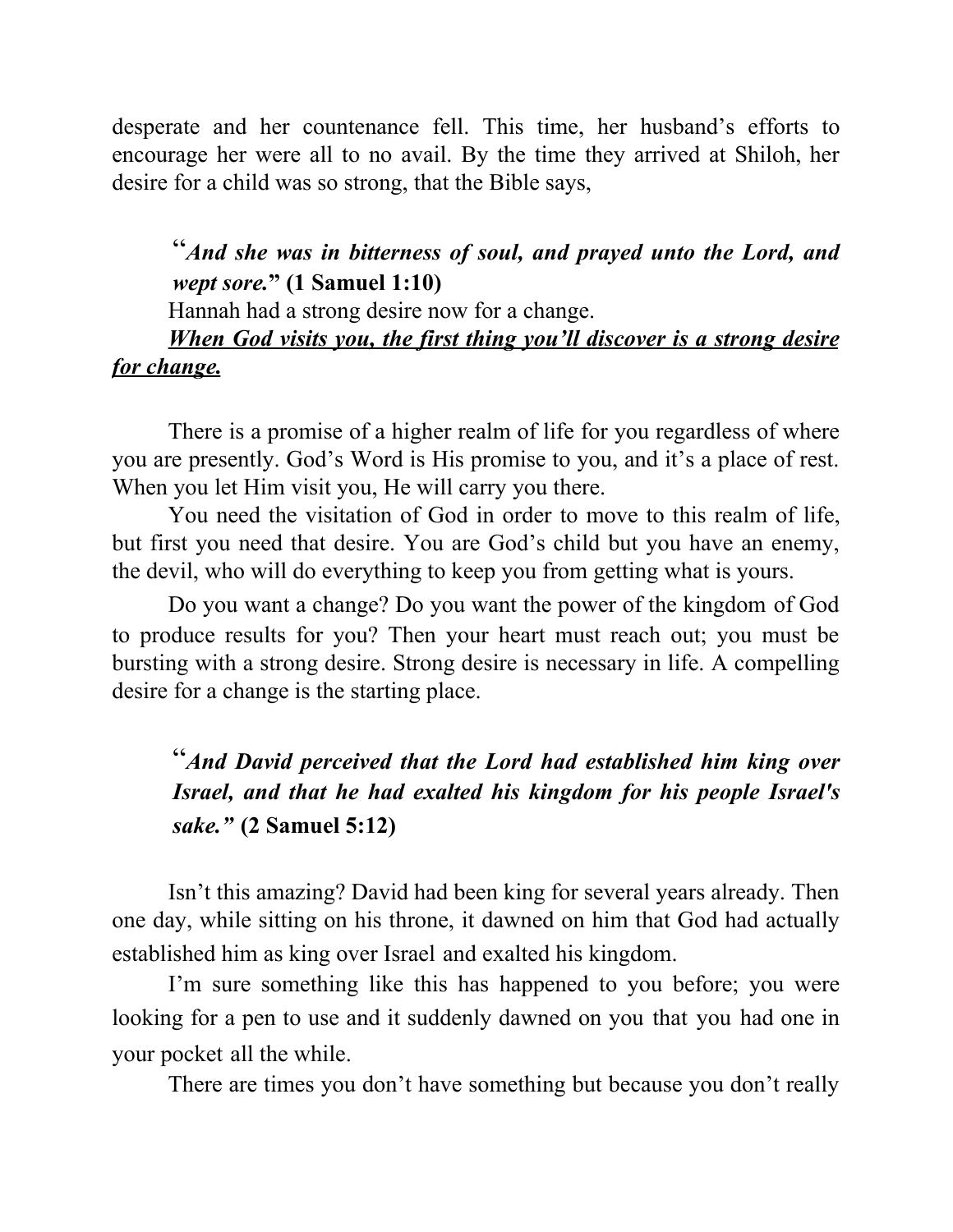have any desire for it, it might not occur to you that you need it. All of a sudden, the need dawns on you, and from that point your desire for it begins to increase.

Hannah had probably made up a lot of excuses in her heart for her condition, thinking, "The God of Abraham will visit me one day." She must have tried to console herself that everything was okay except that she didn't have a child. But it got to a time that she couldn't take it anymore, it dawned on her, just like David, that she needed a miracle. She knew she didn't want to live the rest of her life without a child.

<span id="page-10-0"></span>The same thing happened to the children of Israel in Egypt. It wasn't until they didn't have enough to eat and the whips of the Egyptian taskmasters landed on their backs that God's promise occurred to them (Exodus 2:23-25). It dawned on them that a better land was waiting for them, where all the good things of life were freely available and they'd no longer be slaves.

Sometimes you find Christians in a desperate situation, just like Hannah's, but they fail to recognize it. They have great need in their lives but fail to realize it. Until the need dawns on them, they may never recognize the solution or desire it.

You want a change? It's got to dawn on you that God has prepared something better than where you are now. The first step to your miracle is to get uncomfortable with your present state!

# **God Is At Your Door**

<span id="page-10-1"></span>When you discover that you have a strong desire for change, then God is at your door. The strong desire is the response of the human soul to God, as He knocks on the door of your heart. **There's something about the human soul; when your soul cries out in a strong desire, God immediately responds to it.** God said, 'before you call I'll be there, before you ask, I'll answer you**' (Isaiah 65:24).**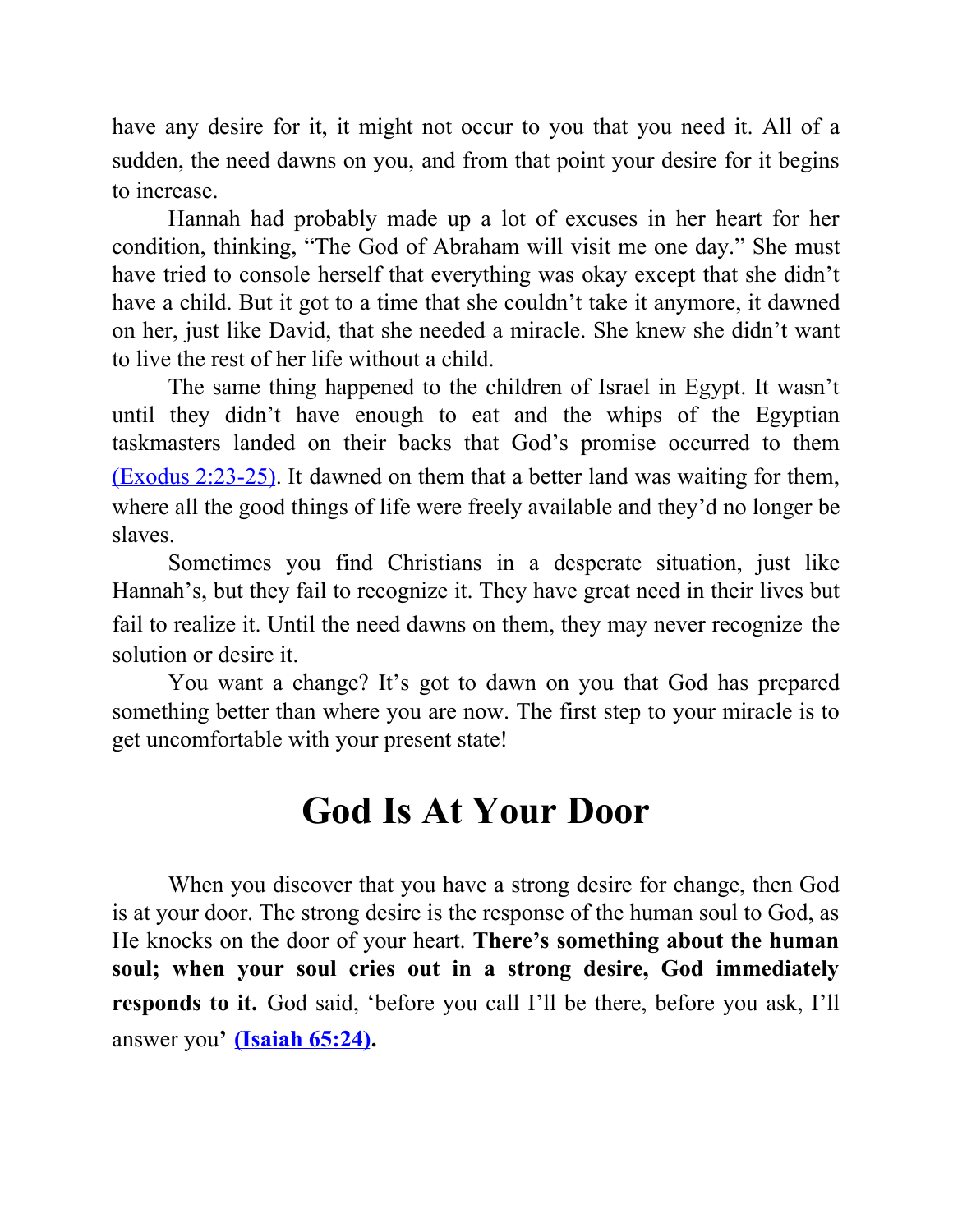## **Nourish Your Desire!**

<span id="page-11-0"></span>What do you do with your desire? Let's learn from David. David had an excellent reputation of seeking God's Presence. God called him a man after His own heart (1 Samuel 13:14).

"*O God, thou art my God; early will I seek thee: my soul thirsteth for thee, my flesh longethfor thee in a dry and thirsty land, where no water is; To see thy power and thy glory, so as I have seen thee in the sanctuary.***" (Psalms 63:1-2)**

David said, 'I have a strong desire within me to see your power, Oh God!' He didn't hunger and thirst for food and drink; he thirsted and hungered to see the power of God.

If you don't follow his writing carefully, you may erroneously think he just woke up one morning with this desire without doing anything, that is, without any effort on his own part.

The secret of this longing and desire for God is in verse 6 of the same chapter, where he says,

### "*When I remember thee upon my bed, and meditate on thee in the night watches."* **(Psalm 63:6)**

Can you see that? Even when he went to bed, he didn't forget about God. He thought about Him all day and night, meditating on His Word.

This wasn't an accidental thought. No! It was a conscious thought and must have required some effort on his part. He deliberately and consciously nursed his desire for God! You can either nurse to increase your desire, or quench your desire.

When that strong desire comes to your heart, nurse it, nourish it, and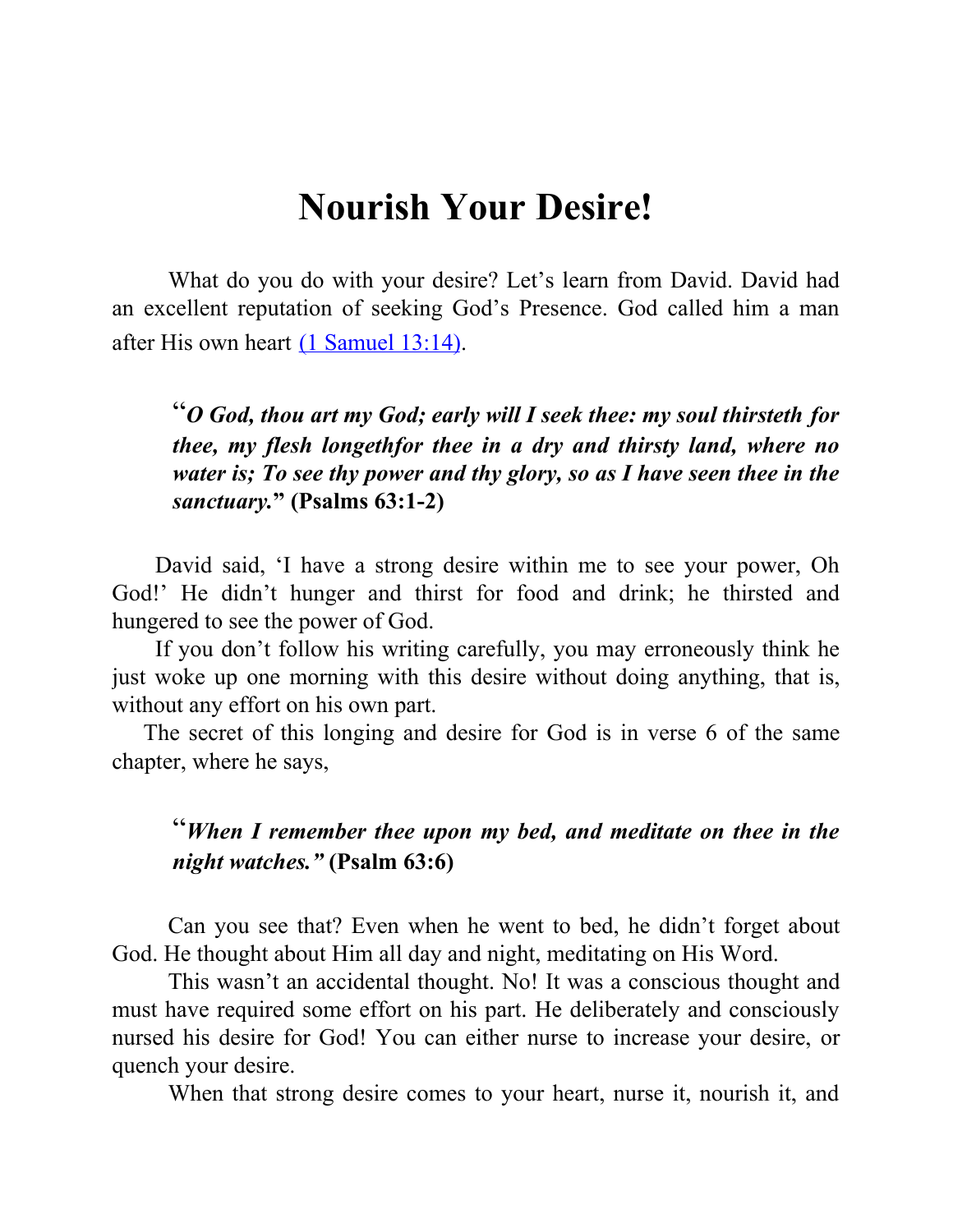don't let anything take it away from you. Let it grow stronger and stronger.

You'll also discover that when you have a strong desire for something, more information will come to you about that thing. Then you'll look up to God for answers. If you have a strong desire, let it work in you, don't push it away.

### "*The fear of the wicked, it shall come upon him: but the desire of the righteous shall be granted."* **(Proverbs 10:24)**

With the desire, half the battle is won already. But it's your responsibility to nurse it. Jesus said, '*blessed are they which hunger and thirst after righteousness; for they shall be filled.***'(**Matthew 5:6**).** The reason they're blessed is because they'll be filled. The Presence of God comes right where there's a thirst and hunger for change according to the Word; right at the door of your heart.

## **Don't Seek A Sign!**

God doesn't always come with a shout; He doesn't always come amidst blinding lights. This is why some people don't recognize His Presence when He comes. A lot of times He just sets up little signs, and if you're not desiring Him, you may not know when He shows up.

"*And he said, Go forth, and stand upon the mount before the Lord. And, behold, the Lord passed by, and a great and strong wind rent the mountains, and brake in pieces the rocks before the Lord; but the Lord was not in the wind: and after the wind an earthquake; but the Lord was not in the earthquake: And after the earthquake a fire; but the Lord was not in the fire: and after the fire a still small voice. And it was so, when Elijah heard it, that he wrapped his face in his mantle, and went out, and stood in the entering in of the cave. And, behold, there came a voice unto him, and said, What doest thou here, Elijah?***" (1 Kings 19:11-13)**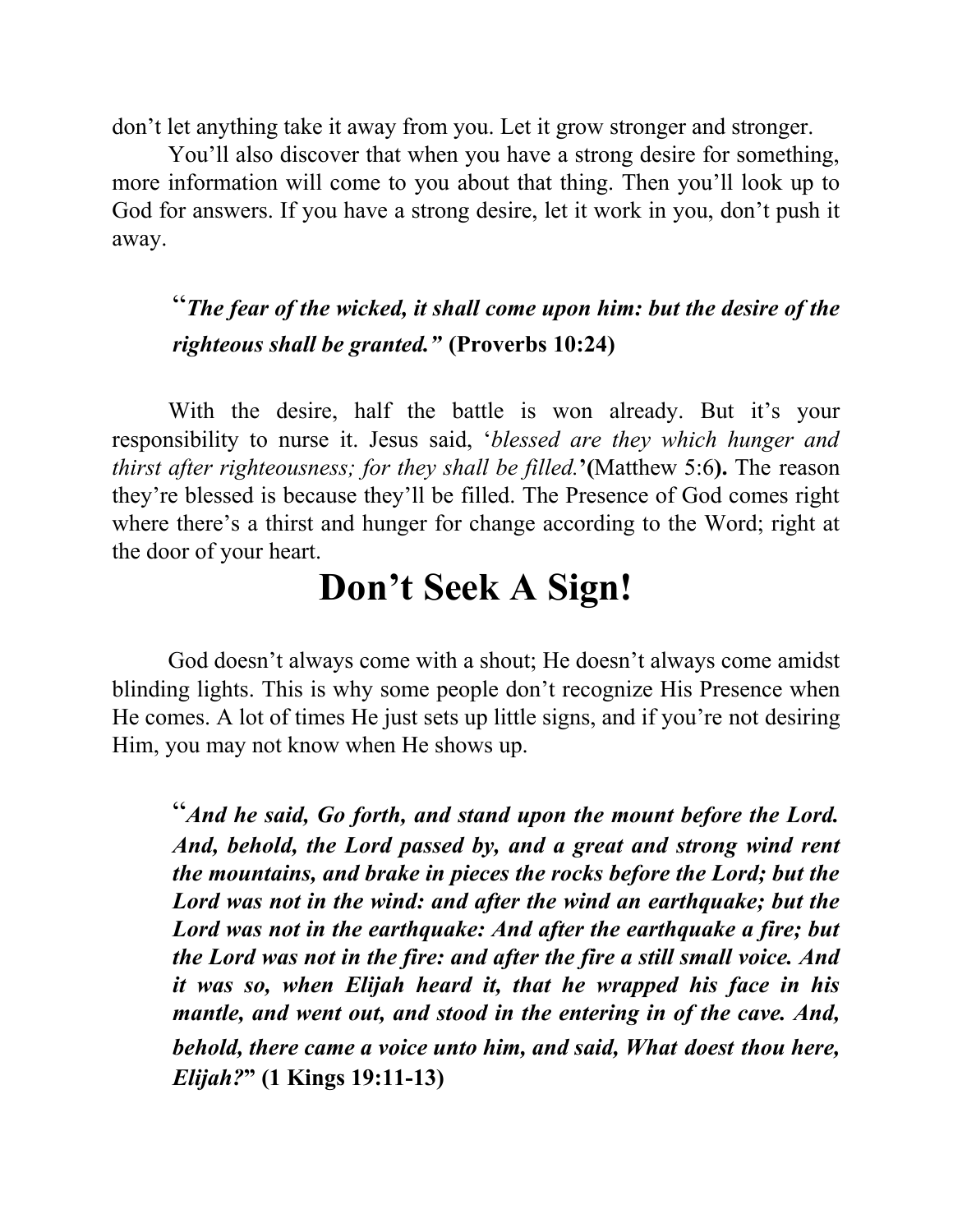When God met with Elijah, great signs were manifested but God wasn't in any of them; there was a great wind, an earthquake and a fire. God doesn't always come with pomp and pageantry; He may just come to you in a most obscure and unusual manner. The important thing is to recognize His Presence however. Jacob had a dream and when he awoke, he said, *"...Surely the Lord is in this place; and I knew it not."* **(Genesis 28:16)**. He realized God had visited him while he slept and he didn't even wake up!

Don't wait for a sign before you acknowledge the Presence of God. Always be prepared to receive from God every time and at anytime; that's the winning attitude.

## **Don't Stop**

Hannah could have thought, *'Well, I can't go to the temple now, I'll pray tomorrow, let me go home now*'; but she didn't waste any time. She prayed immediately with tears and with the whole of her heart. She didn't give up, but followed through on her desire, committing herself wholly to it.

Joseph encouraged his brethren to keep God's promise in their hearts, and be strengthened by the thought of a better land.

"*And Joseph said unto his brethren, I die: and God will surely visit you, and bring you out of this land unto the land which he sware to Abraham, to Isaac, and to Jacob. And Joseph took an oath of the children of Israel, saying, God will surely visit you, and ye shall carry up my bones from hence. So Joseph died, being an hundred and ten years old: and they embalmed him, and he was put in a cof in in Egypt."* **(Genesis 50:24-26)**

Being a prophet of God he knew the children of Israel would go through some tough and rough times. 'Don't give up, don't despair because God has promised us a better land and He is faithful to his promises.' This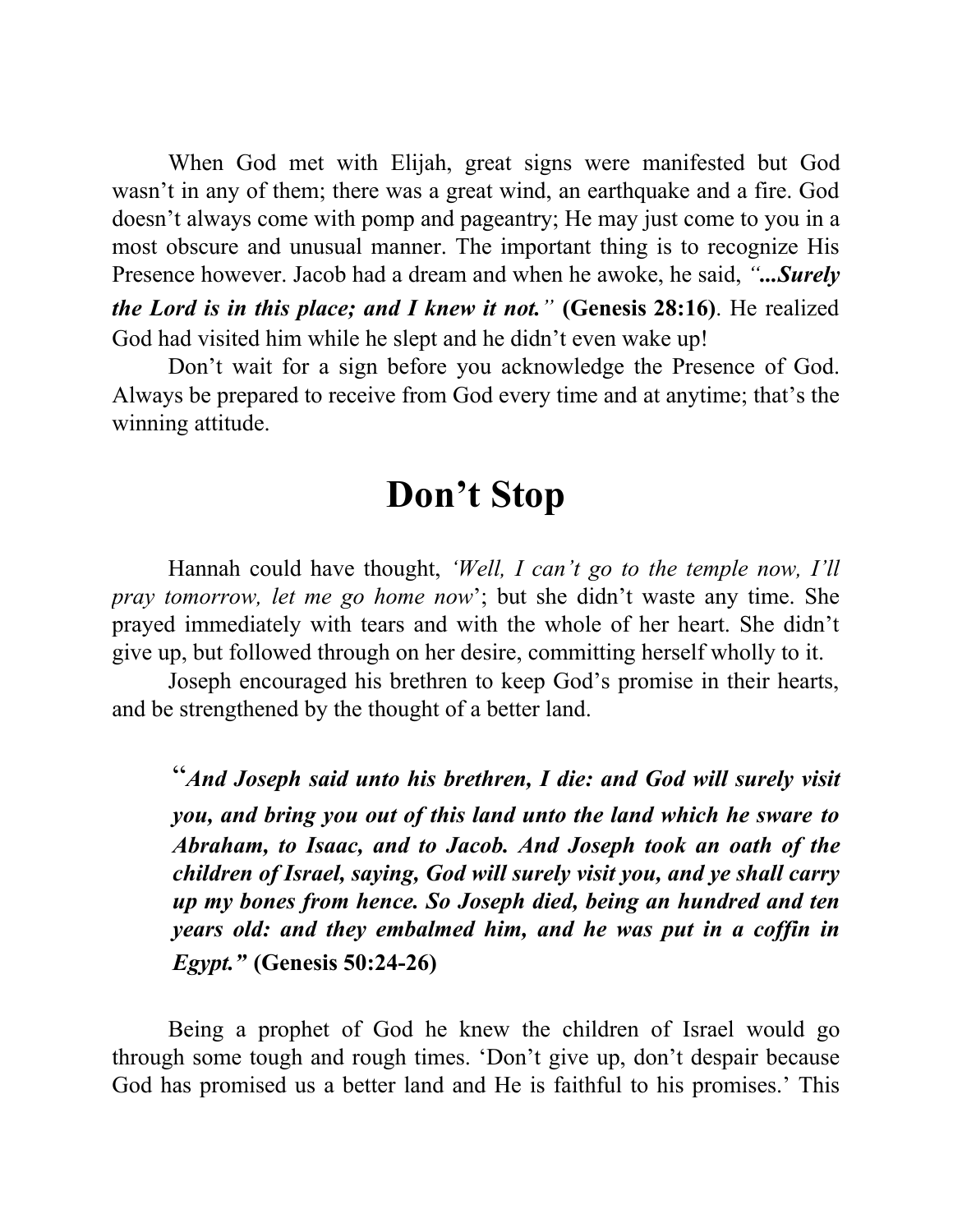could summarize his valedictory address. I'm sure they must have stared at him in utter amazement, 'Leave? What in the world are you talking about? This place is great; there is famine everywhere else', they must have thought. But by the time they became slaves to the Egyptians, Joseph's words made sense to them. It was Joseph's words that encouraged them through four hundred years of slavery.

In Jacob's case, after many years of self-exile in another land, he wanted to go back home. He had been living with his uncle, but now he wanted to start a new life in his own house with his own family. You may be living with your uncle or friends and you want your own house. That's just the way Jacob felt; he wanted a change, and the desire came because God was at his door. Hannah was desperate about her situation as well. So, you can see that you're not alone.

When God knocks at your door and that desire wells up in you, don't try to suppress or smother it. What you really ought to do is build, nourish and constantly stir up that desire. I know you're reading this book because you have a desire for God. Your desire is the first step because there are still many more things to do. This is why I'm sharing these thoughts with you. Don't stop now! Let your desire bring you to the place where you'll possess what you've desired.

#### **God loves to visit His children and He wants to visit you!**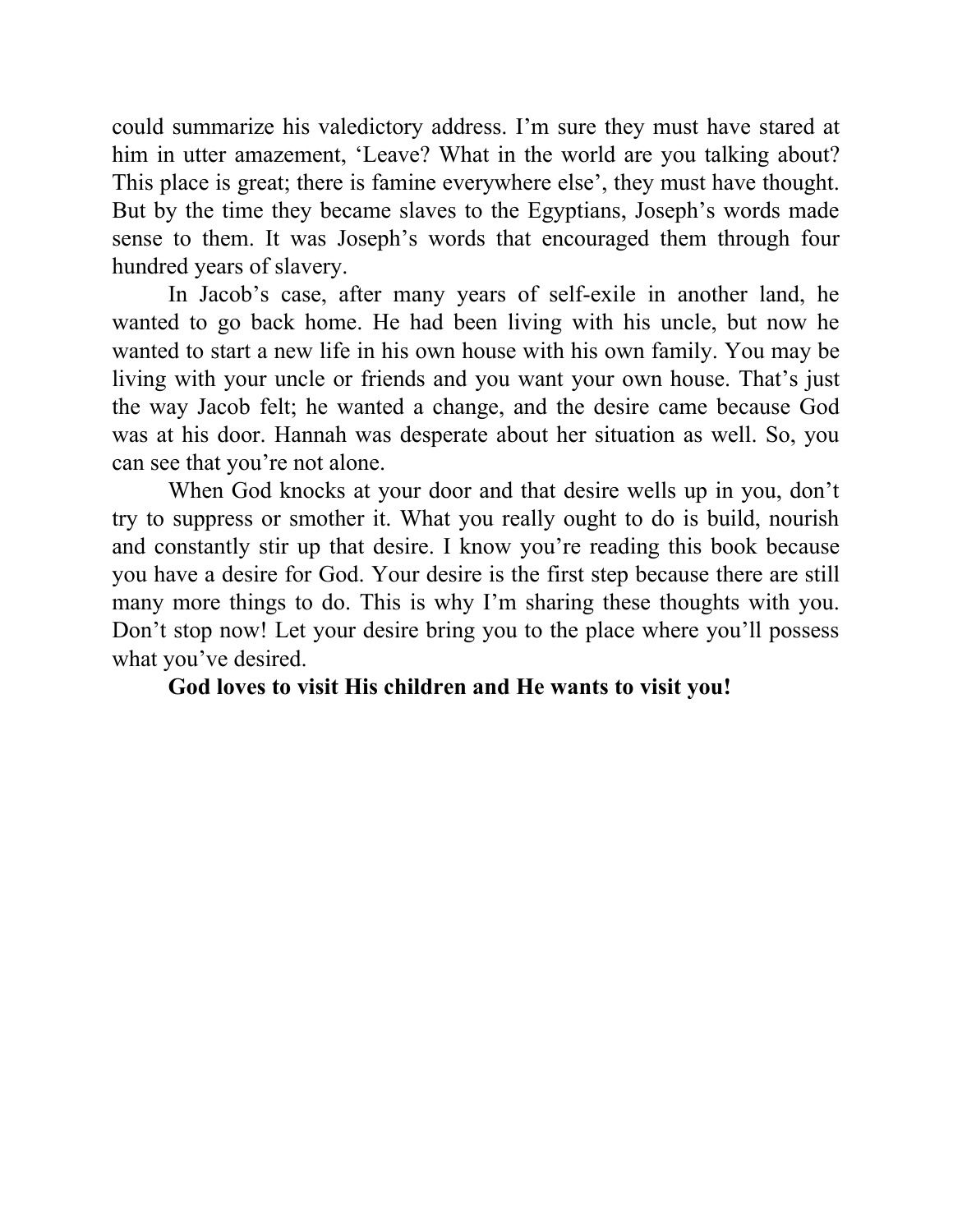Chapter 2

# The Spirit of Prayer Comes To You

With a compelling desire for a change comes a strong urge to pray. A burden of prayer begins to develop as God's Spirit leads you into the place of change.

## **Call For It!**

Now there is a desire in you, but you have to call the object of your desire. Your soul's call for a change invokes the Presence of God who desires to answer your prayer. As you call out in prayer, He answers you.

As close as your friends are to you, they still request your person and have consideration for your invitations and responses. The Lord is even more friendly and polite. The scriptures declare that he is a friend that sticks closer than a brother. If you invite him into your situation, through prayer and faith, He will honour it.

<span id="page-15-0"></span>Many times, people wonder why they should pray. You must understand that God has given man complete authority in the physical realm (Genesis 1:26; Psalm 115:16), so He needs man's invitation to do anything on earth because He is not a usurper. Secondly, He made man a free moral agent, equipped with the ability of making his own choices (Deuteronomy  $11:26-28$ ). And thirdly, there is power in our words [\(Proverbs](#page-45-0) 18:21) and He wants us to release this power as we declare our desire.

The scripture says**,**

"*Take with you words, and turn to the Lord: say unto him, Take away all iniquity, and receive us graciously: so will we render the calves of our lips."* **(Hosea 14:2).**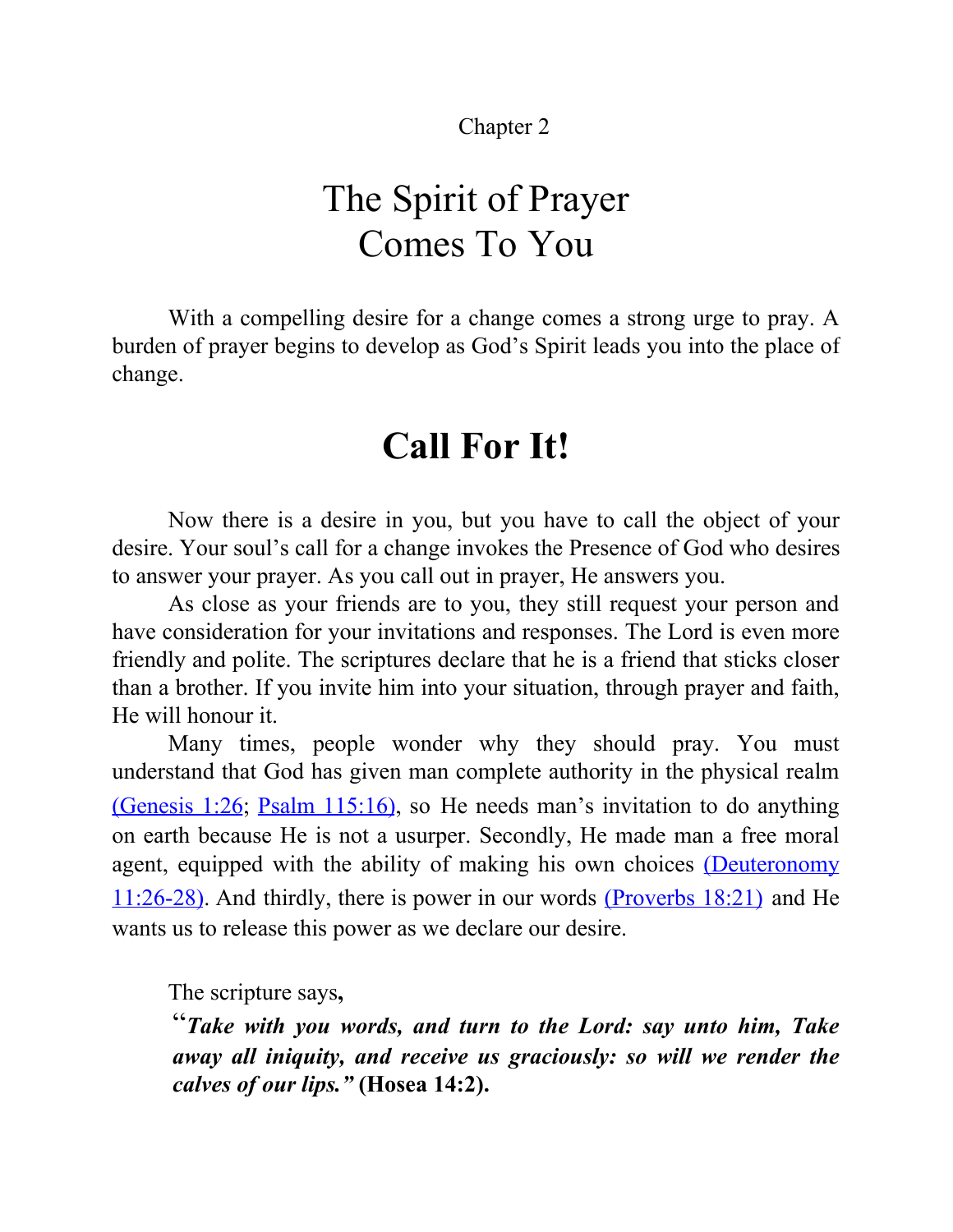<span id="page-16-0"></span>Your words are important to Him. Jesus is the High Priest of our confession  $(Hebrews 3:1)$ ; it's what you say with your mouth that He'll honour before the Father.

You ought to take time aside from the world, aside from every thing else and pray according to His Word. Spend time in prayer, sincerely looking up to God.

"*So Hannah rose up after they had eaten in Shiloh, and after they had drunk. Now Eli the priest sat upon a seat by a post of the temple of the Lord. And she was in bitterness of soul, and prayed unto the Lord, and wept sore.*" **(1 Samuel 1:9-10)**

Thank God Hannah knew what to do! She was fed up with her situation and so went back to the house of God in Shiloh. She wouldn't leave until she got an answer from God. It got to the time she couldn't speak or shout anymore, so she just had to talk to God from within her heart: no voice, but the movement of her lips only.

This wasn't a prayer for other people to hear; it was directed to God from her heart. Even the high priest, who had been there all the while, observing those that came into the house of God, erroneously thought Hannah was drunk and he accused her to her face.

"*And Eli said unto her, How long wilt thou be drunken? put away thy wine from thee. And Hannah answered and said, No, my lord, I am a woman of a sorrowful spirit: I have drunken neither wine nor strong drink, but have poured out my soul before the Lord. Count not thine handmaid for a daughter of Belial: for out of the abundance of my complaint and grief have I spoken hitherto*" **(1 Samuel 1:14-16).**

Praying from the heart doesn't mean you're praying for twenty hours. It has no reference to the length of time spent, rather, the impact of the time spent. The time you spend in prayer should affect you; it should influence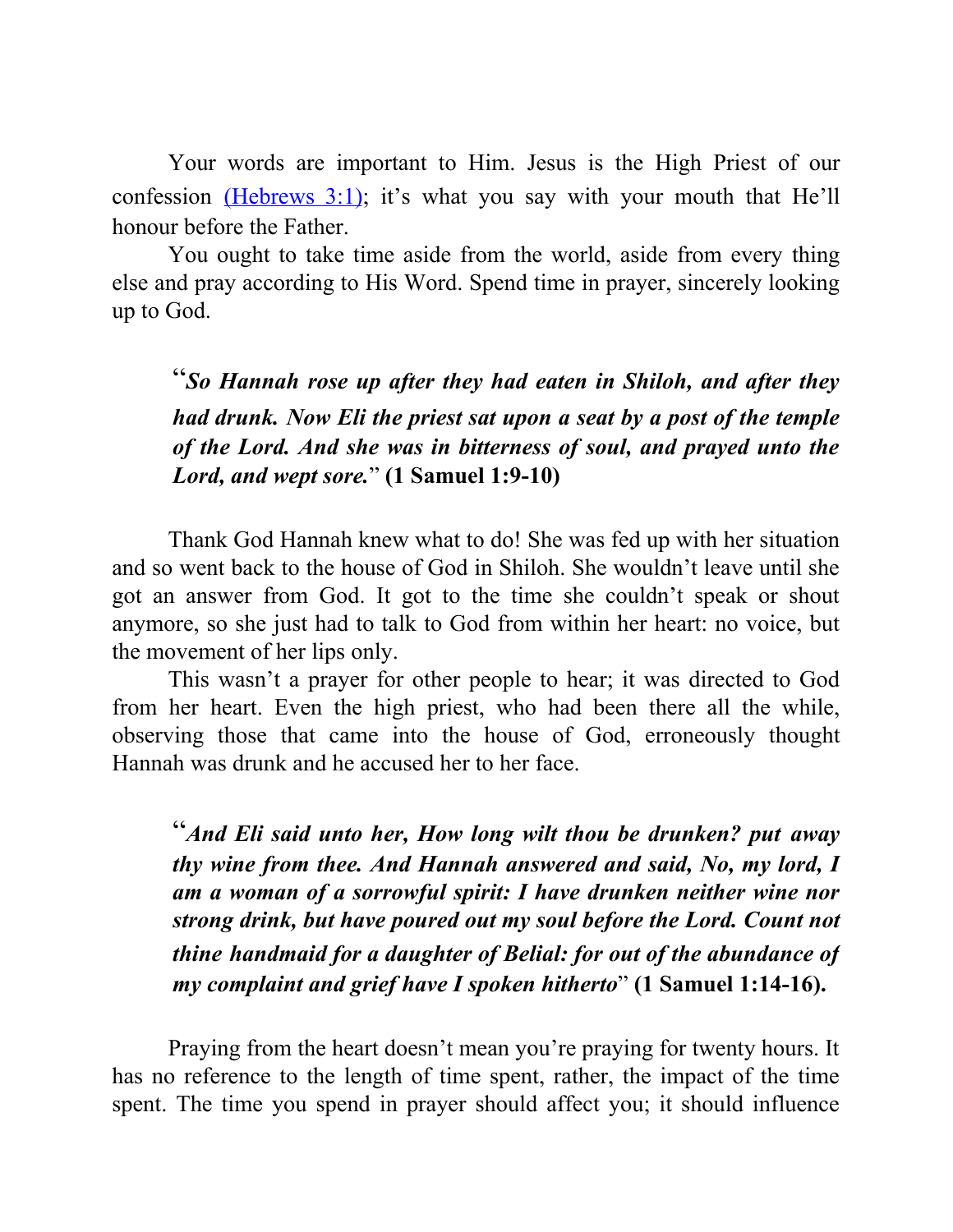and transform you.

Do you know you can achieve so much in five minutes of prayer, than some could in ten years? When the prayer comes from your heart, I tell you, in five minutes, the very walls of that room will begin to vibrate with the power of God. Yet, spending protracted time in prayer is highly essential for in-depth spiritual impact.

### "…*The earnest (heartfelt, continued) prayer of a righteous man makes tremendous power available [dynamic in its working].*" **(James 5:16 - The Amplified Translation)**

The prayer that's from deep within the heart is the one with dynamic power. This is when your inner man reaches out and calls out to God.

# **Be Specific!**

<span id="page-17-0"></span>Hannah was specific in her request to God. She didn't just ask for a child. She specifically asked for a son  $(1 \text{ Samuel } 1:11)$ . This was how she got her miracle. It's wonderful to know that many years of barrenness didn't becloud her mind; she knew exactly what she wanted.

You must be specific in your desire. That's the only way to get your miracle. Never be vague before God. Remember He is there listening to you and He is ready to fulfill your heart's desire.

# **Bring Forth Your Strong Reasons**

Jacob had been on self-exile for many years, because he was afraid of his brother's (Esau) wrath; for he had deceived and taken his birthright and blessing. Now Jacob was on his way home to meet his brother, but fear and anxiety filled his heart. To avert the complete destruction of his properties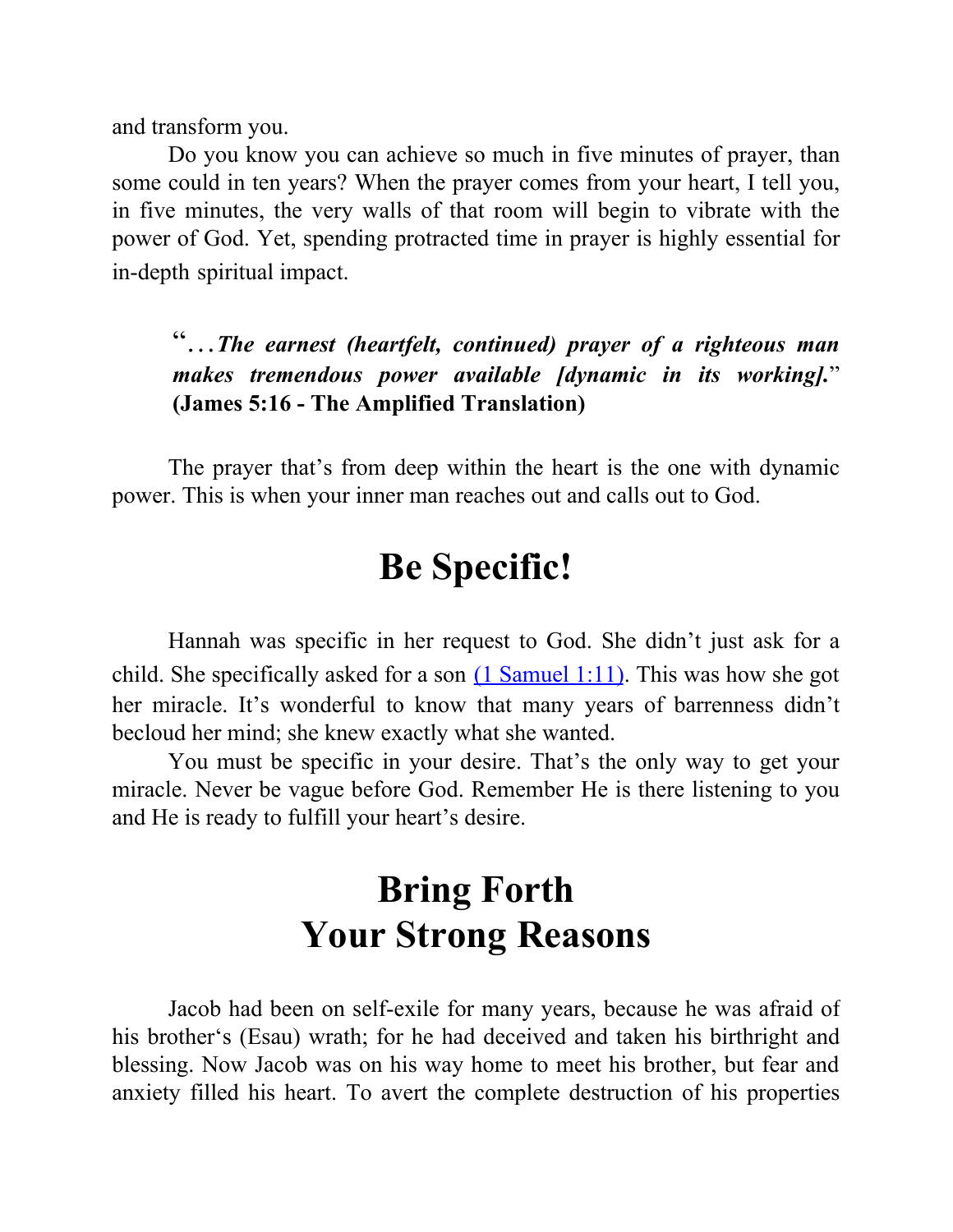and household, he divided them into two parties and sent them ahead of him. By the time everybody had left him, the Bible records that he was all alone, and God visited him.

### "*And Jacob was left alone; and there wrestled a man with him until the breaking of the day.***" (Genesis 32:24)**

While Jacob was alone, a man wrestled with him. But if you don't compare scriptures, you may think someone just showed up and fought him. No! The man who wrestled with him was the Angel of the Lord.

When we don't have the full picture from a single portion of scripture, you may need to make comparison with other areas of scripture, especially with the New Testament to fully understand the message. This is why the Apostle Peter said, *"Knowing this first, that no prophecy of the scripture is of any private interpretation."* **(2 Peter 1:20)**

For example, Genesis 5:24 says, *"And Enoch walked with God: and he was not; for God took him."* To understand what actually happened you'll have to go to the New Testament (Hebrews 11:5). There you'll find that the real statement should read, *"Enoch was not found dead…"*; he didn't die because he was translated.

Now, the full picture of what happened between Jacob and the angel of the Lord is found in the book of Hosea.

"*He (Jacob)took his brother by the heel in the womb, and by his strength he had power with God: Yea, he had power over the angel, and prevailed: he wept, and made supplication unto him: he found him in Bethel, and there he spake with us; Even the Lord God of hosts; the Lord is his memorial."* **(Hosea 12:3-5)**

The angel that appeared to Jacob was actually the Holy Ghost; this was one of the manifestations of the Holy Ghost in the Old Testament. Therefore when the Bible says Jacob wrestled with the angel, it was actually referring to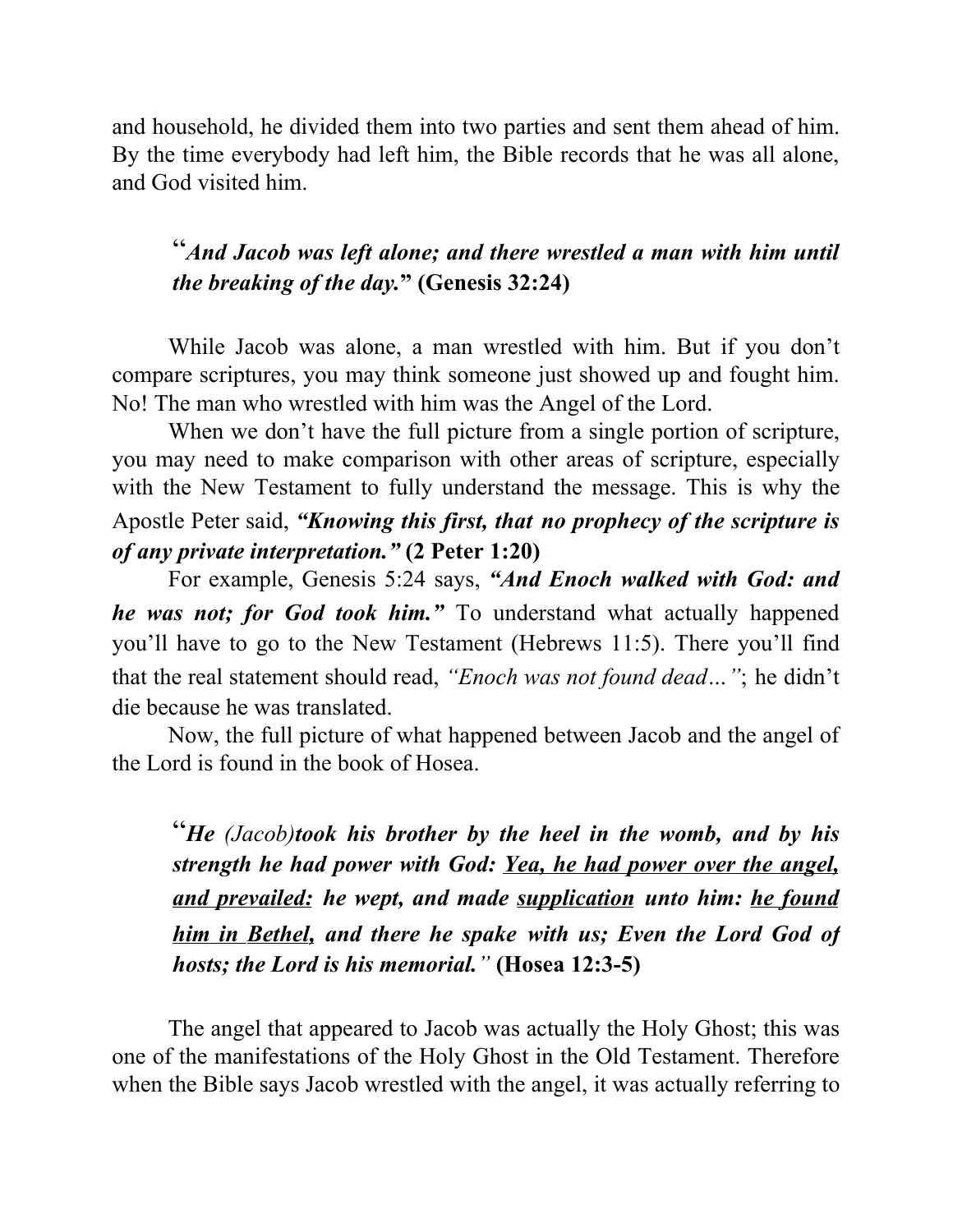the supplication he made to God. It would be foolish to take this scripture in Genesis literally. How can a man wrestle and prevail over God physically?

Jacob prevailed because he held on to his vow in Bethel as his strong reason.

"*And he called the name of that place Bethel: but the name of that city was called Luz at the first. And Jacob vowed a vow, saying, If God will be with me, and will keep me in this way that I go, and will give me bread to eat, and raiment to put on, So that I come again to my father's house in peace; then shall the Lord be my God: [22] And this stone, which I have set for a pillar, shall be God's house: and of all that thou shalt give me I will surely give the tenth unto thee.***" (Genesis 28:19-22)**

Jacob had earlier on in his journey out of his native country, made a vow to God. Now that fear had filled his heart, he held on to the part of his vow that assured him of God's protection on his way back home. He knew God always honoured vows, and since he had fulfilled his own part of giving tithes of all he had, God was bound to fulfill His own part of the 'bargain'. He made his supplication in tears; it completely 'broke' him.

The prayer or supplication that breaks through your emotions will affect you deeply. There's something about tears in prayers; it gets you melted in the Presence of God. Many Christians have never allowed themselves to come to that point in their lives, and as a result, they never really experience the supernatural. Being born again is only the beginning; it's just the threshold. There's so much more to be experienced and discerned in God!

The story of king Hezekiah, the king of Judah is another classic example of a man who wrestled with the Lord in supplication and prevailed.

"*In those days was Hezekiah sick unto death. And Isaiah the prophet the son of Amoz came unto him, and said unto him, Thus saith the Lord, Set thine house in order: for thou shalt die, and not live. Then Hezekiah turned his face toward the wall, and prayed unto the Lord,*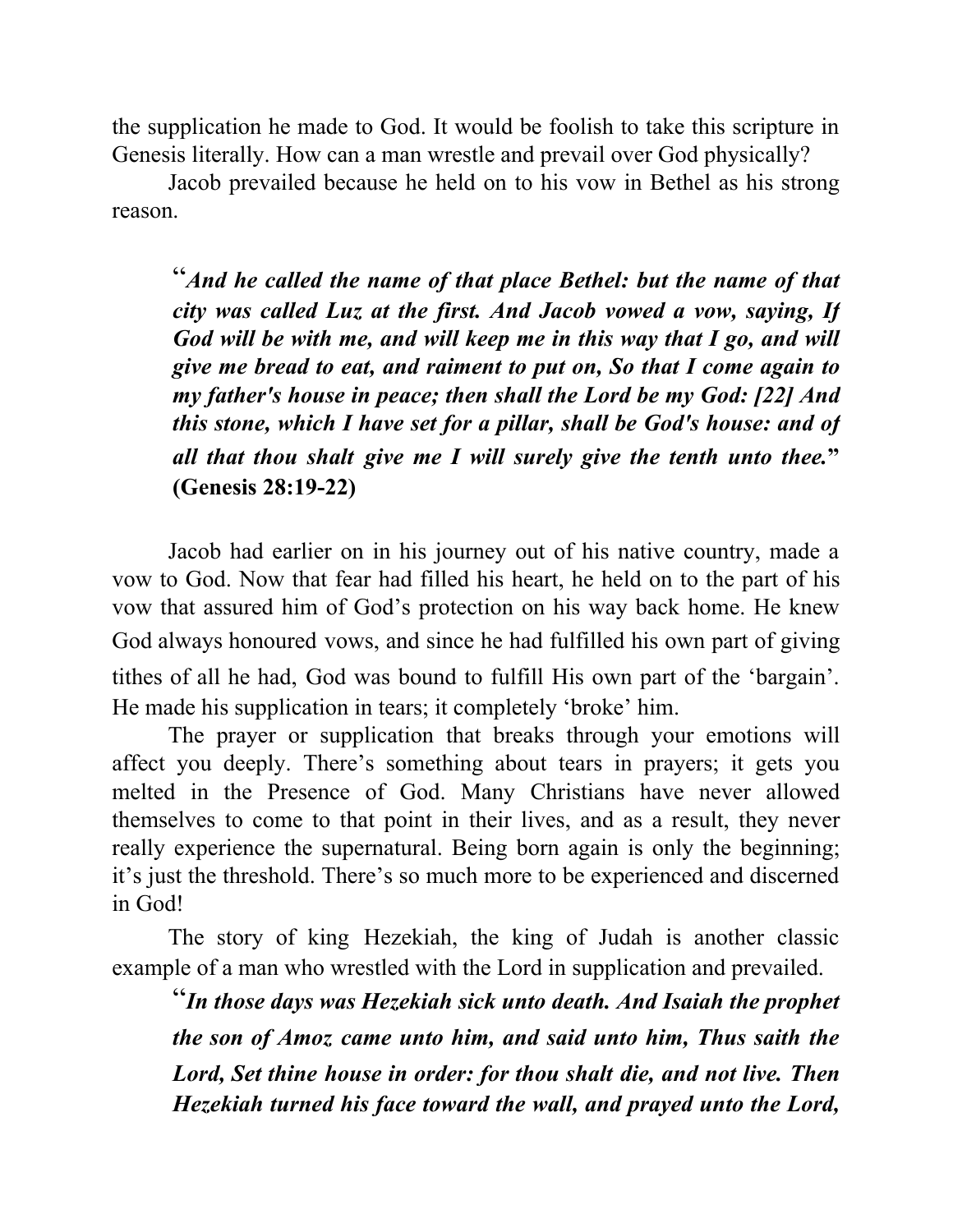*And said, Remember now, O Lord, I beseech thee, how I have walked before thee in truth and with a perfect heart, and have done that which is good in thy sight. And Hezekiah wept sore.*"**(Isaiah 38:1-3)**

Isn't this beautiful! In spite of the fact that the message that he was going to die came with a note of finality, he still pleaded his case to God with tears, and brought forth his strong reasons. He separated himself from everything and everyone; his pains and discomfort, and the thought of his inevitable death, and turned to God. His strong reasons were that he walked before God in truth and with a perfect heart, and did things that were acceptable to Him.

The next thing that happened is simply exciting. God stopped the prophet on his way back, and told him to go back to Hezekiah.

"*Then came the word of the Lord to Isaiah, saying, Go, and say to Hezekiah, Thus saith the Lord, the God of David thy father, I have heard thy prayer, I have seen thy tears: behold, I will add unto thy days fifteen years."* **(Isaiah 38:4-5)**

Hallelujah! Have you made a supplication to God lately? Did the Presence of God overwhelm you, as you brought forth your strong reasons?

### "*Produce your cause, saith the Lord; bring forth your strong reasons, saith the King of Jacob.*" **(Isaiah 41:21)**

If this has happened to you, then it was the Spirit of prayer that came on you. That means you're on your way to your miracle.

Your prayer must be based on the Word of God; His provision in Christ. Otherwise, your reasons aren't strong enough to get His attention. God will always honour His Word, when His Word is declared with your mouth in faith. Devils will shake and tremble, situations will bow. Why? Jesus said,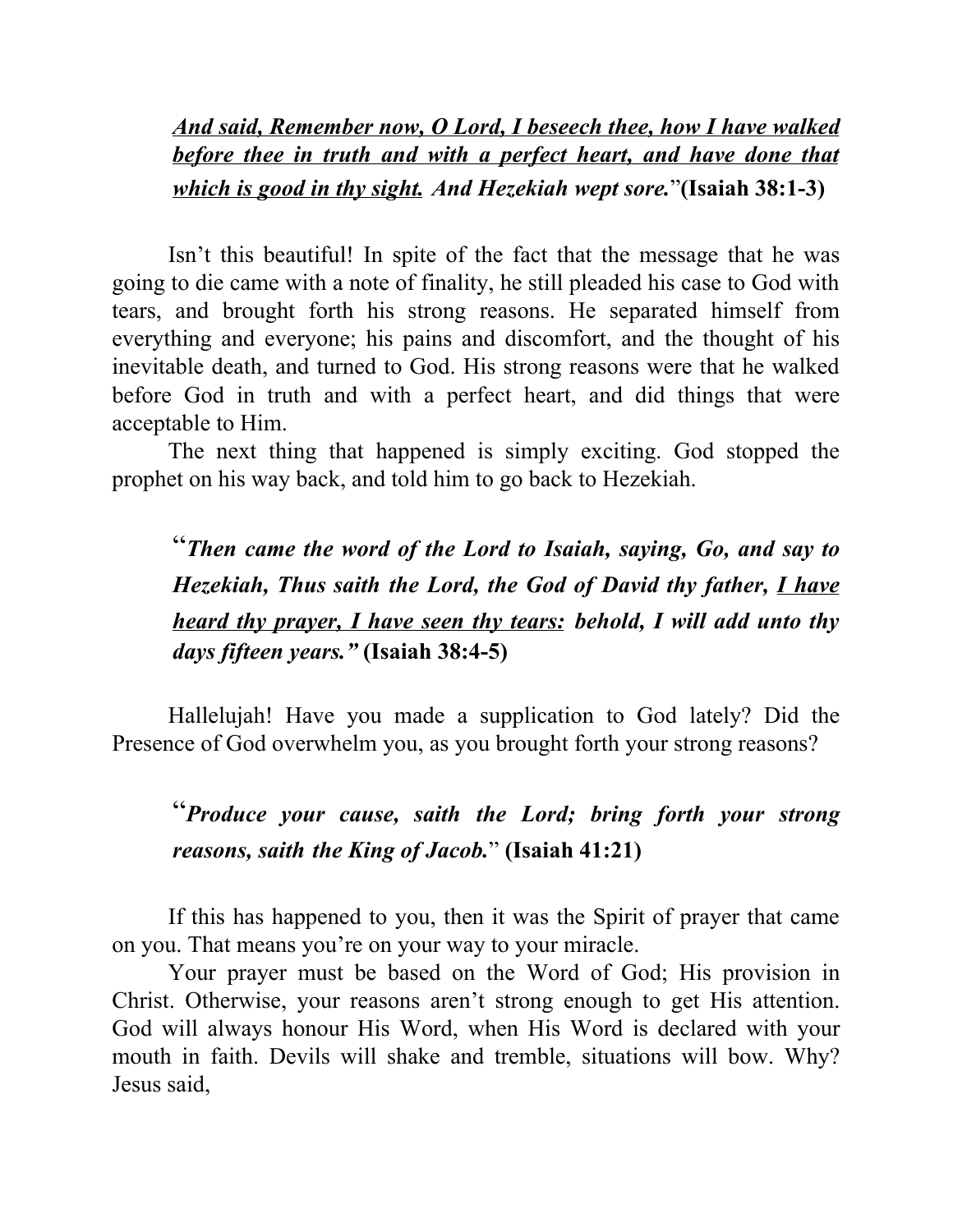"*For verily I say unto you, That whosoever shall say unto this mountain, Be thou removed, and be thou cast into the sea; and shall not doubt in his heart, but shall believe that those things which he saith shall come to pass; he shall have whatsoever he saith. Therefore I say unto you, What things soever ye desire, when ye pray, believe that ye receive them, and ye shall have them.***"(Mark 11:23-24)**

## **Liberty Comes On You**

When you pray and open your heart to God, you'll forget about everybody else. This opens the door of your heart and because the Father is listening to you, He answers and steps into the room with you. Then the prayer increases as there would be a greater liberty to pray and the words will flow more and more from you like a 'gusher'.

"*Now the Lord is that Spirit: and where the Spirit of the Lord is, there is liberty.*"**(2 Corinthians 3:17)**

When the Holy Ghost moves upon your life you will have a greater liberty to express yourself to God. There will be so much joy and boldness to say anything you want to God.

Your whole heart bubbles out with joy, as you talk to God, since there is a greater freedom of expression in His Presence.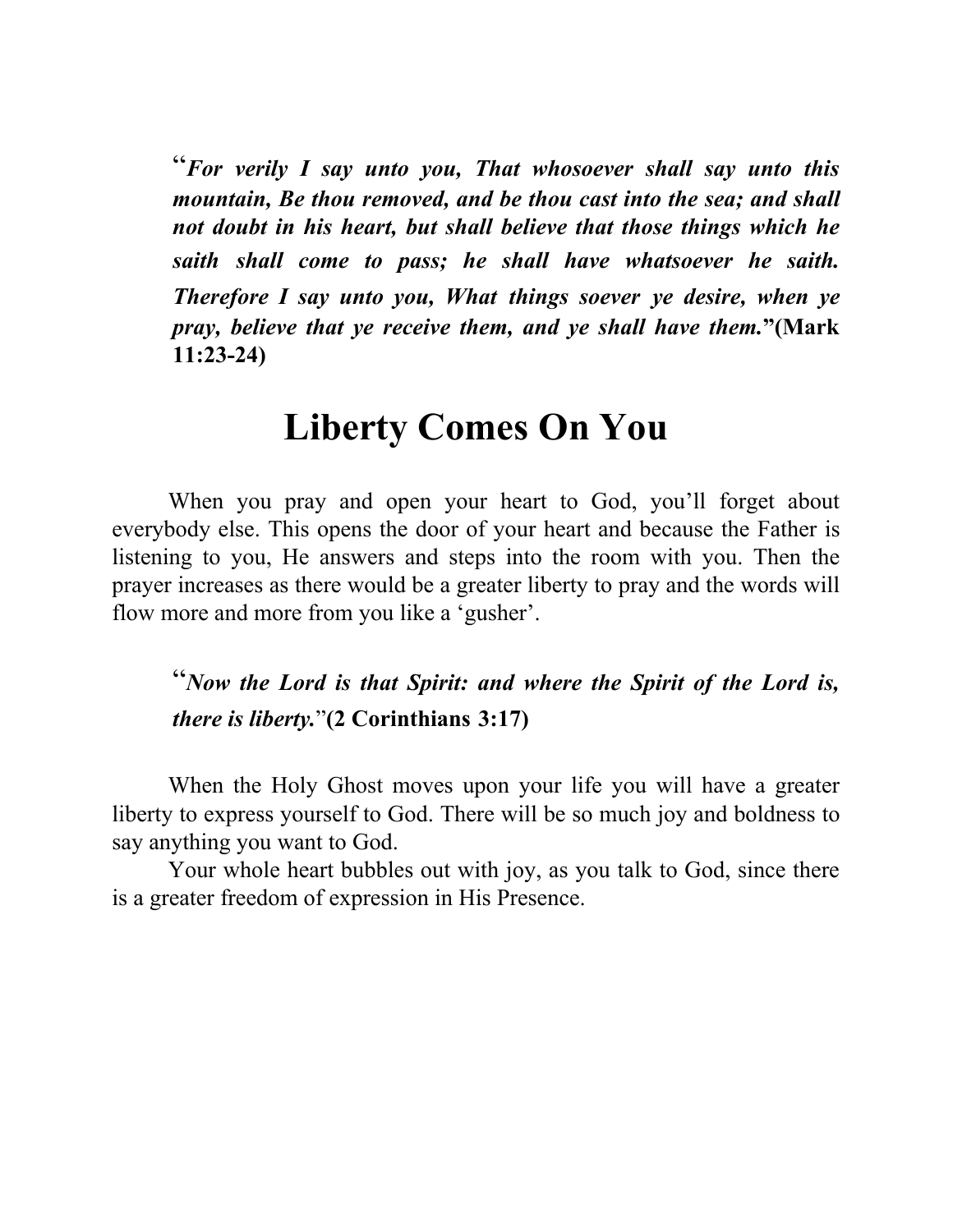Chapter 3

## He Calls You To The Word

Now that you've spent time in prayers, hunger will well up from your spirit. This hunger is a craving for God, and since God and His Word are one (John 1:1), it is the craving for the Word of God. Every time the Spirit of God intervenes in your situation, there'll be a passion for the Word of God.

# **The Answer Is In The Word**

All this time, you've thought the answer to your situation will come from heaven, and you had probably been patiently waiting for it to drop through the ceiling. But when you're supernaturally alert to the Word of God, you'll discover the answer to all your questions. The Bible contains the solution to man's problems; his needs and desires. If you have a Bible, you are blessed.

God will always direct you back to the Book (the Bible), and show you the solution, notwithstanding the thrilling experiences you may have had in His Presence. Experiences, feelings and signs won't change you because signs can't change anybody; only words have the ability to change people. It doesn't matter what you see or experience in life, it will neither change you nor your situation.

The children of Israel saw fire and smoke on Mount Sinai and when God spoke out of the midst of the fire, they were scared and ran backwards but it didn't change them. Right after these great sights, they still grumbled and disobeyed God. Only words can transform a man, and this is because they're both are made of the same substance. Man is a spirit being and the only materials that have the ability to get right into his spirit and mix with his substance are 'words'.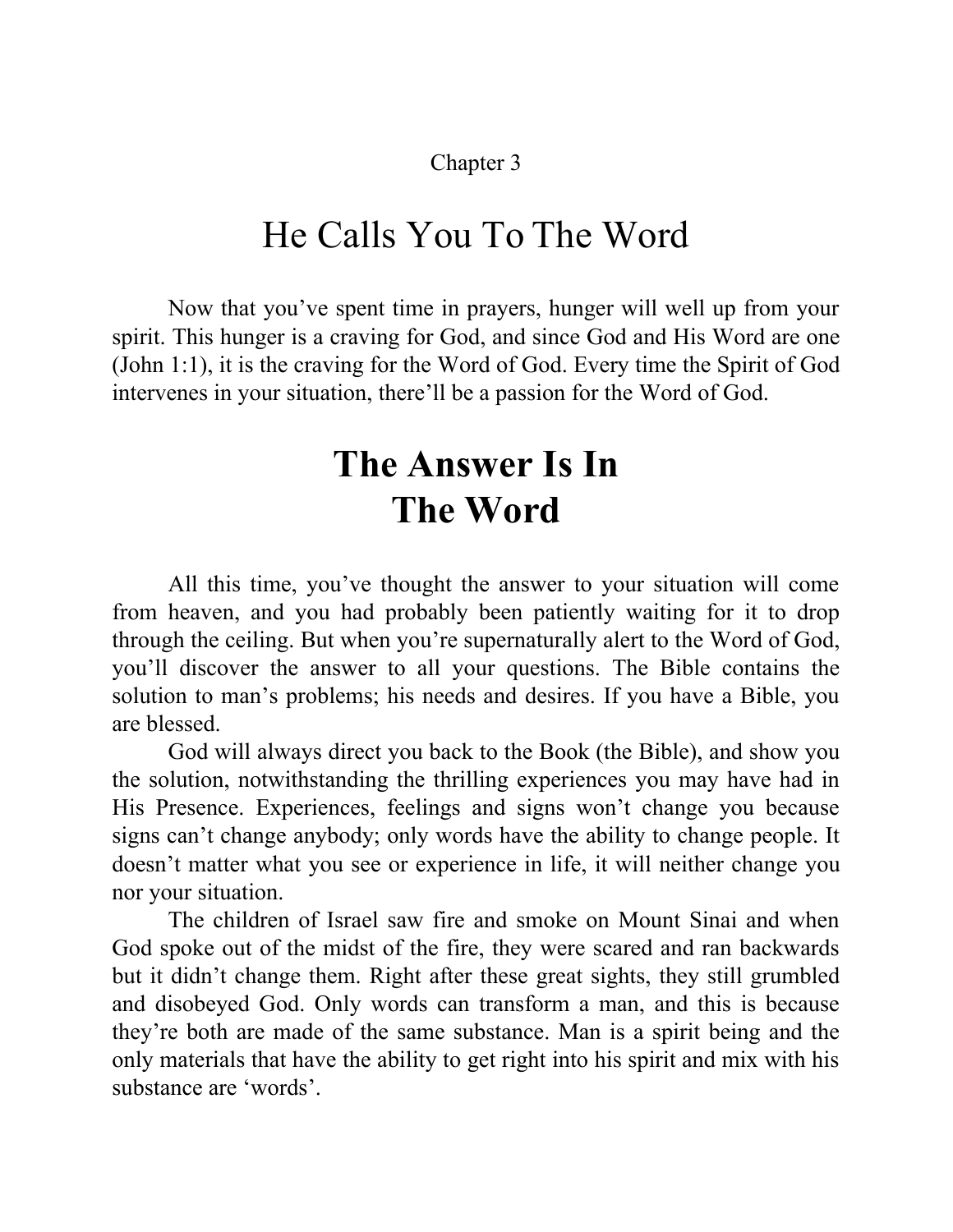Jesus said,

"*It is the spirit that quick-eneth; the flesh profiteth nothing: the words that I speak unto you, they are spirit, and they are life."* **(John 6:63)**

## **Meet Your Teacher**

### "*I will not leave you comfortless: I will come to you."* **(John 14:18)**

Prior to this time Jesus had told His disciples that He would be leaving them soon, and this made them all very sad. He was their Teacher, Comforter, Healer, the answer to all their questions; He meant everything to them. And now He said He would be going away and they wouldn't be able to go with Him.

<span id="page-23-0"></span>Jesus knowing their hearts assured them that it was better for them that He left, otherwise the Comforter wouldn't come (John 16:7). He said He had a lot of things to tell them, but they wouldn't understand them yet, because they were mysteries that could only be spiritually discerned or understood. But the Comforter that was coming wouldn't just talk to them, but would live in them, revealing these mysteries directly to their spirits. (John 16:12-13).

But, who is this Comforter?

"*But the Comforter, which is the Holy Ghost, whom the Father will send in my name, he shall teach you all things, and bring all things to your remembrance, whatsoever I have said unto you.***" (John 14:26)**

The Comforter is the Holy Ghost. The Holy Ghost is exactly like Jesus. The word 'Comforter' is just one of the synonyms for the Greek word *'Paraklette'*; it also means teacher, helper, advocate, strengthener, and one called along side.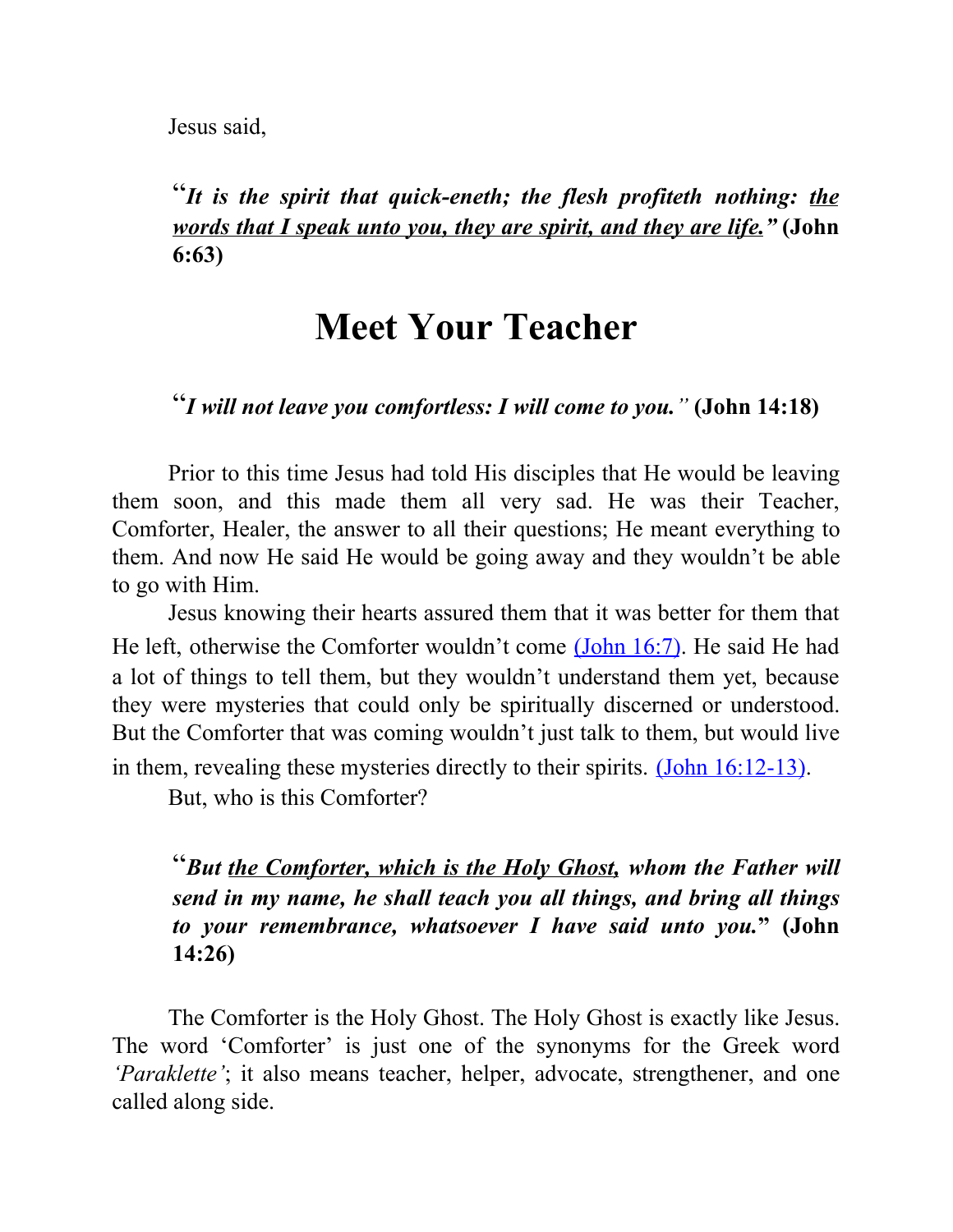He would unveil the Word to you, and cause revelation knowledge to be imparted to your spirit, so you may live by it. This revelation transcends human wisdom.

## **Beyond The Written Pages**

Now when you take your Bible, places you never knew were there, words you never knew were in it, just leap out of the pages of the Book and come alive to you. This is by the power of the Holy Ghost. You may have read those scriptures before, but you didn't know that the solution was there. But now by the Spirit, you know when, where and how to do the Word and get your miracle. You just know that your desire is as good as done.

You can now live the Word beyond the written pages. Everything in your life is put in order to conform to the Word of God. Now you're unstoppable, indomitable, living the victorious, supernatural life to which He has called every one of His children.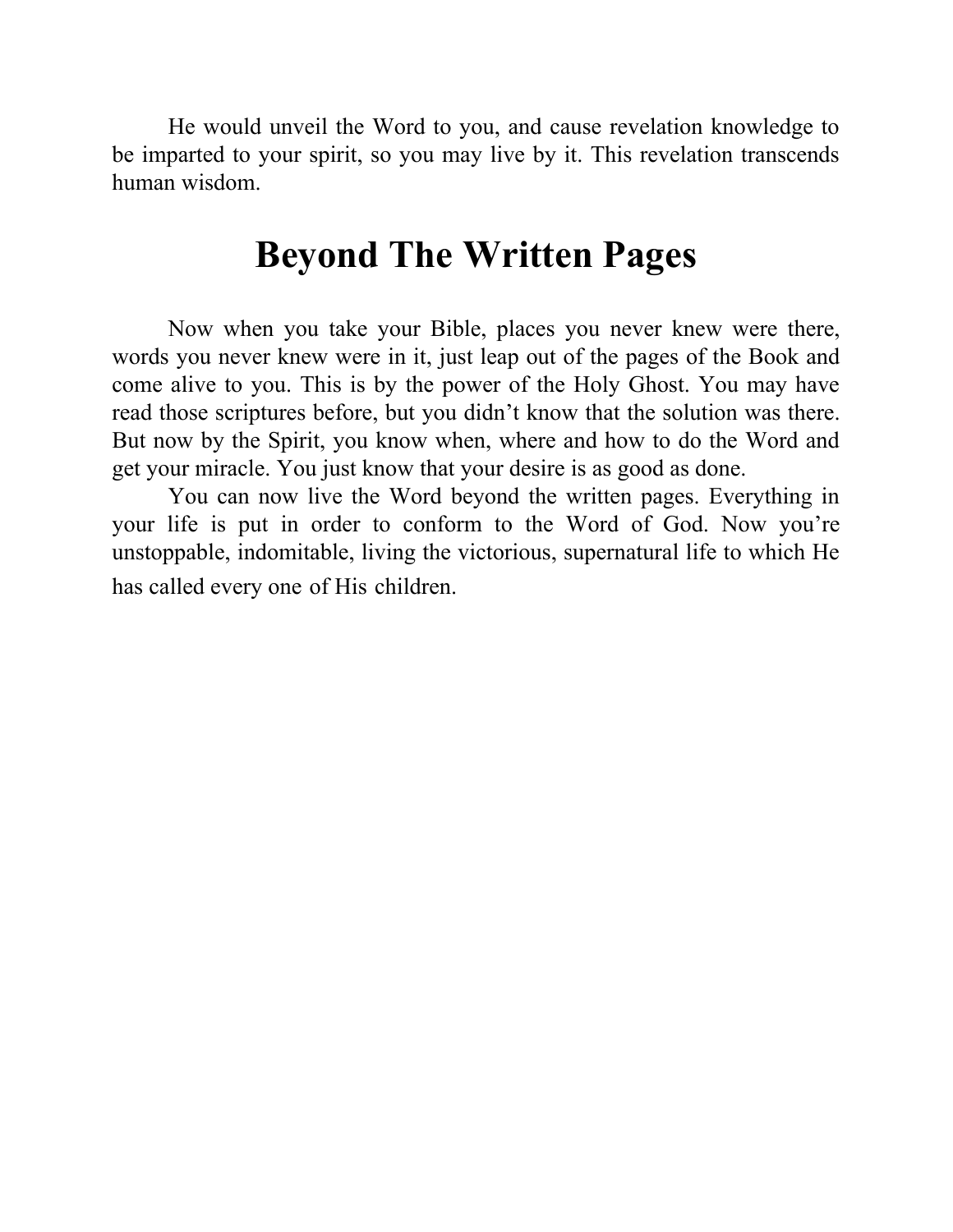### Chapter 4

# The Force Field

Now that you've spent time in prayer, and the Spirit of God has revealed the answer to your situation to you through His Word, the next thing you'll observe is a force field set up around you. And that's the force field of the Holy Ghost, Who is the power of God. It's set up all around you, everywhere you go.

"*And it came to pass on a certain day, as he was teaching, that there were Pharisees and doctors of the law sitting by, which were come out of every town of Galilee, and Judaea, and Jerusalem: and the power of the Lord was present to heal them."* (**Luke 5:17)**

These men were well learned in the law, but they came in the midst of the multitude to hear Jesus teach, looking for loop holes in His teaching by which they could arrest Him. They didn't know that something was in the air while Jesus was teaching; the power of the Lord was present to heal them the force field of the Holy Ghost.

This can happen to you anywhere and everywhere you go! It can happen to you, if you want that power of God to flow through your life. You don't have to pay anything for it; just look up to God and walk in His Word. Refuse to live an ordinary life because you have a supernatural life. Something supernatural can happen to any Christian when he opens his heart to God.

This force field is the new air you breathe, it's the power you're now experiencing in your life. It creates the freshness of the Spirit around you. You may not know how to explain it, but you just know it's there. As soon as God sets it up in you, it starts working in and around you.

When you meditate on the Word of God and pray, this field will continue to grow and increase in influence; it'll continue to expand. Ecclesiastes 11:3 says, *"If the clouds be full of rain, they empty themselves*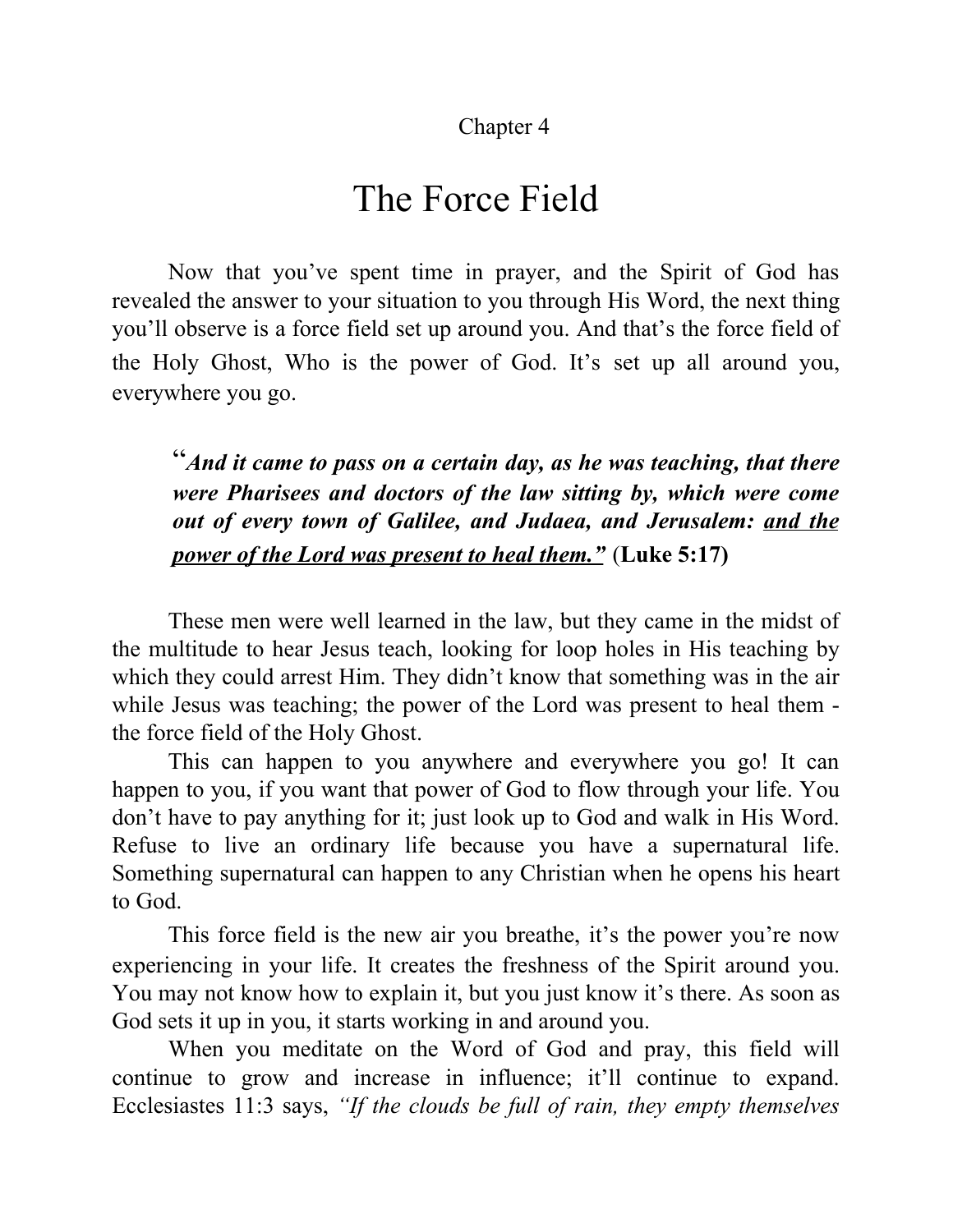*upon the earth…*" When the influence of the force field gets to saturation point, I tell you, it'll condense and God's power and glory will be manifested in your situation.

When you let the force field of the Holy Spirit settle on your life, everything you're involved with will turn out for your good only.

"*And we know that all things work together for good to them that love God, to them who are the called according to his purpose."* **(Romans 8:28)**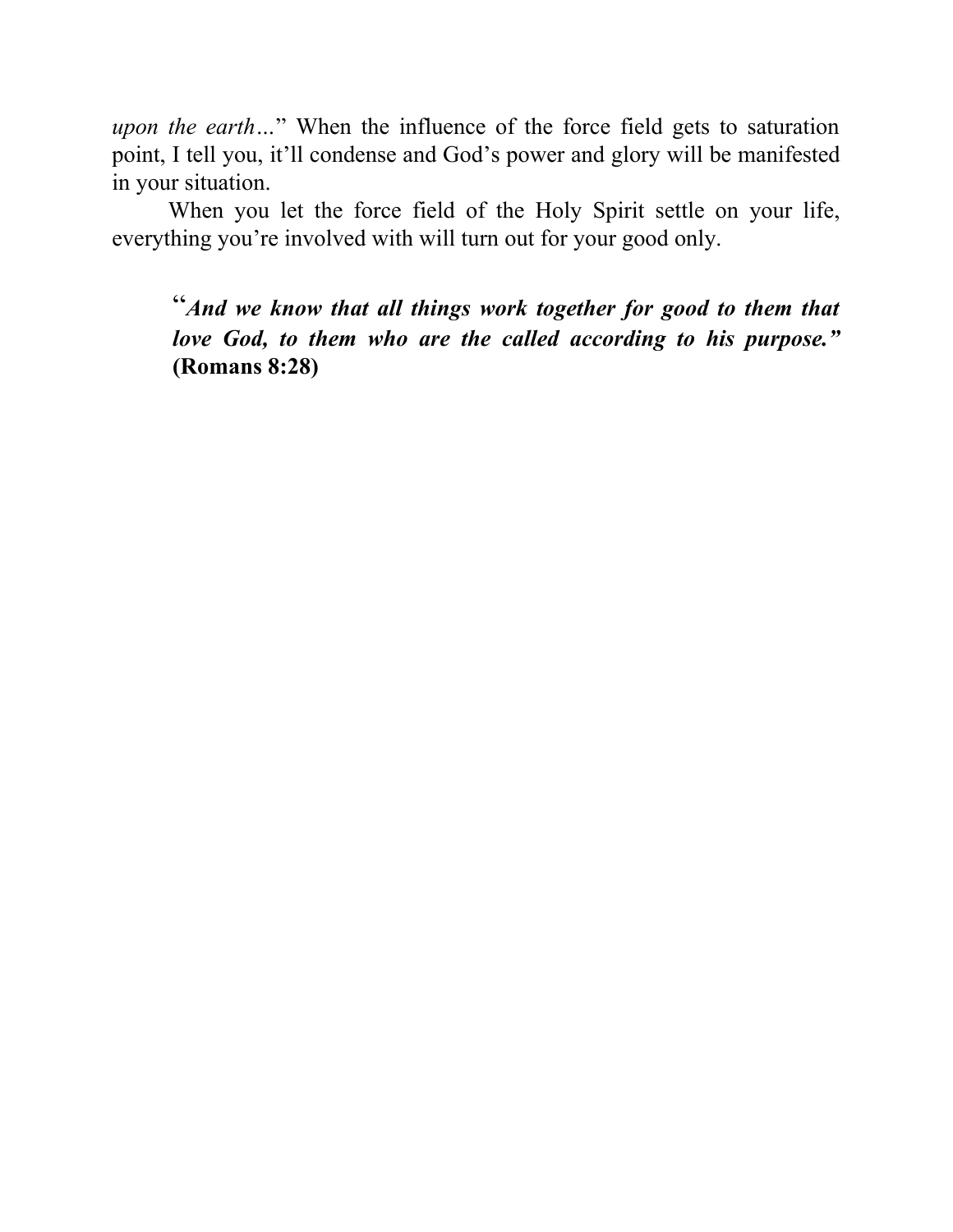#### Chapter 5

## He Changes Things

"*And Joseph said unto his brethren, I die: and God will surely visit you, and bring you out of this land unto the land which he sware to Abraham, to Isaac, and to Jacob."* **(Genesis 50:24)**

Joseph knew by revelation that, the land of Egypt, where the children of Israel were at this time wasn't God's perfect will for them. He knew that the next time God showed up on their behalf, their situation would change for the better and He would lead them to the land He'd promised; a higher and better place. **When God visits you He will change your position**.

Sometimes we wonder why it's taking such a long time for certain things to happen in our lives. The more we pray, the farther our desires seem to drift from us. But God does not tarry, when He visits you, things will change.

## **Alone In His Presence**

In the middle of 1986, I was ministering about Jesus to a young lady who wasn't born again, but while I was still talking I perceived that she wasn't listening to me. Then I said to her, "I'm going to leave you here, to have some few minutes with God. All I want you to say is, "Dear Lord Jesus, I don't know everything so I need your help. Touch my life today." God is real though we might not be able to see Him with our optical eyes. Anyway, she looked at me with a smug look on her face and obviously thought I was kidding. But I left the room to come back about fifteen minutes later.

When I opened the door, she was on the floor having been 'slain'in the spirit; having a glorious time, full of God's Spirit and speaking in other tongues. The Holy Spirit had met her, saved and filled her. This lady became a wonderful witness for Jesus Christ. That is what happens when God visits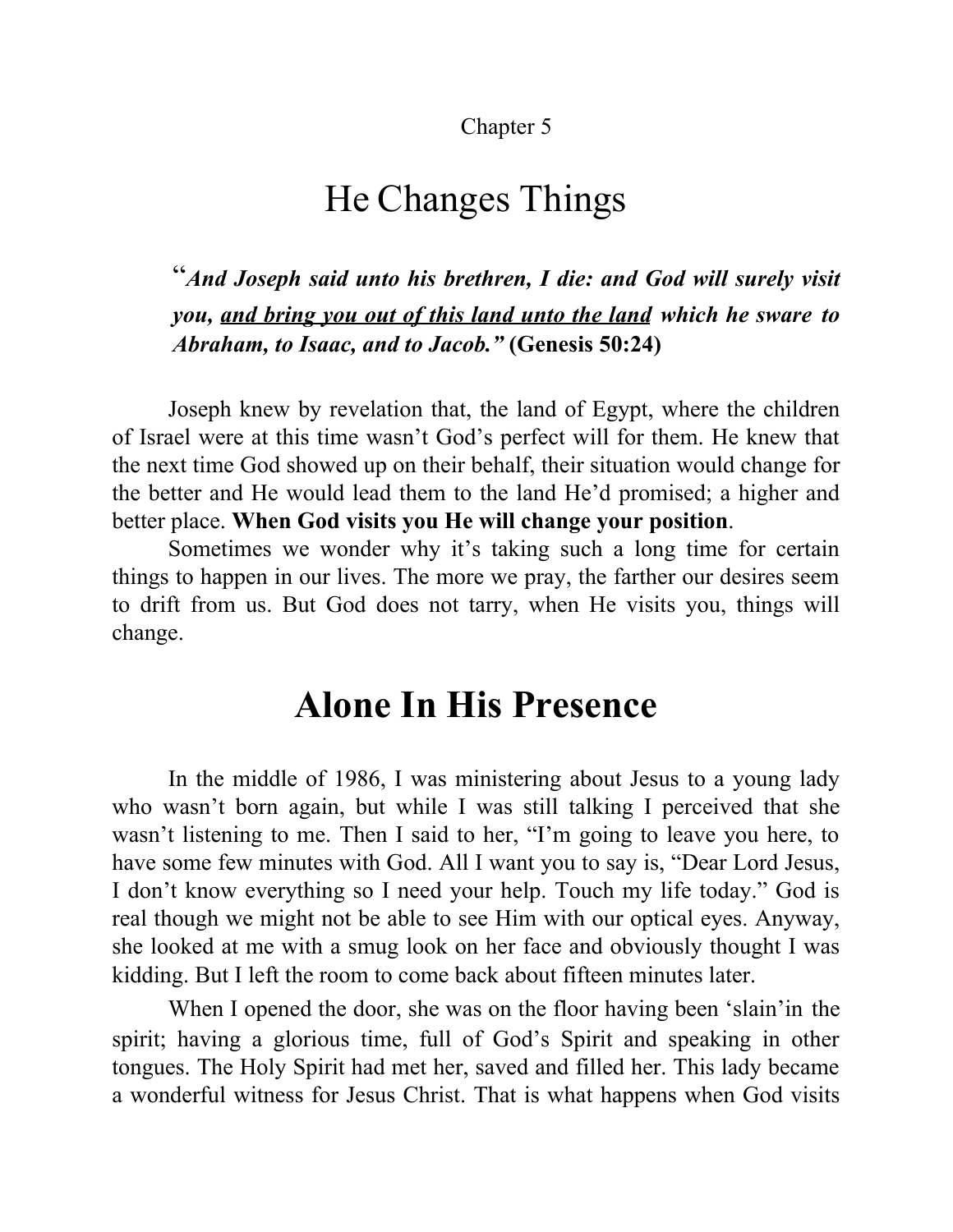#### you; **He changes things!**

I believe deep within her she honestly wanted the Spirit of God, she was only too proud to do it in the presence of other people. Sometimes it's good to be alone, because that's when your heart is really open to God.

<span id="page-28-0"></span>There are those that just can't stop talking when they're with people; they talk so much without even a punctuation opportunity. And when they're alone, they only sleep; snoring heavily because they're exhausted from talking all day. And it's impossible even for the Holy Spirit to get them to something serious. But there's something about being alone in God's Presence. Hannah had to come back to the house of God, but this time she came alone (1 Samuel 1:9). Elijah was alone when God appeared to him and asked him, **"***…What doest thou here, Elijah?***" (1 Kings 19:9)** This was the visit, which thoroughly transformed Elijah (1 Kings 19:9-18). He left God's Presence that day with renewed boldness to speak for Jehovah. King Hezekiah turned his face to the wall immediately he got the message of his impending demise (Isaiah 38:2).

You have to come to a point in your life where you shut the world and its cares out; you lock the door of your senses and focus on God and His Word alone. Oh! I like to pray like this often; I shut my door, shut everybody and everything else out until I'm alone in the Presence of God.

God had wanted to visit and talk with Jacob, many times, but his mind was too busy scheming different things. But as soon as he was alone, God came and visited him. The Bible says "*And Jacob was left alone…*" (Genesis 32:24). Apart from the supplication he made to God, something else happened that changed his life forever.

# **A New Thing Happens**

The Angel of God (remember, this is the Holy Ghost) had to dislocate the hollow of Jacob's thigh. But in spite of this discomfort Jacob still held on tightly to Him.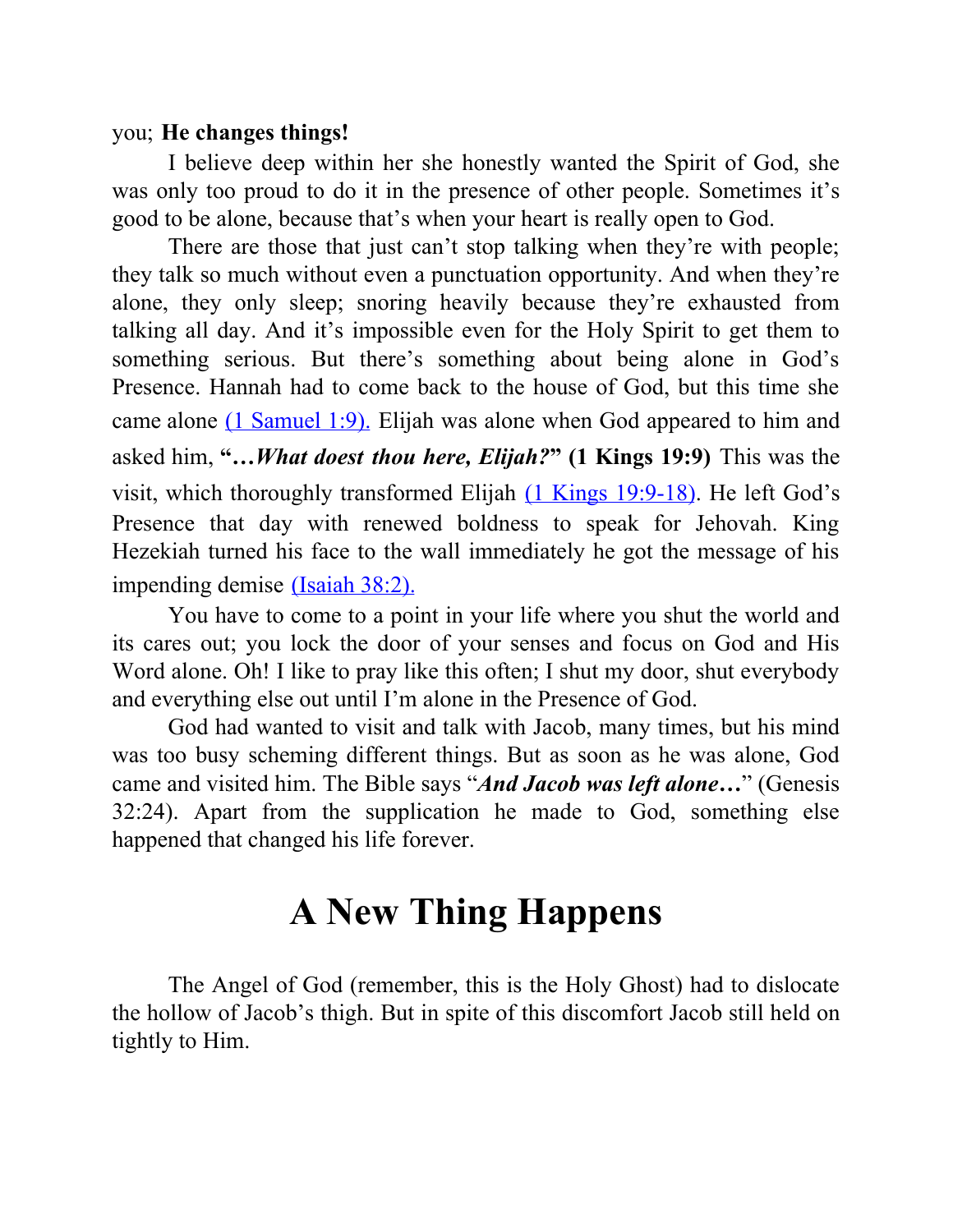"*And he (the angel of the Lord) said, Let me go, for the day breaketh. And he (Jacob) said, I will not let thee go, except thou bless me. And he said unto him, What is thy name? And he said, Jacob.***" (Genesis 32:26-27)**

Jacob had been frustrated and needed some comfort, he wanted God to bless him, so he held on to the Angel tightly and insisted on being blessed. Then the Angel asked for Jacob's name. Why do you think He asked for his name?

I believe God didn't need Jacob to introduce himself, He only wanted him to come to terms with himself; He wanted him to realize where his problem was. When God asked him this question, it suddenly dawned on Jacob that he was a cheat. The Bible says, **"***His own iniquities shall take the wicked himself, and he shall be holden with the cords of his sins***"(Proverbs 5:22).** Hosea 8:7 says, **"***For they have sown the wind, and they shall reap the whirlwind…***"**

Jacob knew it was his time to pay dearly for his deception, because Esau was a ruthless man. Moreover, when he heard that Esau was on his way with four hundred men, his heart fainted within him. It wasn't possible for God to bless him because he had been a swindler, a trickster, and a con artist. This was why he was so afraid. Sin destroys faith and replaces it with fear.

It's just like what happened to Adam and Eve, when they sinned against God in the garden by eating the forbidden fruit. God came down like He always did to fellowship with both of them but they had gone into hiding. When God called out to them, Adam answered from his hiding, **"***…I heard thy voice in the garden, and I was afraid, because I was naked; and I hid myself.***" (Genesis 3:10).** He was afraid. Fear always comes to man when he sins.

So, for the first time, it suddenly dawned on Jacob that he had been living up to his name. Therefore, God had to change his name first before He could bless him.

"*And he said, Thy name shall be called no more Jacob, but Israel:*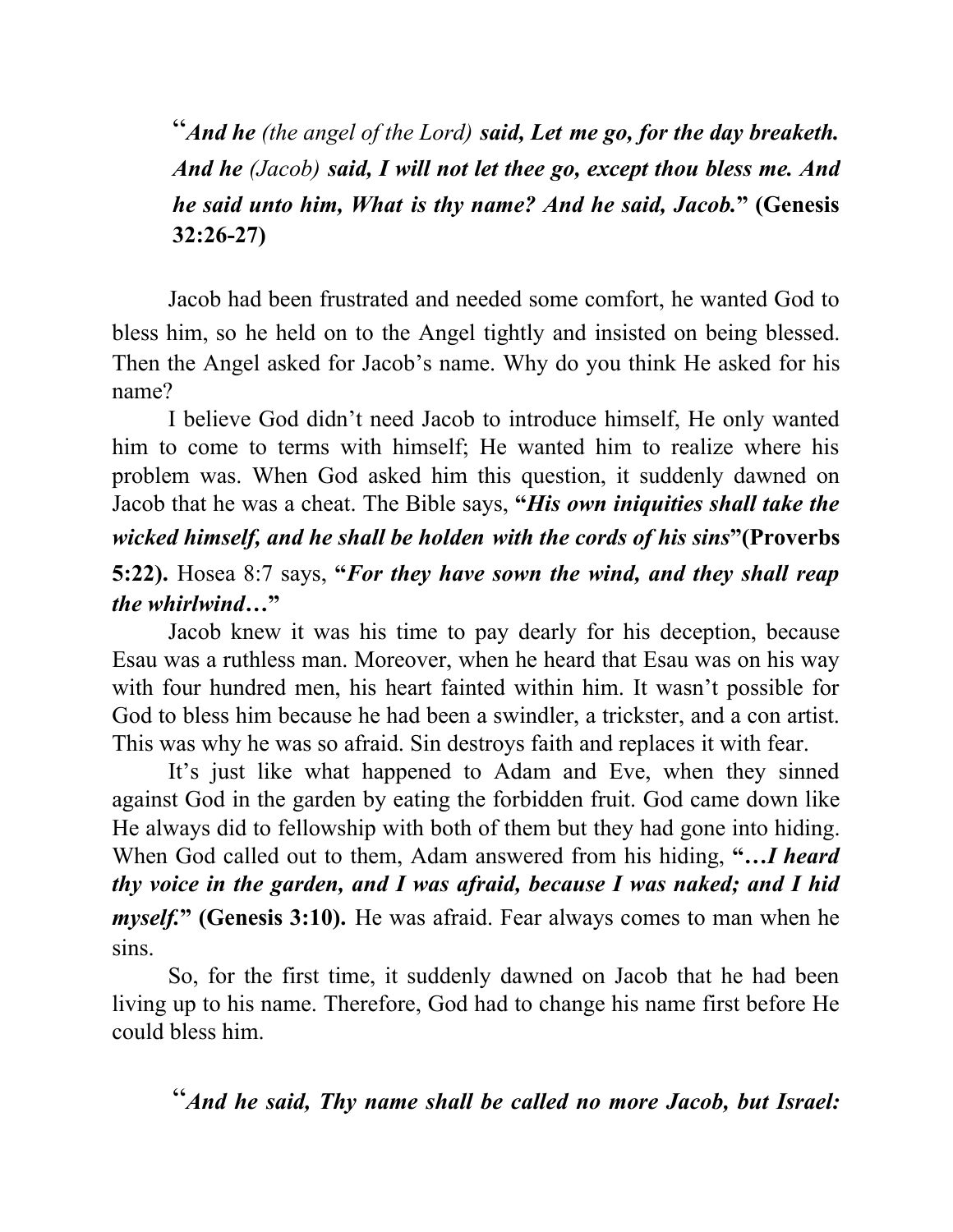*for as a prince hast thou power with God and with men, and hast prevailed. And Jacob asked , and said, Tell me, I pray thee, thy name. And he said, Whereforeis it that thou dost ask after my name? And he blessed him there. And Jacob called the name of the place Peniel: for I have seen God face to face, and my life is preserved.***" (Genesis 32:28-30)**

When God changed Jacob's name, his life was completely transformed, and he got the blessing he earnestly sought. This gave him confidence, boldness, and his initial guilt and fear completely disappeared. **When God visits you, new things are bound to happen; He changes things!**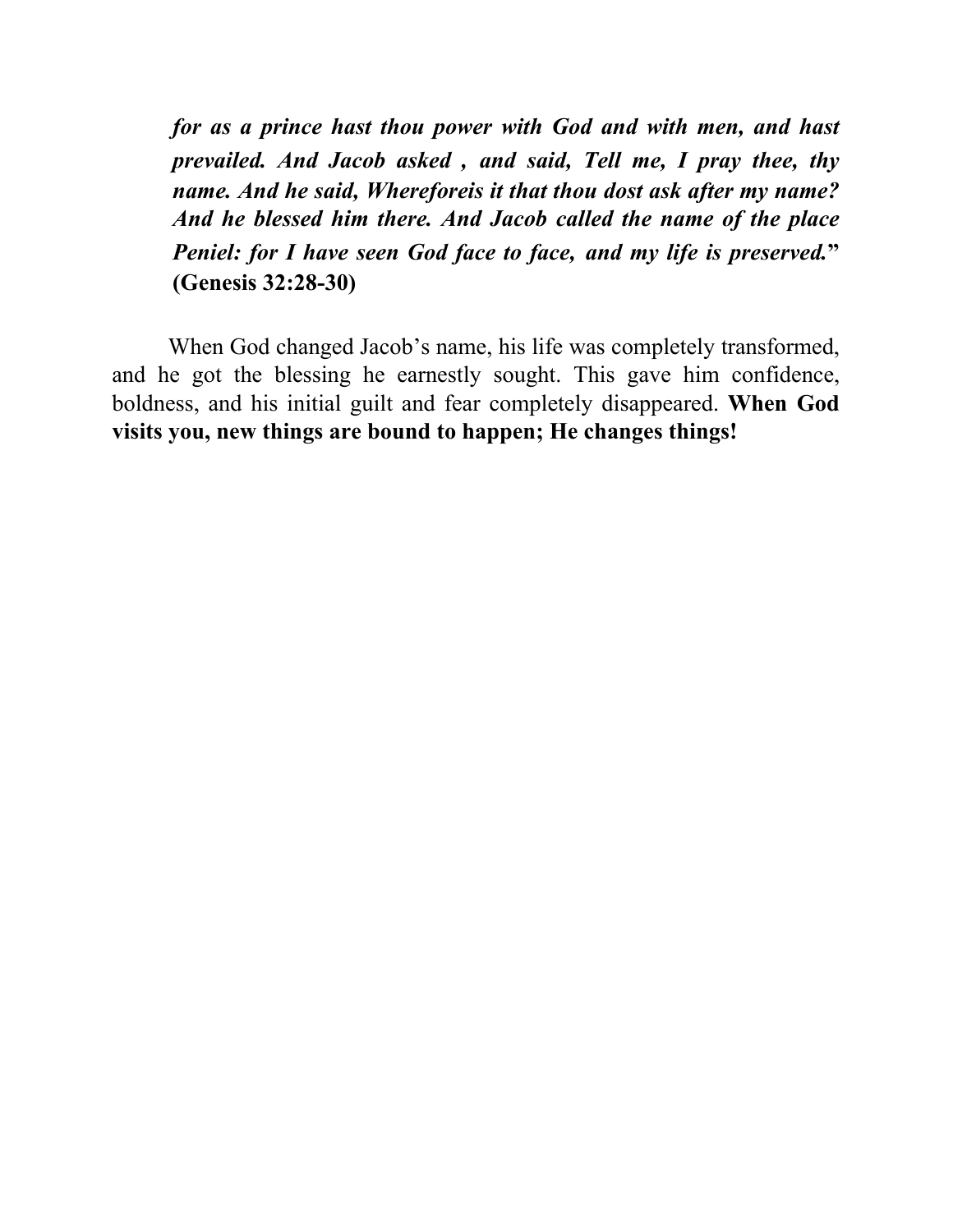Chapter 6

# He Commands His Blessings

"*Behold, how good and how pleasant it is for brethren to dwell together in unity! It is like the precious ointment upon the head, that ran down upon the beard, even Aaron's beard: that went down to the skirts of his garments; As the dew of Hermon, and as the dew that descended upon the mountains of Zion: for there the Lord commanded the blessing, even life for evermore.***" (Psalm 133:1-3)**

When you take a closer look at verse 3, you would notice David was talking about the anointing of the Holy Ghost. David referred to the anointing 'as the dew of Hermon.' Mount Zion and Mount Hermon, according to the Bible, are one and the same.

"*And they possessed his land, and the land of Og king of Bashan, two kings of the Amorites, which were on this side Jordan toward the sunrising; From Aroer, which is by the bank of the river Arnon, even unto mount Sion, which is Hermon,*" **(Deuteronomy 4:47-48)**

When I studied more about Mount Hermon, I discovered that it always had dew on it; morning, noon and night. And this dew makes the mountain wet every time.

When you come to the mountain in the morning, you'll discover that it's wet as though there had been a heavy downpour the previous night, while in actual fact there was no rain. The continual dew on it kept it constantly wet.

<span id="page-31-0"></span>Now the Bible says in **Psalm 133** that the anointing comes down upon us like 'the dew of Hermon,' as the dew that descended upon the mountains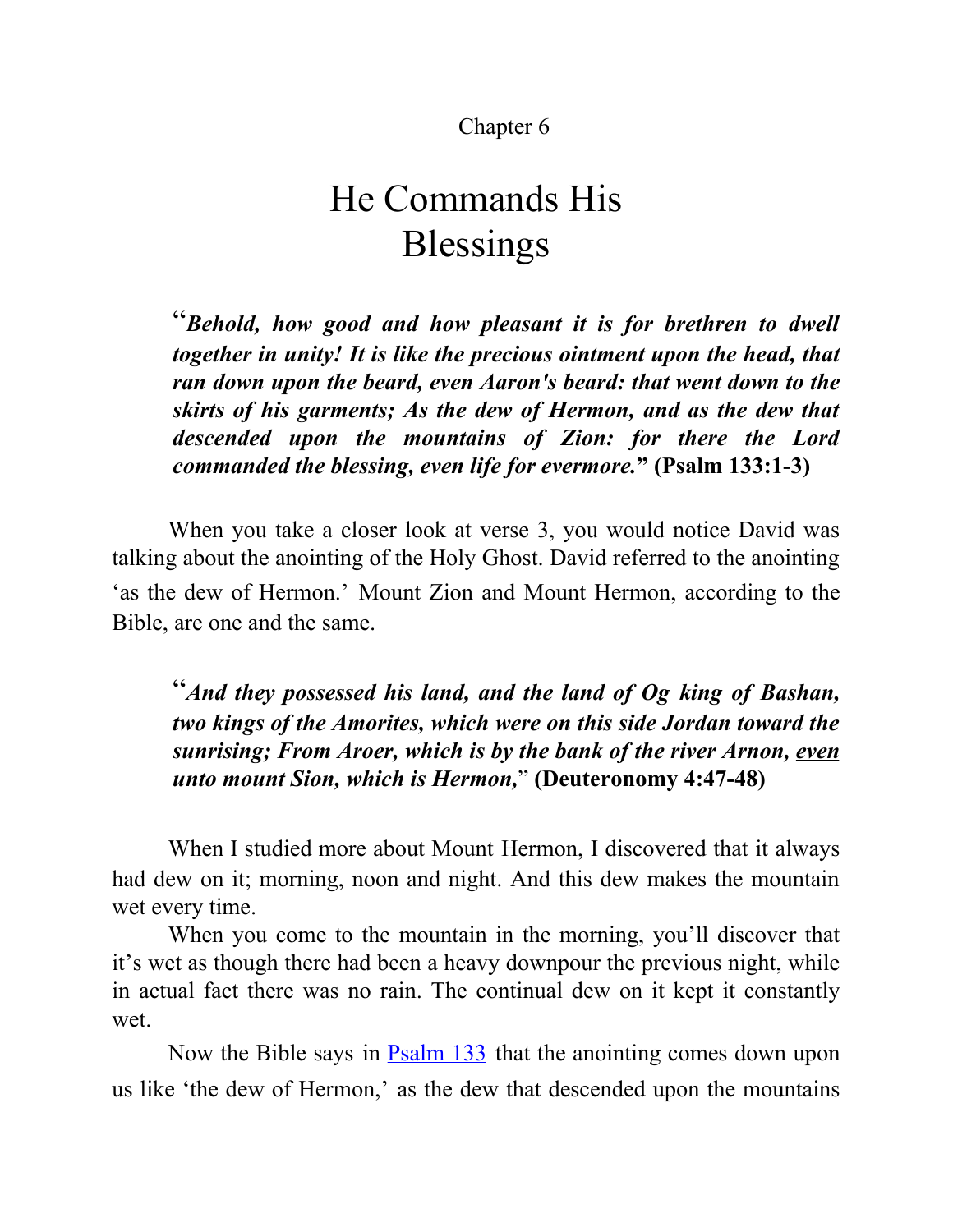of Zion. The scripture further says, *'for there God commanded the blessings, even life for evermore.'*

# **The Effect Of The Blessing**

When God blesses a man there's really no word to describe it. I'll call it the supernatural elixir. Everything you do just turns out right; everything you touch turns to success. When that blessing is on you, favour will come to you and you can't help but succeed in everything you do. This starts up in your life when God visits you. Now you can understand something of the force field we talked about earlier.

Everybody desires to be successful in whatever they do; and this is perhaps why some people look for charms to help them. Some go to the extent of traveling to other countries to get these charms. Everybody wants that supernatural 'thing' that can open up doors everywhere.

When the anointing settles on you, as the dew of Hermon, its effects are beyond human description. Everything you touch starts prospering as that anointing keeps working. When God gives the word for your blessing, it settles on you like dew, and prospers you in every way. This comes from the Presence of the Lord.

When Hannah prayed, she got that force field set up all around her. It was at this point that the priest of God blessed her, saying, *"…Go in peace: and the God of Israel grant thee thy petition that thou hast asked of him."* (1 Samuel 1:17); the force field around her attracted the blessing of God.

The dew of God came upon her and she was blessed. She had a son, and she called him Samuel, but she didn't stop there; she fulfilled her vow to God by bringing the child to the house of God. She went back home and had more children, though she had been called barren. Glory to God!

Barrenness could touch your life, your business, your body, your education, even your home, and it could touch you in so many ways. But when God visits you, it doesn't matter how many people don't like your face, they just don't have an option, but to see you go up the ladder of success and victory because **God has commanded His blessing upon you.**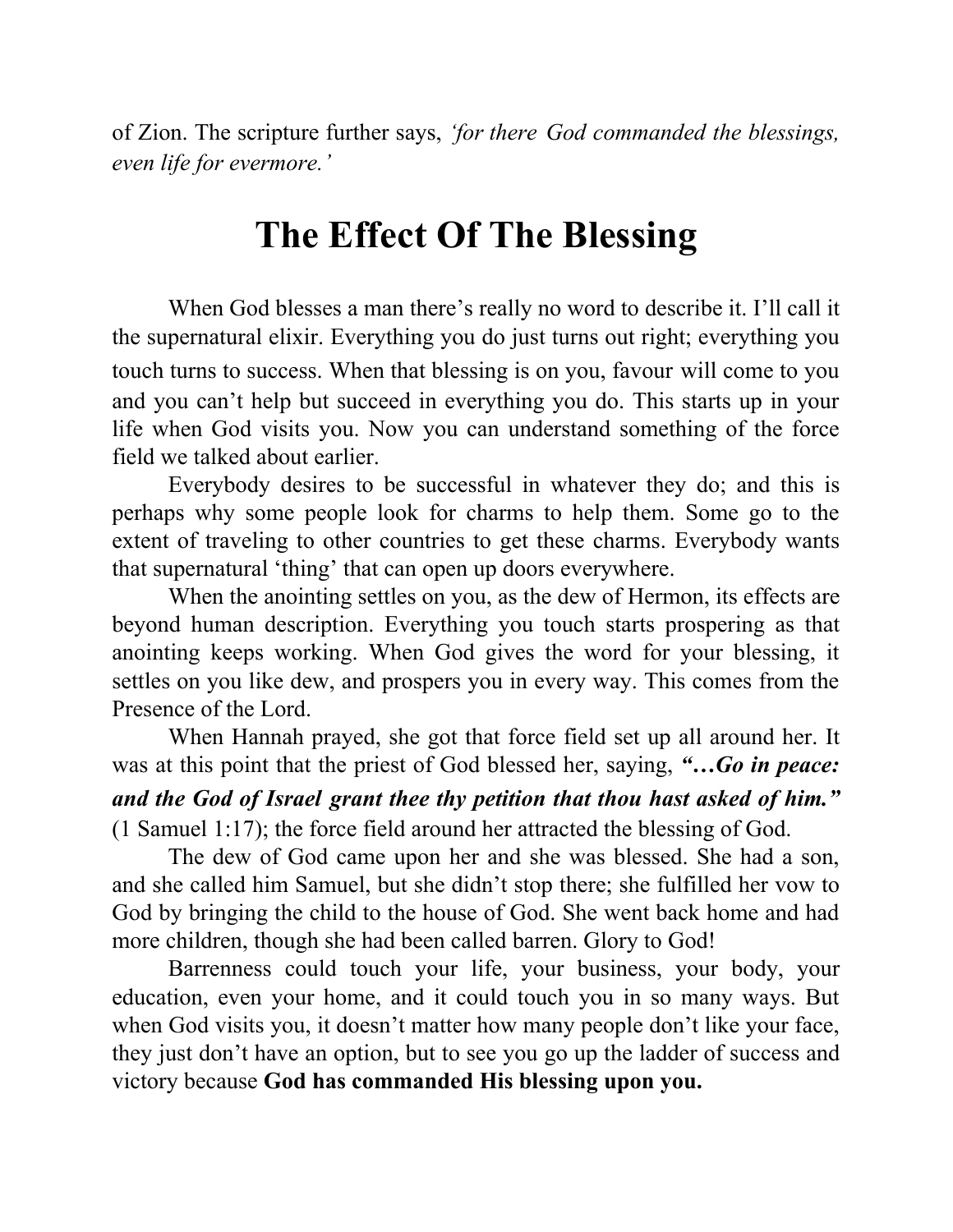# **It's A Cloud Of The Holy Ghost**

God's blessing could also be described as His cloud that settles over you when He moves upon your life. This cloud goes everywhere and anywhere with you. It creates a conducive atmosphere for whatever you're doing. Remember the cloud that followed the children of Israel when they left Egypt?

"*And the Lord went before them by day in a pillar of a cloud, to lead them the way; and by night in a pillar of fire, to give them light; to go by day and night:"* **(Exodus 13:21)**

"*Moreover, brethren, I would not that ye should be ignorant, how that all our fathers were under the cloud, and all passed through the sea; And were all baptized unto Moses in the cloud and in the sea;"* **(1 Corinthians 10:1-2)**,

That same cloud goes with you today. God doesn't want you alone.

I learnt the secret of what I'm sharing with you a long time ago. I knew it would work for everything and in every situation. It will work in your finances; it will work in your family and it will work in your health and every area of your life. All you have to do is stay under the cloud of God. Everything you're involved in just has to prosper. Let the blessing of God rest upon you today. Let that force field of the Spirit be set up strong in your life.

# **Irrevocable Blessing**

Another very important point you need to note is that this blessing is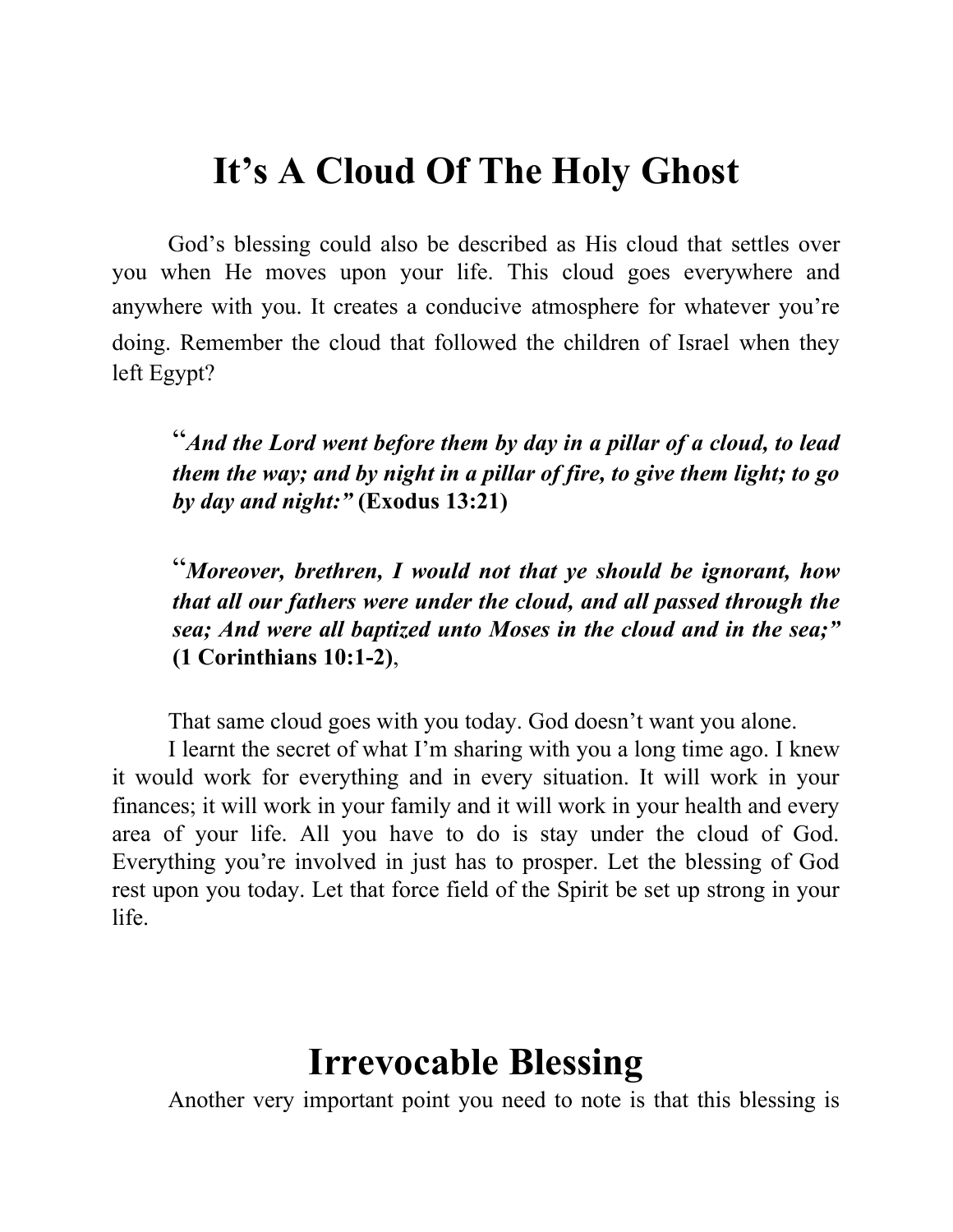not reversible. Once God blesses you, He neither desires to reverse it nor stop it; you are indeed blessed forever. I love what Isaac said to Esau after Jacob had deceived him and taken the blessing.

"*And Isaac trembled very exceedingly, and said, Who? where is he that hath taken venison, and brought it me, and I have eaten of all before thou camest, and have blessed him? yea, and he shall be blessed.*" **(Genesis 27:33)**

The Living Bible translation puts it better this way: "*…I have already eaten it* (the venison) *and blessed him with irrevocable blessing?*" Isaac said he couldn't change it because the word had gone forth, and nobody, could alter it. It was impossible to reverse it, and the Bible records that Esau wept bitterly, and found no place of repentance.

King Balak of the Moabites was afraid of an invasion from the children of Israel, who had been invincible in war. He knew that there was an unseen force propelling and prospering them, and he knew they had to be cursed for him to defeat them. So he sent for a well-known prophet, Balaam, to curse the Israelites. By the time Balaam got to where the children of Israel were, blessings came out of his mouth instead of curses. After trying several times, he finally said,

"*Behold, I have received commandment to bless: and he hath blessed; and I cannot reverse it... Surely there is no enchantment against Jacob, neither is there any divination against Israel..."***(Numbers 23:20,23).**

Every curse in your life was reversed into a blessing the day God stepped into your life. Anyone that tries to put any curse on you now endangers himself, because

"*... ye are thereunto called, that ye should inherit a blessing."* **(1**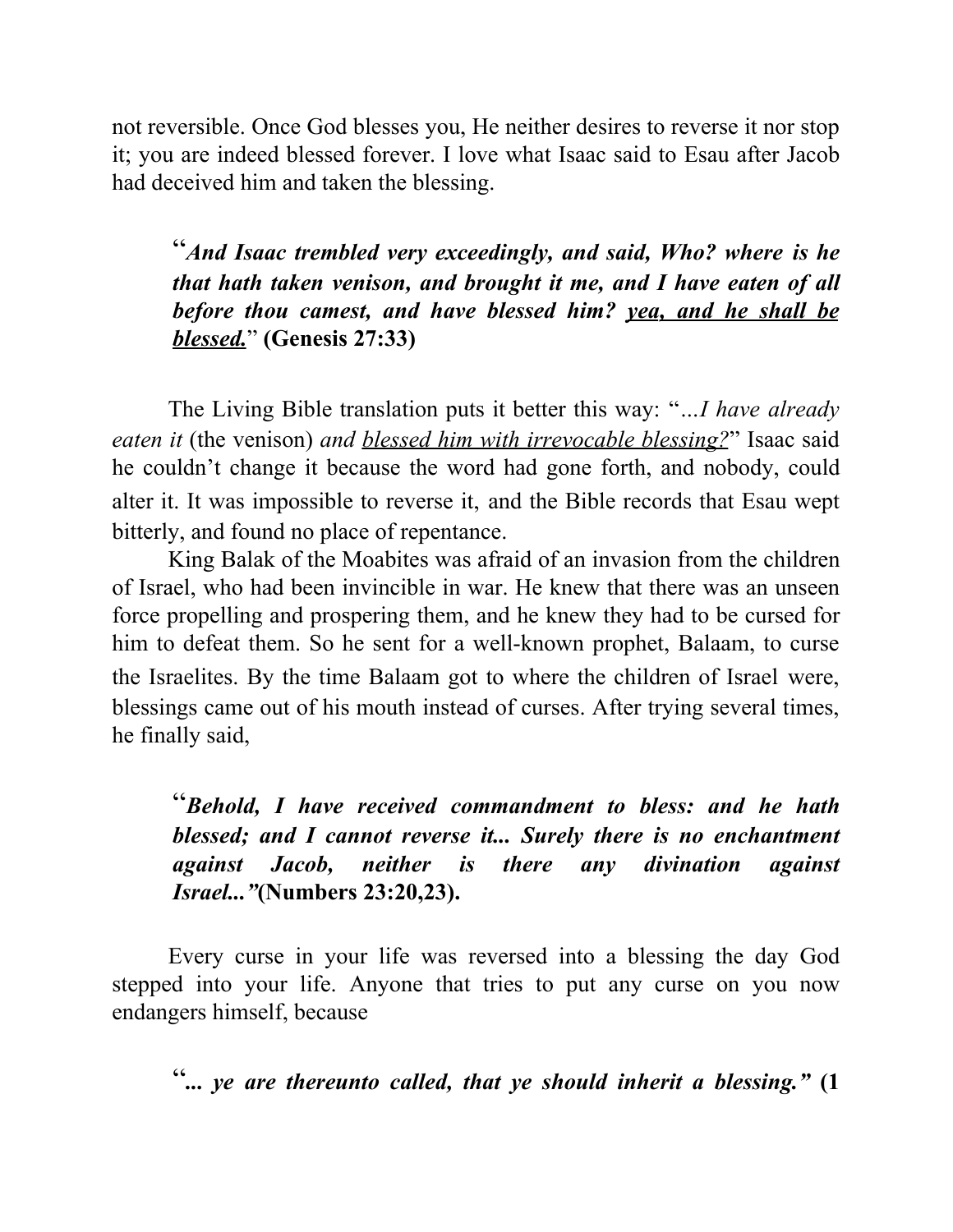**Peter 3:9)**

"*No weapon that is formed against thee shall prosper; and every tongue that shall rise against thee in judgment thou shalt condemn. This is the heritage of the servants of the Lord, and their righteousness is of me, saith the Lord.***" (Isaiah 54:17)**

Any attempt to destroy you is an attempt in futility. Don't allow anyone to deceive you, because you are the blessed of God.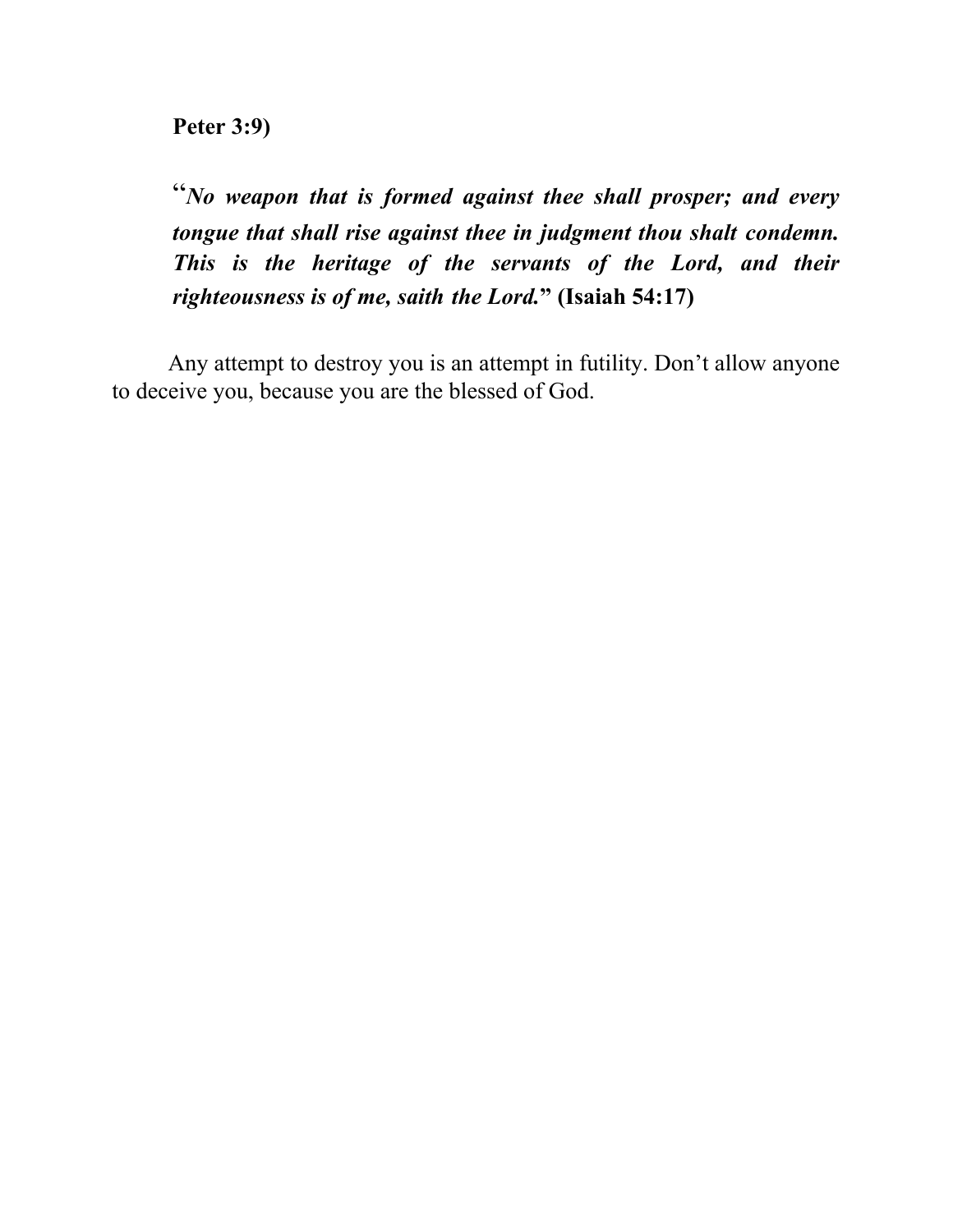#### Chapter 7

## You Become A Blessing

When God commands His blessing on you, that blessing follows you and makes you a blessing to your world. Everyone and everything that is associated with you will be blessed as well.

You must understand that God sponsors no flops. It's no longer possible for you to fail; the very fact that you're present in a place causes God's blessing to come upon everything in that place. You're a package of power, a parcel of blessing. Your words are no longer ordinary; they have been empowered to bring forth; to produce result.

God called Abraham one day and instructed him to leave his native country. He said to him,

"*And I will make of thee a great nation, and I will bless thee, and make thy name great; and thou shalt be a blessing: And I will bless them that bless thee, and curse him that curseth thee: and in thee shall all families of the earth be blessed."* **(Genesis 12:2-3)**

This is most inspiring! God doesn't stop at blessing you alone. The influence of the cloud will be so much that everyone and everything around you will partake of Jehovah's provision, protection and all contained in the blessing.

<span id="page-36-0"></span>Abraham prospered wherever he was, and prevailed over every circumstance he faced. It was the same blessing he passed on to his son, Isaac, who prospered enormously in the midst of famine (Genesis 26:2-30) and bitter opposition. It was the same blessing that Jacob, the younger of Isaac's two sons, earnestly coveted and received.

<span id="page-36-1"></span>When Jacob became an old man, just before his death, he called his children and grandchildren to him and blessed each of them (Genesis 49:1- 33). He had learnt by experience the importance of the blessing of Abraham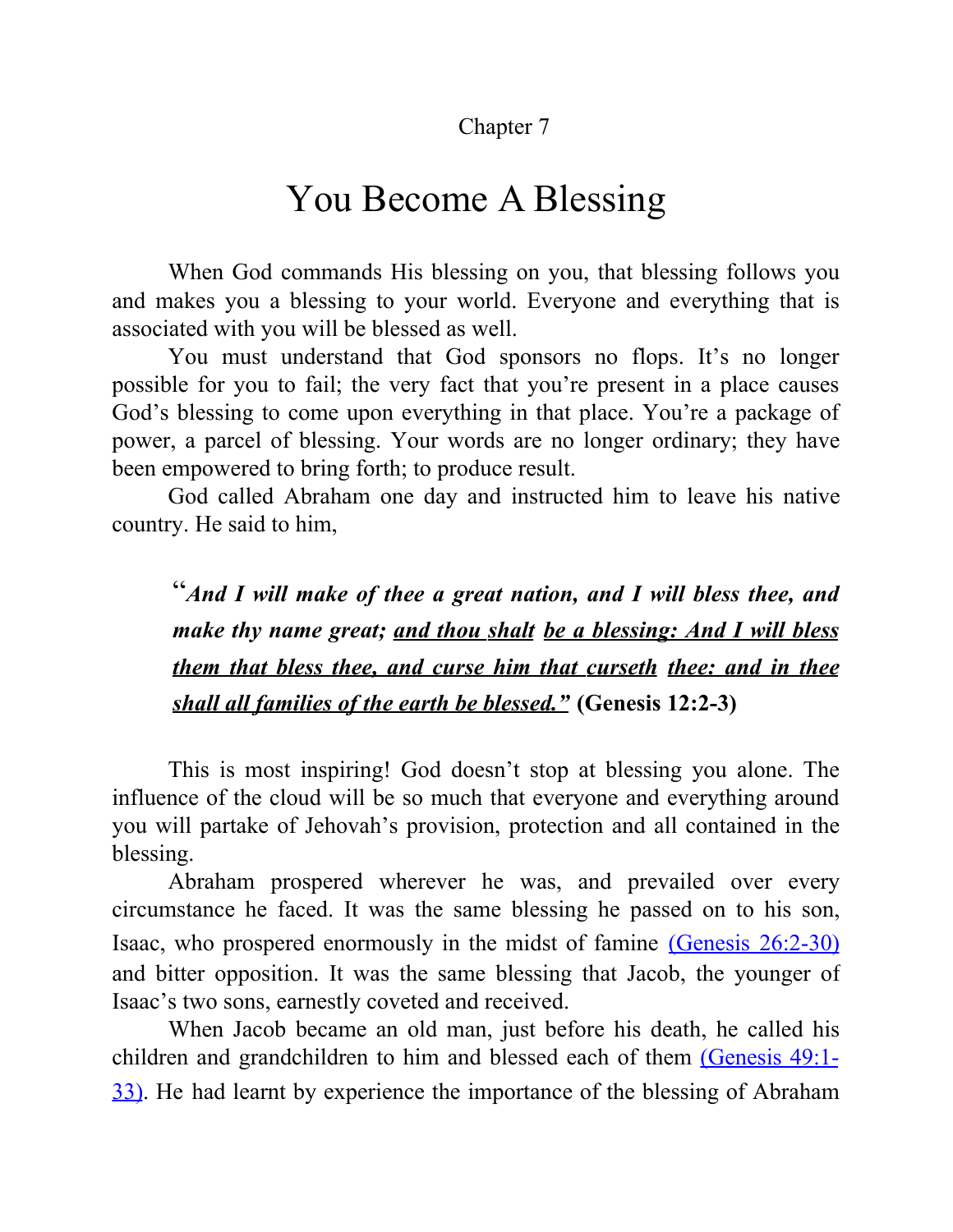and so he declared the blessing upon their lives. Jacob proclaimed the blessing of Abraham on his children and grandchildren. And many generations after, this blessing is still working on the seed of Abraham.

Now, words of blessing spoken forth from the lips of a child of God; the seed of Abraham, are very important. These words stick on, until they are completely fulfilled. When you say to someone, "God bless you!" you must realize that it's neither a cliché nor a slogan because there is power in your words, it would definitely work in that person's life. That's why you need to consider what you say to other people very carefully; you might just make or mar their day.

When the blessing of God comes upon you, your life will be on the winning track. Have a strong desire for the things of God, for the Word of God. Set yourself to pray like you've never done before and let revelation knowledge leap out of the Word of God to you as you study.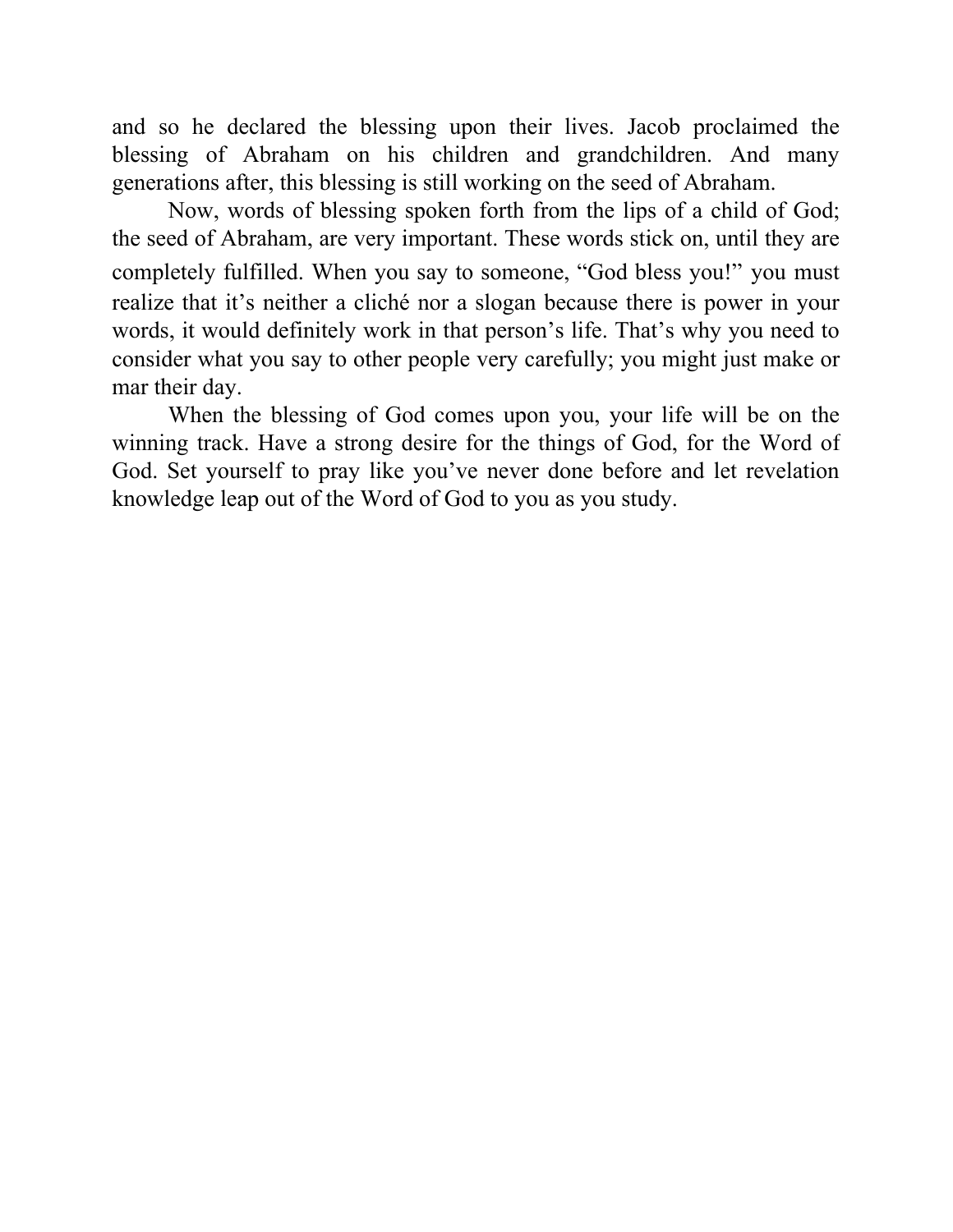#### Chapter 8

## Let God Visit You

<span id="page-38-0"></span>God is good! (Psalm 73:1). That's what the Bible says. It's different from saying 'God is a good God'. God is more than a good God; goodness is His character. It is His nature to be good.

The visitation of God is real, and He desires to impact our lives in a special way because He loves us. The love of God is beyond description, and many people don't really understand what that means.

### "*For God so loved the world, that he gave his only begotten Son, that whosoever believeth in him should not perish, but have everlasting life.*" **(John 3:16)**

This is about the most popular verse of scripture and still a lot of people don't understand what it really means. Carefully observe that it didn't say *"… God so loved the world and he gave…"* otherwise it would have meant God's giving wasn't dependent on His love. So, it says, *"…God so loved the world* **that** *he gave* ... "; it was His love for the world that compelled Him to give. This should make you realize the extent of your value to God; you're of tremendous value to Him.

When God visits you, it changes everything about you; your life and your perception are totally changed. This is what you need. In fact you need a daily visitation from God, you need to be able to recognize Him when He comes to you everyday. Don't be satisfied with last year's visitation, because that will not suffice for today. It's today's knowledge that will affect you; what you know about Him now is all that matters.

Don't be like the Pharisees and Sadducees, who in spite of being teachers of the law, didn't recognize the Son of God when He walked among them. He told them, 'a greater than Solomon is here', but they didn't understand what He was talking about. Will you know Him when He comes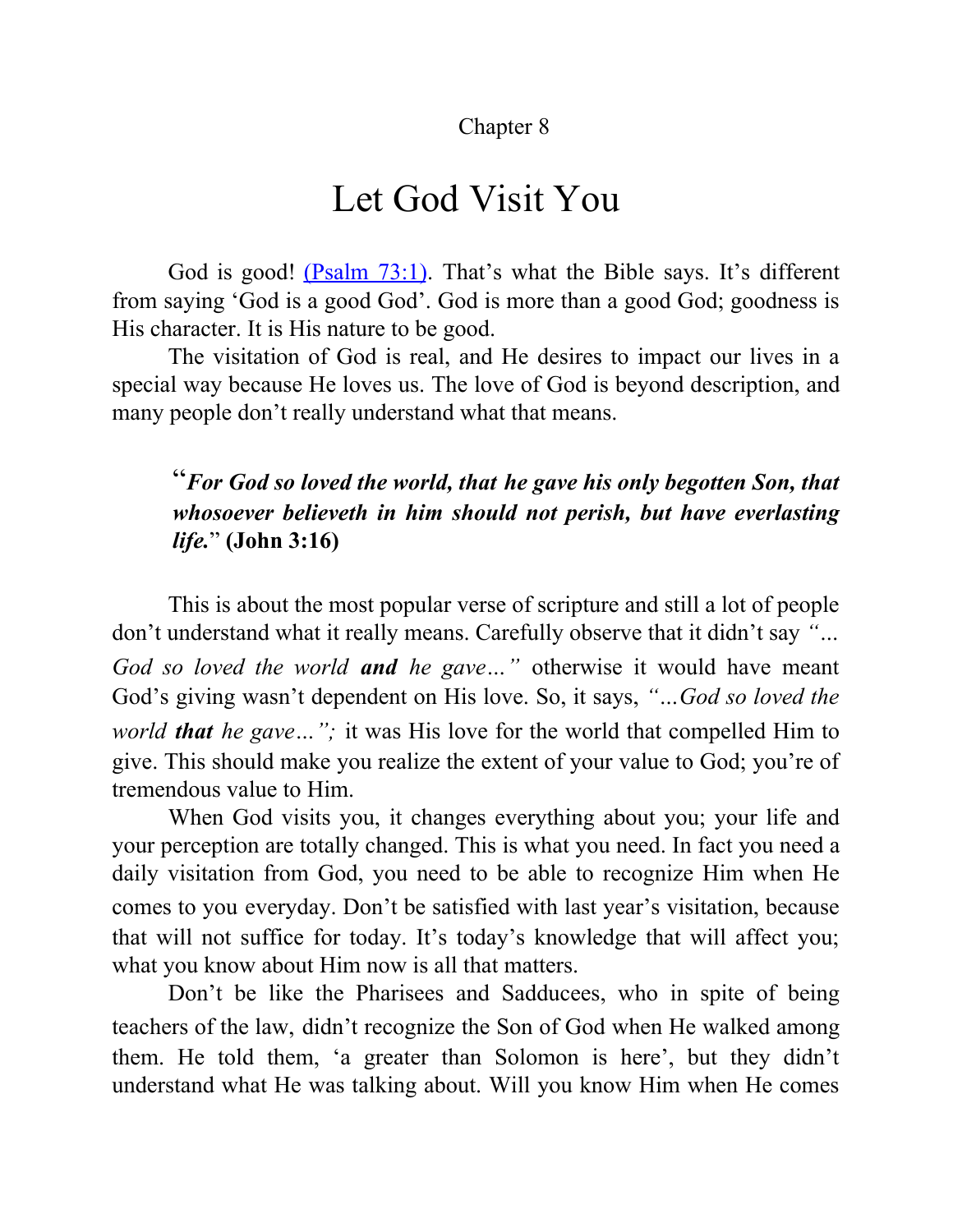to you? Will you hear Him when He talks to you, or are you waiting on your senses to perceive Him?

<span id="page-39-0"></span>The blessing of God for you may never work, until He visits you. When God visits and then blesses you, it's like being under 'the dew of Hermon'; the anointing of the Spirit of God is like the dew of Hermon. And God wants to keep our hearts wet so His Word can easily produce the fruits of what it says in our hearts. The Bible says the issues of life flow from the heart (Proverbs 4:23), therefore, once your heart has been thoroughly impacted by the Word of God, its effect will ultimately reflect in your life. But if your heart isn't wet with the 'dew' from heaven, your life wouldn't produce Word based results.

God wants to affect us in a special way. You may have never found yourself in the manifestation of the Presence of God, knowing that He's there with you. You may have been a Christian but never had a close fellowship with the Holy Ghost. If you crave for God's visitation, then God is at your door, waiting for you to respond to His Presence. As I have said earlier, He really loves you, irrespective of who you are and what you're going through; it's His nature. He is always where His children are, and it's His earnest desire that His children would know when He comes to them, even though His abiding Presence is always there for them.

If you follow the things I've shared with you in this book, you'll discover that you will be more conscious of God's Presence around you and would definitely know and be ready when He visits you, causing changes in your situation. Enjoy God's visitation everyday of your life!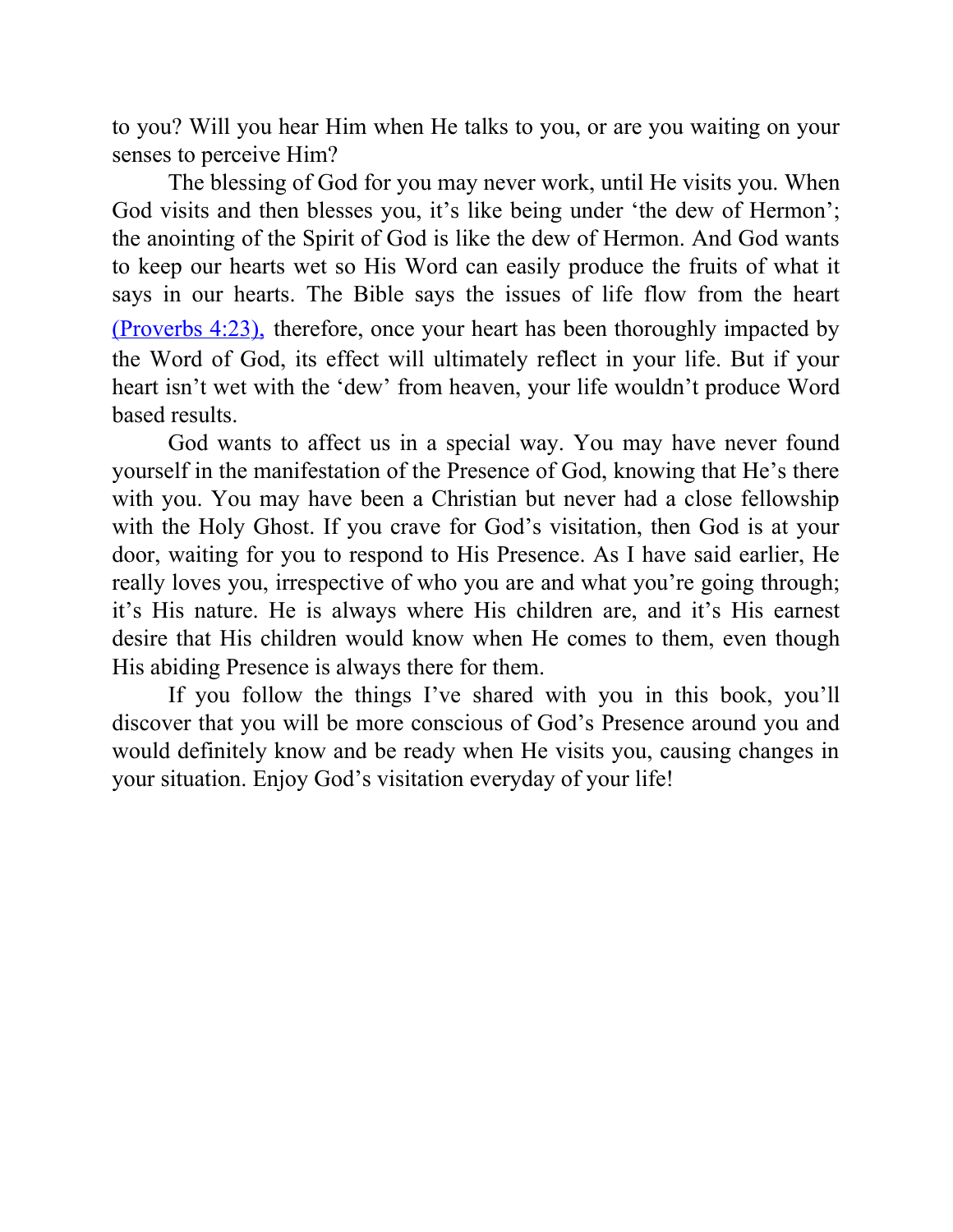## **When God Visits You**

- Does God actually visit?
- When does He visit?
- How do I prepare for His visitation?
- What are the benefits of such visits?

In this dynamic volume, Pastor Chris shares from the lives of Bible characters on how you can position yourself for a visitation from God and experience that change you've so long desired.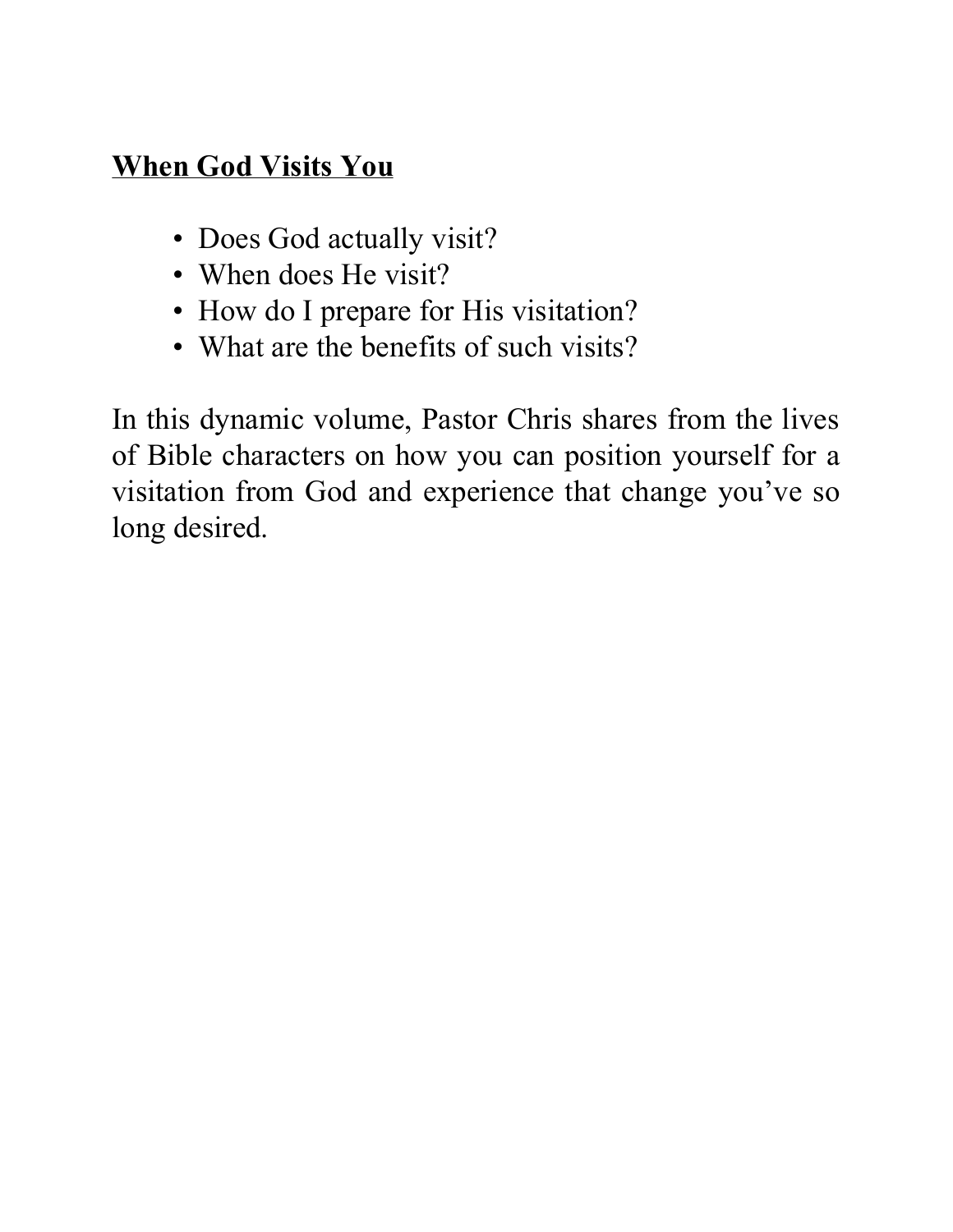### **SCRIPTURES**

Exodus 1:7-14

And the children of Israel were fruitful, and increased abundantly, and multiplied, and waxed exceeding mighty; and the land was filled with them. [8] Now there arose up a new king over Egypt, which knew not Joseph. [9] And he said unto his people, Behold, the people of the children of Israel are more and mightier than we: [10] Come on, let us deal wisely with them; lest they multiply, and it come to pass, that, when there falleth out any war, they join also unto our enemies, and fight against us, and so get them up out of the land. [11] Therefore they did set over them taskmasters to afflict them with their burdens. And they built for Pharaoh treasure cities, Pithom and Raamses. [12] But the more they afflicted them, the more they multiplied and grew. And they were grieved because of the children of Israel. [13] And the Egyptians made the children of Israel to serve with rigour: [14] And they made their lives bitter with hard bondage, in morter, and in brick, and in all manner of service in the field: all their service, wherein they made them serve, was with rigour.

## **[Back](#page-7-0) to Top**

### 1 Samuel 1:1-21

Now there was a certain man of Ramathaim-zophim, of mount Ephraim, and his name was Elkanah, the son of Jeroham, the son of Elihu, the son of Tohu, the son of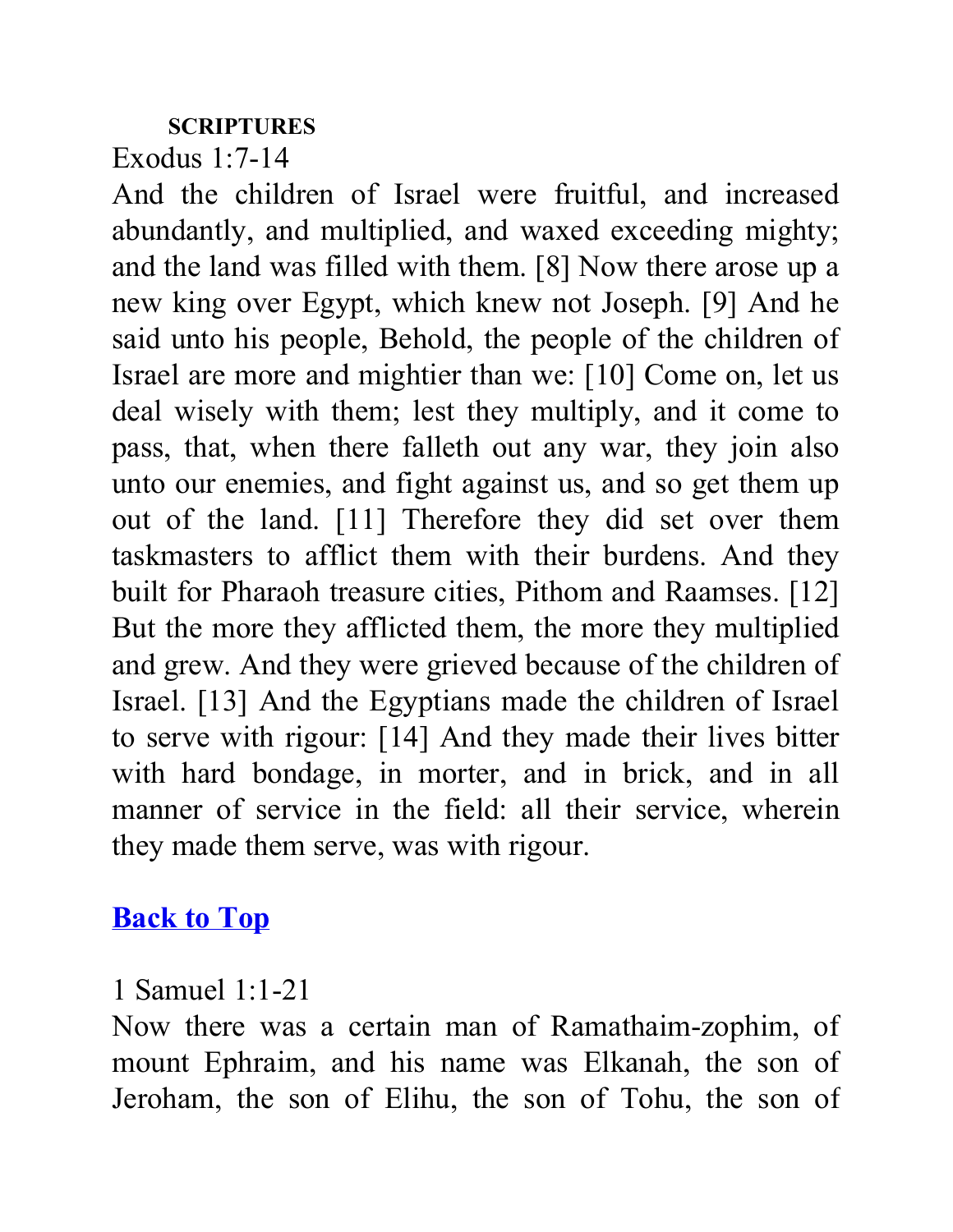Zuph, an Ephrathite: [2] And he had two wives; the name of the one was Hannah, and the name of the other Peninnah: and Peninnah had children, but Hannah had no children. [3] And this man went up out of his city yearly to worship and to sacrifice unto the Lord of hosts in Shiloh. And the two sons of Eli, Hophni and Phinehas, the priests of the Lord, were there.

[4] And when the time was that Elkanah offered, he gave to Peninnah his wife, and to all her sons and her daughters, portions: [5] But unto Hannah he gave a worthy portion; for he loved Hannah: but the Lord had shut up her womb. [6] And her adversary also provoked her sore, for to make her fret, because the Lord had shut up her womb. [7] And as he did so year by year, when she went up to the house of the Lord, so she provoked her; therefore she wept, and did not eat. [8] Then said Elkanah her husband to her, Hannah, why weepest thou? and why eatest thou not? and why is thy heart grieved? am not I better to thee than ten sons?

[9] So Hannah rose up after they had eaten in Shiloh, and after they had drunk. Now Eli the priest sat upon a seat by a post of the temple of the Lord. [10] And she was in bitterness of soul, and prayed unto the Lord, and wept sore. [11] And she vowed a vow, and said, O Lord of hosts, if thou wilt indeed look on the affliction of thine handmaid, and remember me, and not forget thine handmaid, but wilt give unto thine handmaid a man child, then I will give him unto the Lord all the days of his life, and there shall no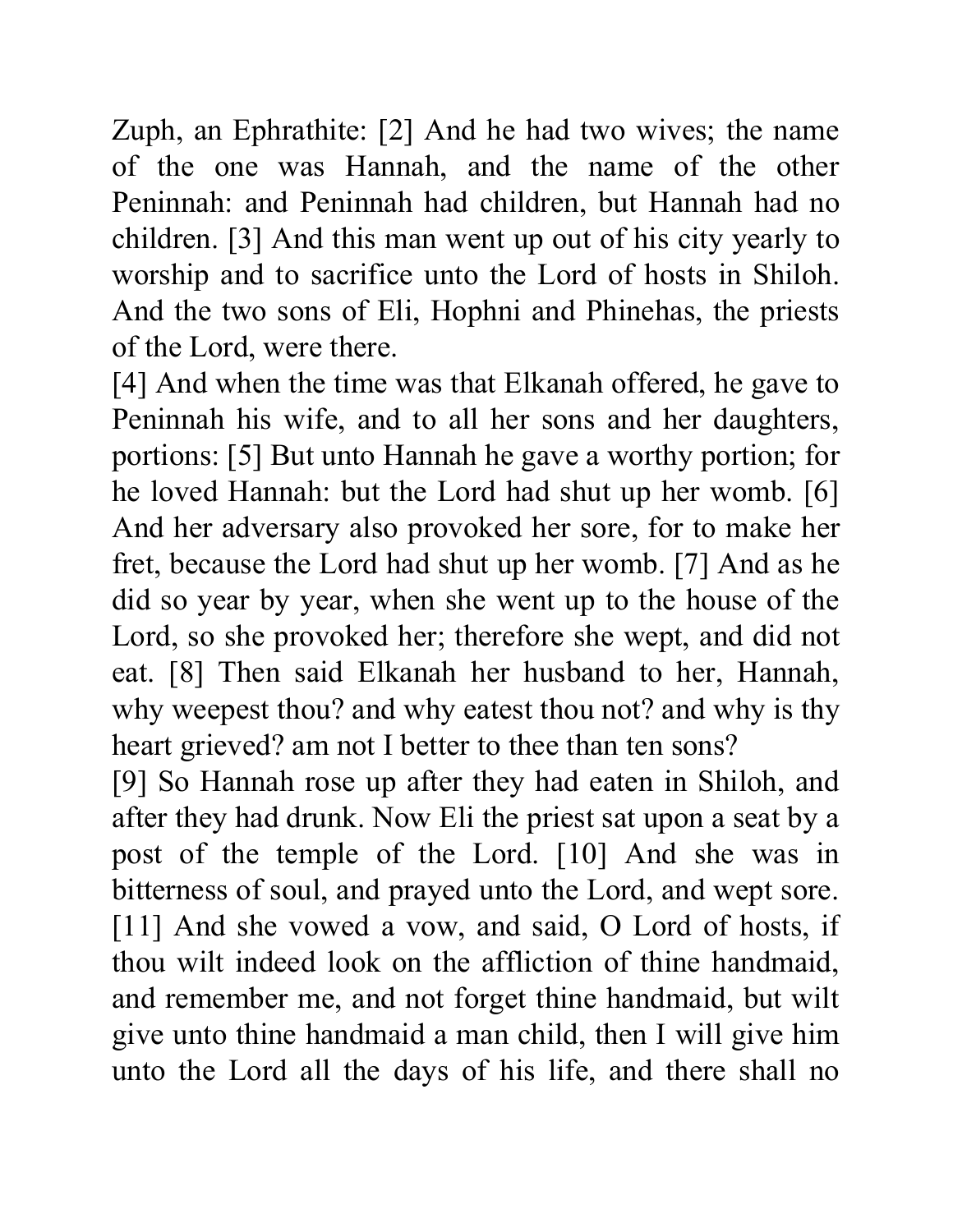razor come upon his head. [12] And it came to pass, as she continued praying before the Lord, that Eli marked her mouth. [13] Now Hannah, she spake in her heart; only her lips moved, but her voice was not heard: therefore Eli thought she had been drunken. [14] And Eli said unto her, How long wilt thou be drunken? put away thy wine from thee. [15] And Hannah answered and said, No, my lord, I am a woman of a sorrowful spirit: I have drunken neither wine nor strong drink, but have poured out my soul before the Lord. [16] Count not thine handmaid for a daughter of Belial: for out of the abundance of my complaint and grief have I spoken hitherto. [17] Then Eli answered and said, Go in peace: and the God of Israel grant thee thy petition that thou hast asked of him. [18] And she said, Let thine handmaid find grace in thy sight. So the woman went her way, and did eat, and her countenance was no more sad.

[19] And they rose up in the morning early, and worshipped before the Lord, and returned, and came to their house to Ramah: and Elkanah knew Hannah his wife; and the Lord remembered her. [20] Wherefore it came to pass, when the time was come about after Hannah had conceived, that she bare a son, and called his name Samuel, saying, Because I have asked him of the Lord. [21] And the man Elkanah, and all his house, went up to offer unto the Lord the yearly sacrifice, and his vow.

[Back](#page-8-0) to Top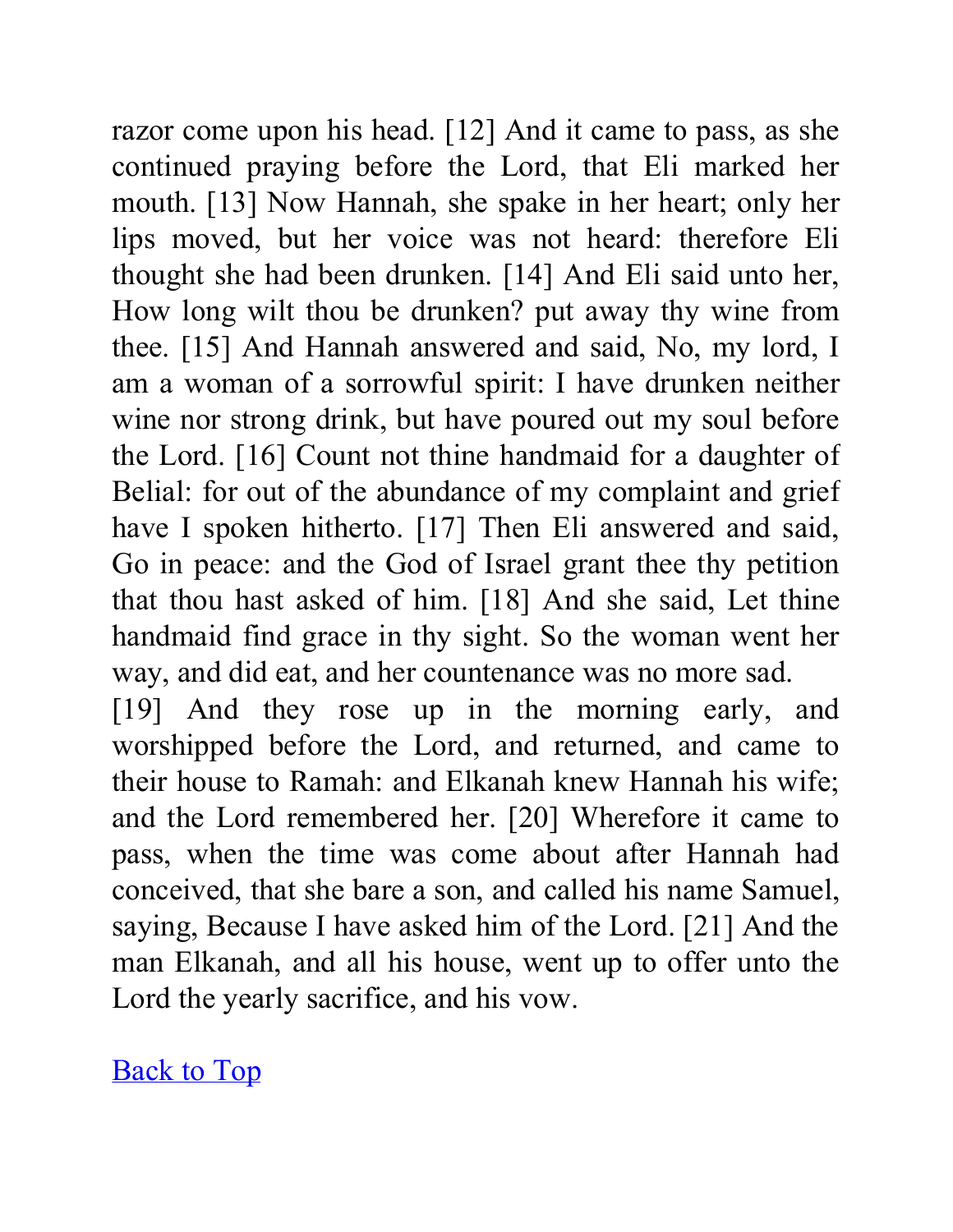### Exodus 2:23-25

And it came to pass in process of time, that the king of Egypt died: and the children of Israel sighed by reason of the bondage, and they cried, and their cry came up unto God by reason of the bondage. [24] And God heard their groaning, and God remembered his covenant with Abraham, with Isaac, and with Jacob. [25] And God looked upon the children of Israel, and God had respect unto them.

## [Back](#page-10-0) to Top

Isaiah 65:24 And it shall come to pass, that before they call, I will answer; and while they are yet speaking, I will hear.

## **[Back](#page-10-1) to Top**

### 1 Samuel 13:14

But now thy kingdom shall not continue: the Lord hath sought him a man after his own heart, and the Lord hath commanded him to be captain over his people, because thou hast not kept that which the Lord commanded thee.

### [Back](#page-11-0) to Top

Genesis 1:26 And God said, Let us make man in our image, after our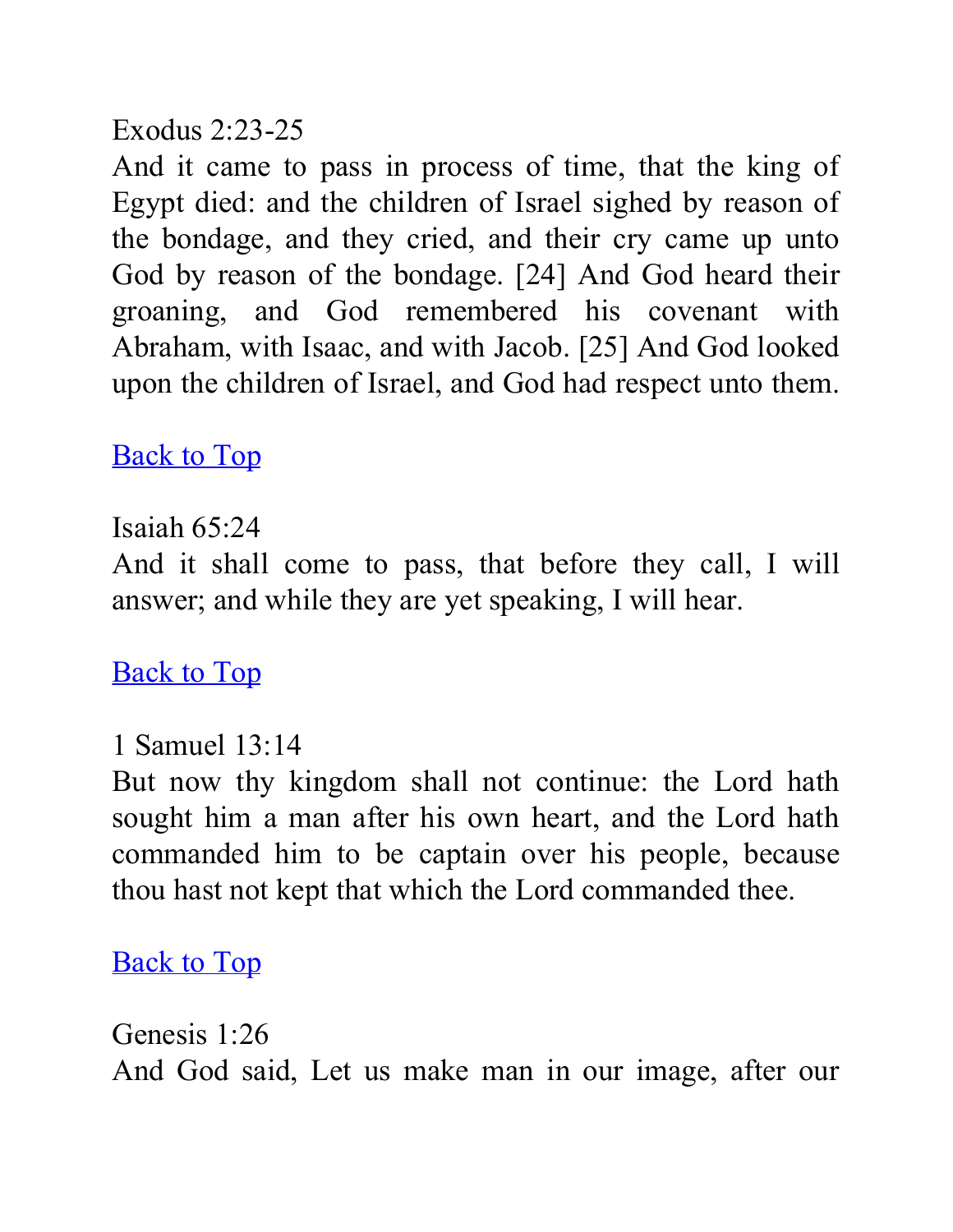likeness: and let them have dominion over the fish of the sea, and over the fowl of the air, and over the cattle, and over all the earth, and over every creeping thing that creepeth upon the earth.

[Back](#page-15-0) to Top

Psalm 115:16

The heaven, even the heavens, are the Lord's: but the earth hath he given to the children of men.

[Back](#page-15-0) to Top

Deut. 11:26-28

Behold, I set before you this day a blessing and a curse; [27] A blessing, if ye obey the commandments of the Lord your God, which I command you this day: [28] And a curse, if ye will not obey the commandments of the Lord your God, but turn aside out of the way which I command you this day, to go after other gods, which ye have not known.

[Back](#page-15-0) to Top

<span id="page-45-0"></span>Proverbs 18:21

Death and life are in the power of the tongue: and they that love it shall eat the fruit thereof.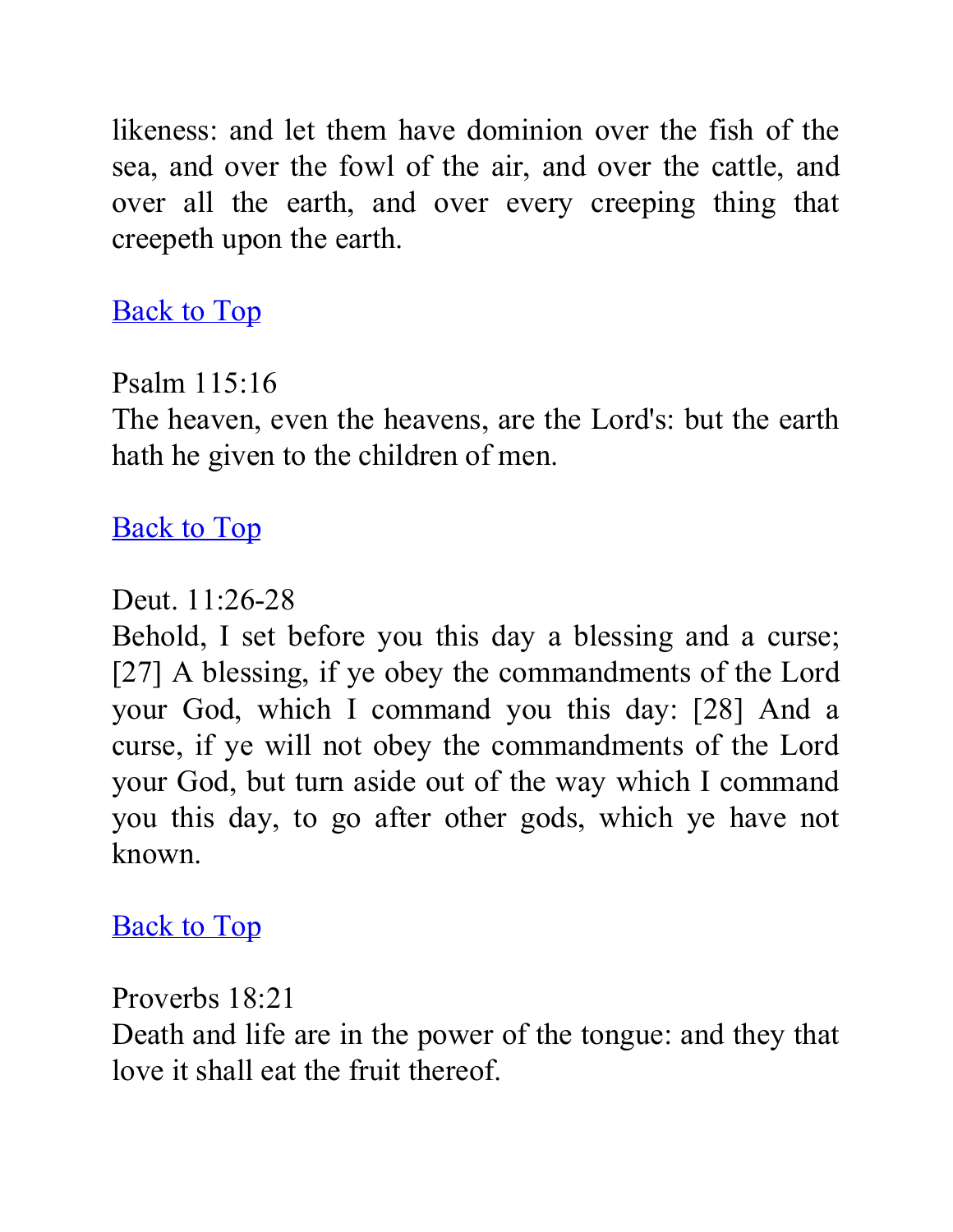## [Back](#page-15-0) to Top

Hebrews 3:1

Wherefore, holy brethren, partakers of the heavenly calling, consider the Apostle and High Priest of our profession, Christ Jesus;

[Back](#page-16-0) to Top

### 1 Samuel 1:11

And she vowed a vow, and said, O Lord of hosts, if thou wilt indeed look on the affliction of thine handmaid, and remember me, and not forget thine handmaid, but wilt give unto thine handmaid a man child, then I will give him unto the Lord all the days of his life, and there shall no razor come upon his head.

### [Back](#page-17-0) to Top

John 16:7

Nevertheless I tell you the truth; It is expedient for you that I go away: for if I go not away, the Comforter will not come unto you; but if I depart, I will send him unto you.

[Back](#page-23-0) to Top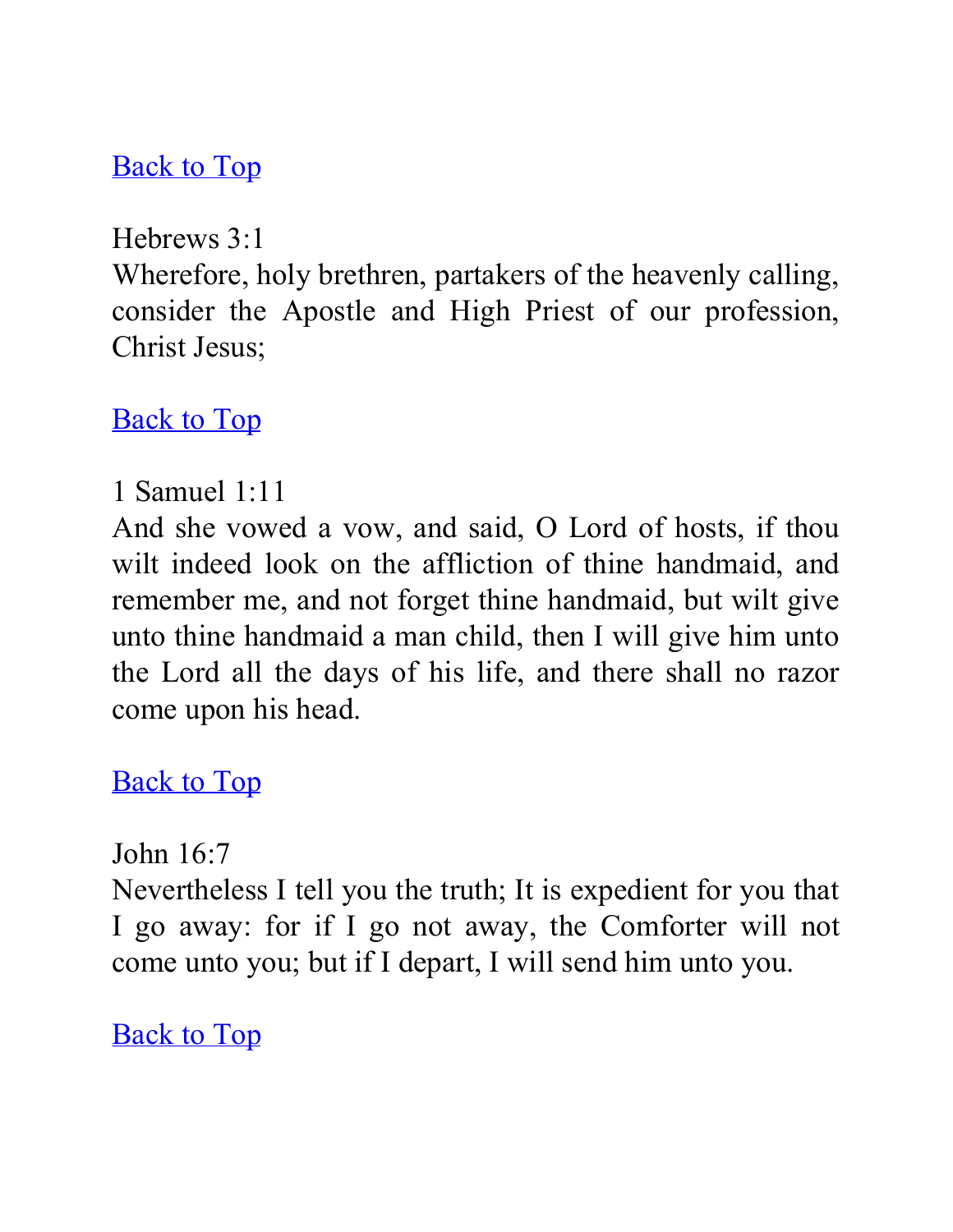### John 16:12-13

I have yet many things to say unto you, but ye cannot bear them now. [13] Howbeit when he, the Spirit of truth, is come, he will guide you into all truth: for he shall not speak of himself; but whatsoever he shall hear, that shall he speak: and he will shew you things to come.

## [Back](#page-23-0) to Top

## 1 Samuel 1:9

So Hannah rose up after they had eaten in Shiloh, and after they had drunk. Now Eli the priest sat upon a seat by a post of the temple of the Lord.

### [Back](#page-28-0) to Top

### 1 Kings 19:9-18

And he came thither unto a cave, and lodged there; and, behold, the word of the Lord came to him, and he said unto him, What doest thou here, Elijah? [10] And he said, I have been very jealous for the Lord God of hosts: for the children of Israel have forsaken thy covenant, thrown down thine altars, and slain thy prophets with the sword; and I, even I only, am left; and they seek my life, to take it away. [11] And he said, Go forth, and stand upon the mount before the Lord. And, behold, the Lord passed by, and a great and strong wind rent the mountains, and brake in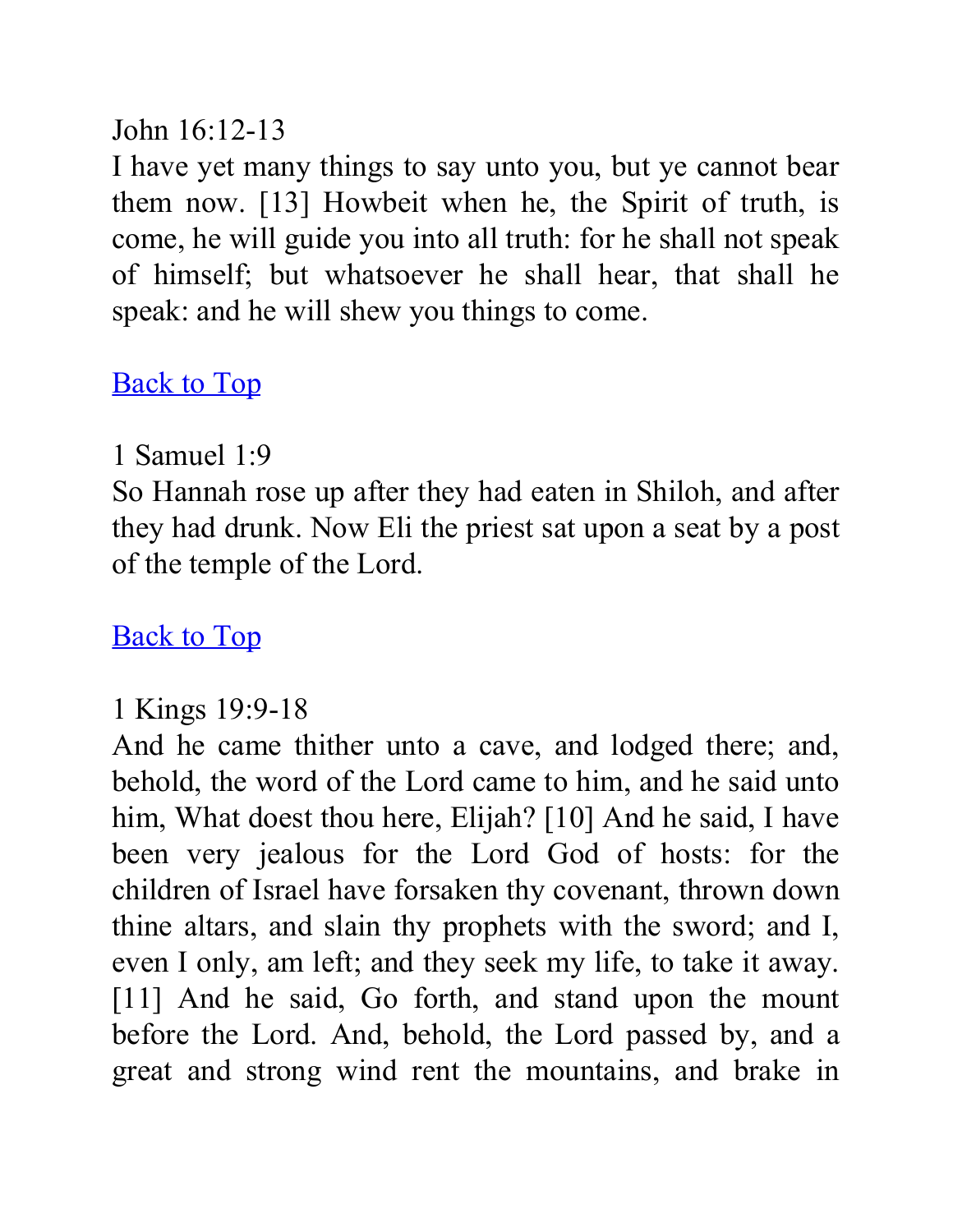pieces the rocks before the Lord; but the Lord was not in the wind: and after the wind an earthquake; but the Lord was not in the earthquake: [12] And after the earthquake a fire; but the Lord was not in the fire: and after the fire a still small voice. [13] And it was so, when Elijah heard it, that he wrapped his face in his mantle, and went out, and stood in the entering in of the cave. And, behold, there came a voice unto him, and said, What doest thou here, Elijah? [14] And he said, I have been very jealous for the Lord God of hosts: because the children of Israel have forsaken thy covenant, thrown down thine altars, and slain thy prophets with the sword; and I, even I only, am left; and they seek my life, to take it away. [15] And the Lord said unto him, Go, return on thy way to the wilderness of Damascus: and when thou comest, anoint Hazael to be king over Syria: [16] And Jehu the son of Nimshi shalt thou anoint to be king over Israel: and Elisha the son of Shaphat of Abelmeholah shalt thou anoint to be prophet in thy room. [17] And it shall come to pass, that him that escapeth the sword of Hazael shall Jehu slay: and him that escapeth from the sword of Jehu shall Elisha slay. [18] Yet I have left me seven thousand in Israel, all the knees which have not bowed unto Baal, and every mouth which hath not kissed him.

[Back](#page-28-0) to Top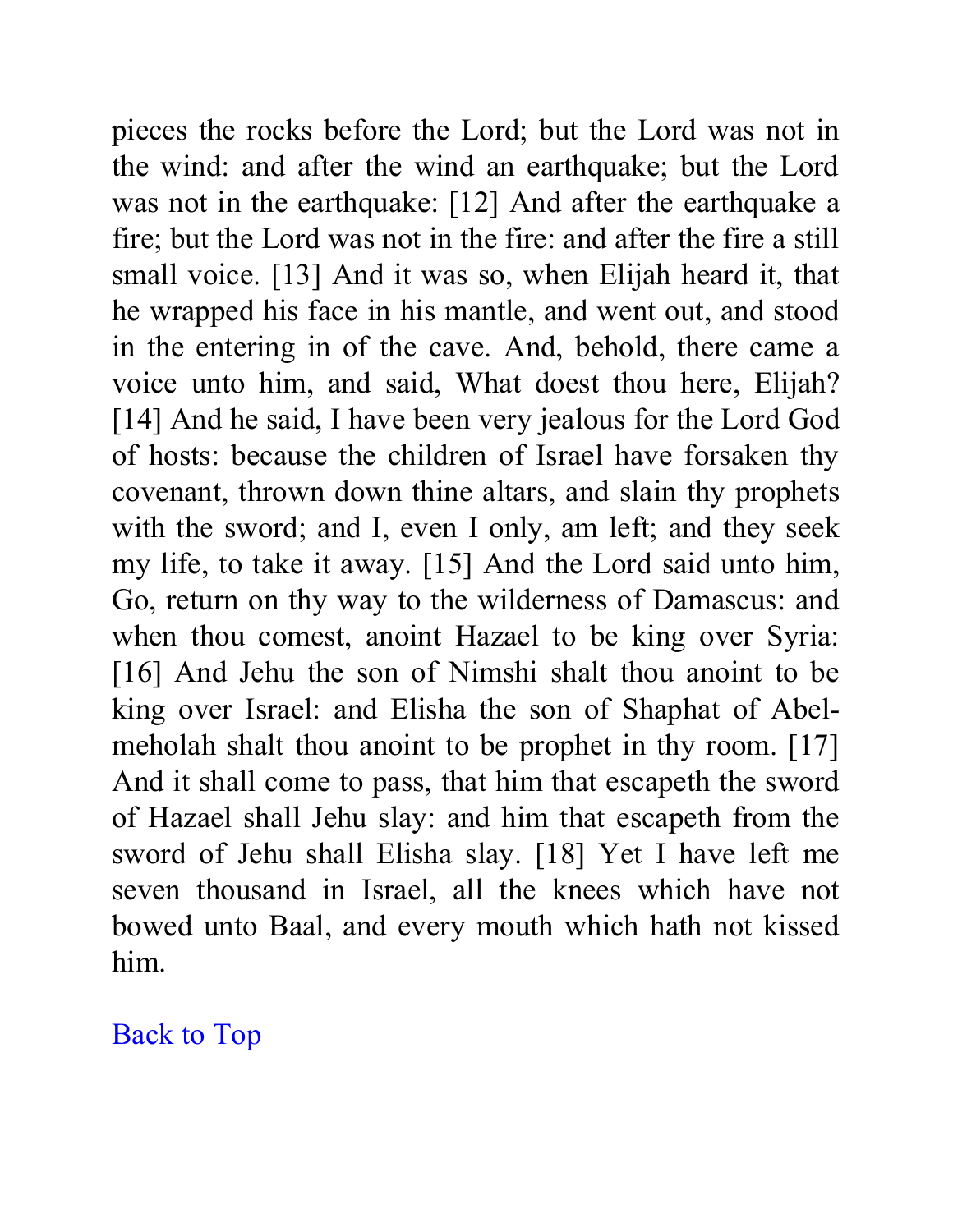Isaiah 38:2 Then Hezekiah turned his face toward the wall, and prayed unto the Lord,

[Back](#page-28-0) to Top

```
Psalm 133:1-3
```
A Song of degrees of David.

Behold, how good and how pleasant it is for brethren to dwell together in unity! [2] It is like the precious ointment upon the head, that ran down upon the beard, even Aaron's beard: that went down to the skirts of his garments; [3] As the dew of Hermon, and as the dew that descended upon the mountains of Zion: for there the Lord commanded the blessing, even life for evermore.

### [Back](#page-31-0) to Top

### Genesis 26:2-30

And the Lord appeared unto him, and said, Go not down into Egypt; dwell in the land which I shall tell thee of: [3] Sojourn in this land, and I will be with thee, and will bless thee; for unto thee, and unto thy seed, I will give all these countries, and I will perform the oath which I sware unto Abraham thy father; [4] And I will make thy seed to multiply as the stars of heaven, and will give unto thy seed all these countries; and in thy seed shall all the nations of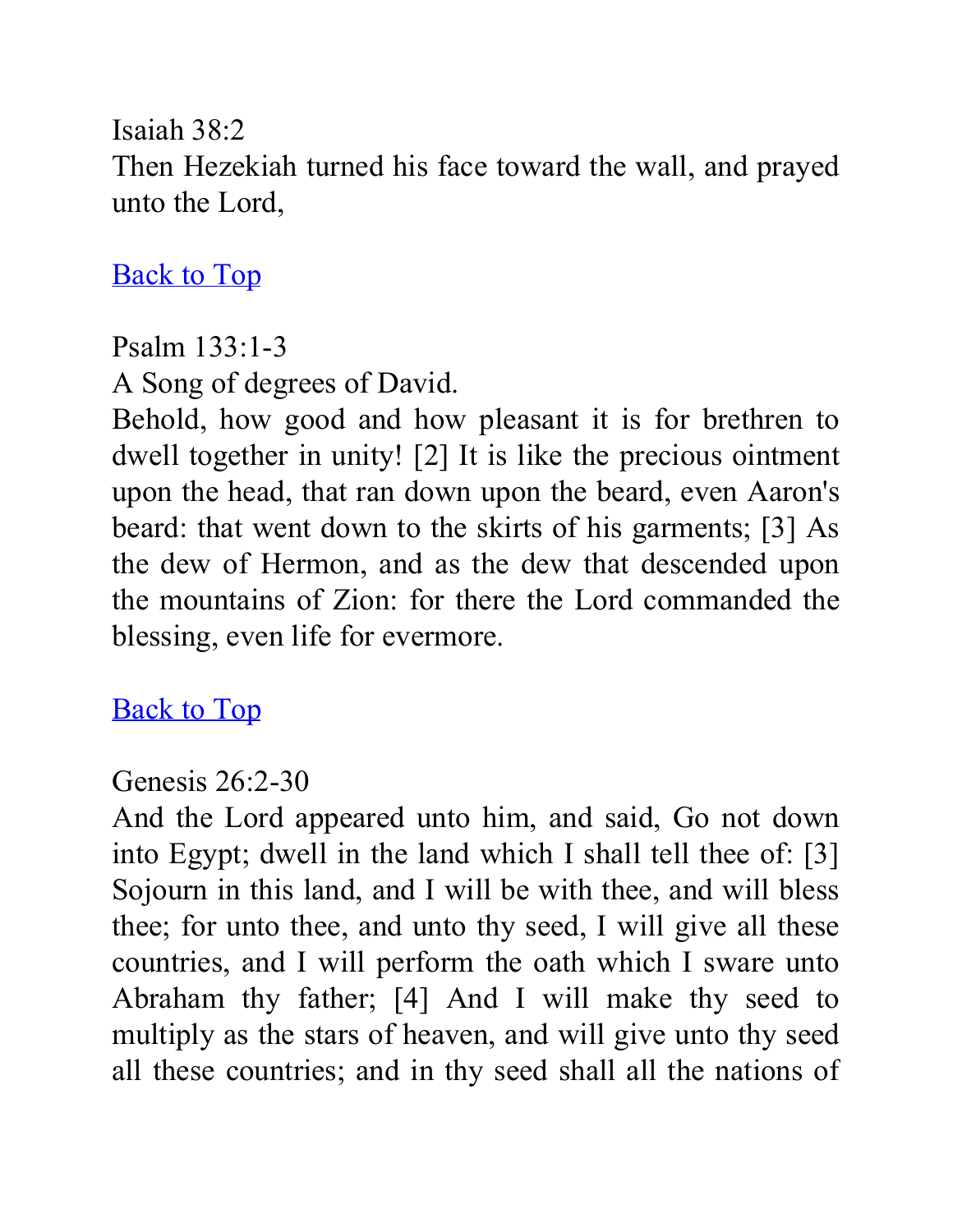the earth be blessed; [5] Because that Abraham obeyed my voice, and kept my charge, my commandments, my statutes, and my laws.

[6] And Isaac dwelt in Gerar: [7] And the men of the place asked him of his wife; and he said, She is my sister: for he feared to say, She is my wife; lest, said he, the men of the place should kill me for Rebekah; because she was fair to look upon. [8] And it came to pass, when he had been there a long time, that Abimelech king of the Philistines looked out at a window, and saw, and, behold, Isaac was sporting with Rebekah his wife. [9] And Abimelech called Isaac, and said, Behold, of a surety she is thy wife: and how saidst thou, She is my sister? And Isaac said unto him, Because I said, Lest I die for her. [10] And Abimelech said, What is this thou hast done unto us? one of the people might lightly have lien with thy wife, and thou shouldest have brought guiltiness upon us. [11] And Abimelech charged all his people, saying, He that toucheth this man or his wife shall surely be put to death. [12] Then Isaac sowed in that land, and received in the same year an hundredfold: and the Lord blessed him. [13] And the man waxed great, and went forward, and grew until he became very great: [14] For he had possession of flocks, and possession of herds, and great store of servants: and the Philistines envied him. [15] For all the wells which his father's servants had digged in the days of Abraham his father, the Philistines had stopped them, and filled them with earth. [16] And Abimelech said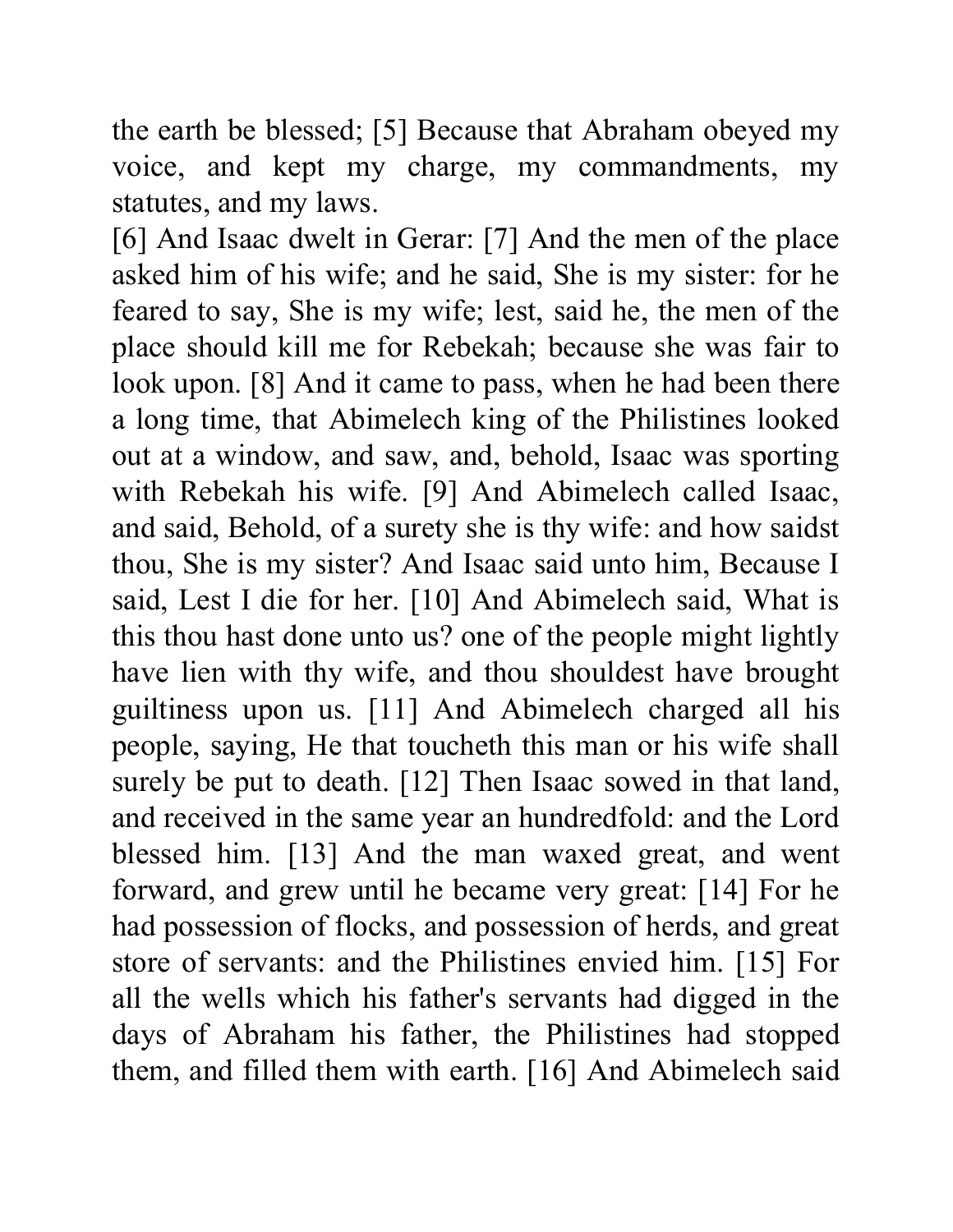unto Isaac, Go from us; for thou art much mightier than we. [17] And Isaac departed thence, and pitched his tent in the valley of Gerar, and dwelt there. [18] And Isaac digged again the wells of water, which they had digged in the days of Abraham his father; for the philistines had stopped them after the death of Abraham: and he called their names after the names by which his father had called them. [19] And Isaac's servants digged in the valley, and found there a well of springing water. [20] And the herdmen of Gerar did strive with Isaac's herdmen, saying, The water is ours: and he called the name of the well Esek; because they strove with him. [21] And they digged another well, and strove for that also: and he called the name of it Sitnah. [22] And he removed from thence, and digged another well; and for that they strove not: and he called the name of it Rehoboth; and he said, For now the Lord hath made room for us, and we shall be fruitful in the land. [23] And he went up from thence to Beer-sheba. [24] And the Lord appeared unto him the same night, and said, I am the God of Abraham thy father: fear not, for I am with thee, and will bless thee, and multiply thy seed for my servant Abraham's sake. [25] And he builded an altar there, and called upon the name of the Lord and pitched his tent there: and there Isaac's servants digged a well.

[26] Then Abimelech went to him from Gerar, and Ahuzzath one of his friends, and Phichol the chief captain of his army. [27] And Isaac said unto them, Wherefore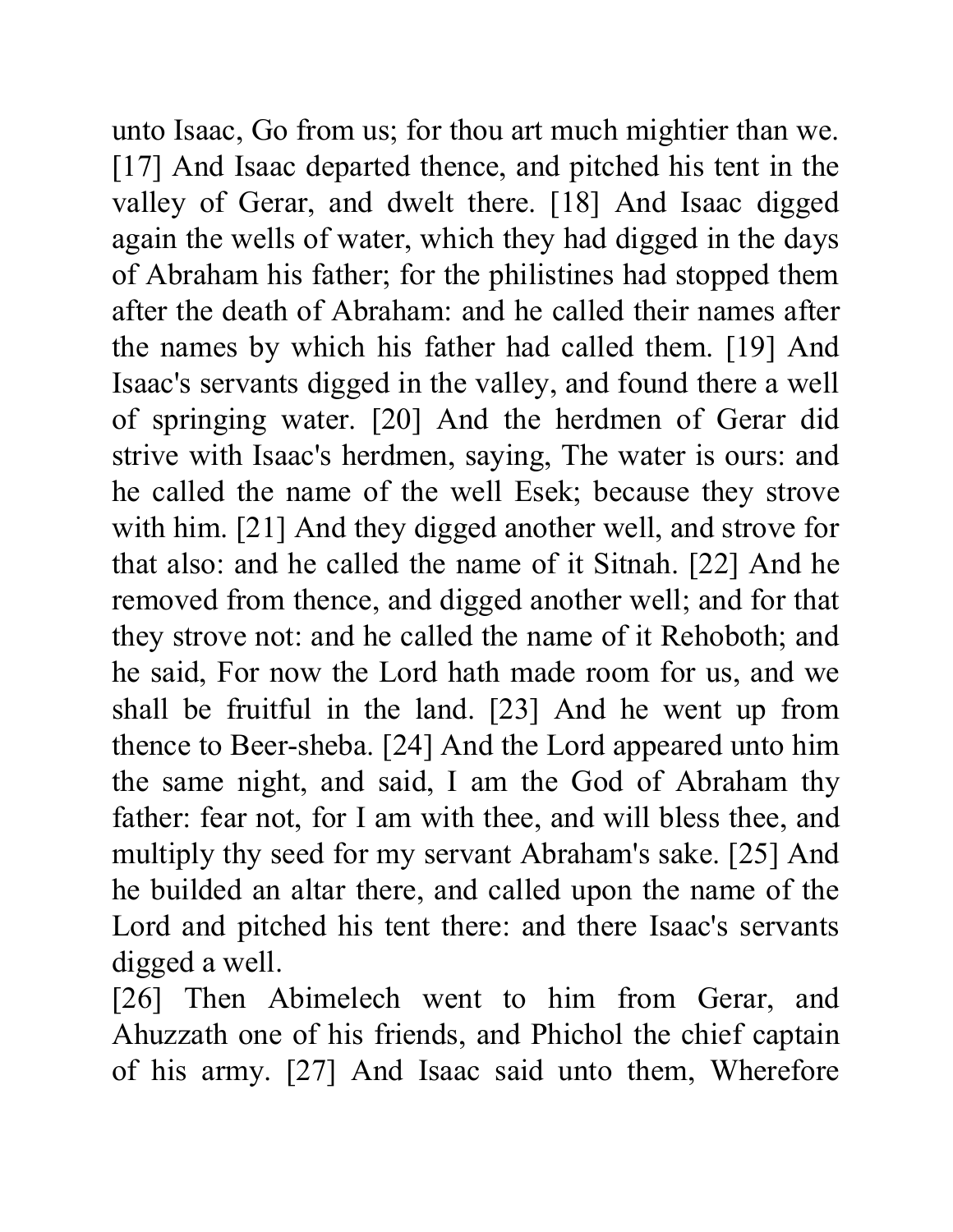come ye to me, seeing ye hate me, and have sent me away from you? [28] And they said, We saw certainly that the Lord was with thee: and we said, Let there be now an oath betwixt us, even betwixt us and thee, and let us make a covenant with thee; [29] That thou wilt do us no hurt, as we have not touched thee, and as we have done unto thee nothing but good, and have sent thee away in peace: thou art now the blessed of the Lord. [30] And he made them a feast, and they did eat and drink.

## [Back](#page-36-0) to Top

### Genesis 49:1-33

And Jacob called unto his sons, and said, Gather yourselves together, that I may tell you that which shall befall you in the last days. [2] Gather yourselves together, and hear, ye sons of Jacob; and hearken unto Israel your father.

[3] Reuben, thou art my firstborn, my might, and the beginning of my strength, the excellency of dignity, and the excellency of power: [4] Unstable as water, thou shalt not excel; because thou wentest up to thy father's bed; then defiledst thou it: he went up to my couch.

[5] Simeon and Levi are brethren; instruments of cruelty are in their habitations. [6] O my soul, come not thou into their secret; unto their assembly, mine honour, be not thou united: for in their anger they slew a man, and in their selfwill they digged down a wall. [7] Cursed be their anger,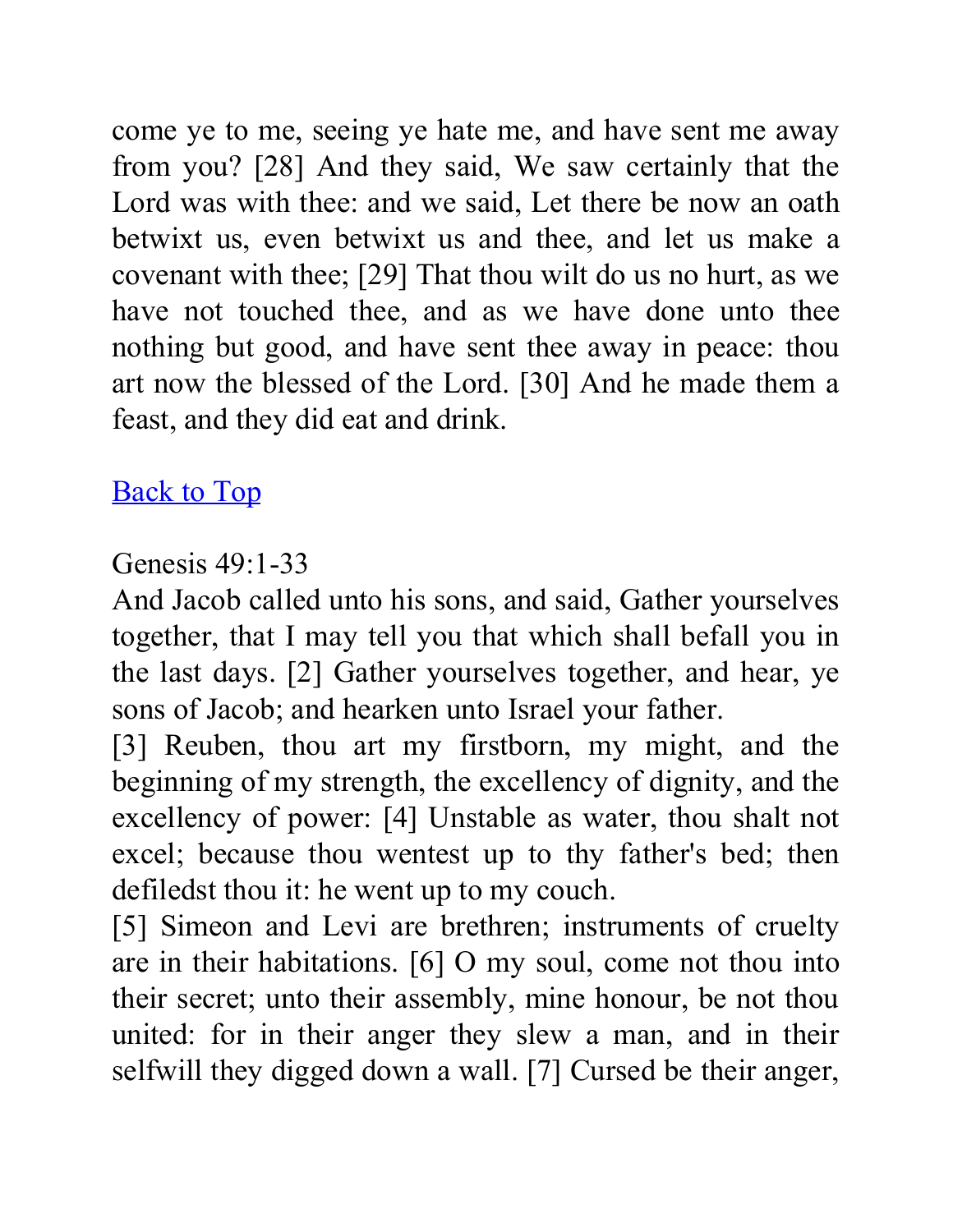for it was fierce; and their wrath, for it was cruel: I will divide them in Jacob, and scatter them in Israel.

[8] Judah, thou art he whom thy brethren shall praise: thy hand shall be in the neck of thine enemies; thy father's children shall bow down before thee. [9] Judah is a lion's whelp: from the prey, my son, thou art gone up: he stooped down, he couched as a lion, and as an old lion; who shall rouse him up? [10] The sceptre shall not depart from Judah, nor a lawgiver from between his feet, until Shiloh come; and unto him shall the gathering of the people be. [11] Binding his foal unto the vine, and his ass's colt unto the choice vine; he washed his garments in wine, and his clothes in the blood of grapes: [12] His eyes shall be red with wine, and his teeth white with milk.

[13] Zebulun shall dwell at the haven of the sea; and he shall be for an haven of ships; and his border shall be unto Zidon.

[14] Issachar is a strong ass couching down between two burdens: [15] And he saw that rest was good, and the land that it was pleasant; and bowed his shoulder to bear, and became a servant unto tribute.

[16] Dan shall judge his people, as one of the tribes of Israel. [17] Dan shall be a serpent by the way, an adder in the path, that biteth the horse heels, so that his rider shall fall backward. [18] I have waited for thy salvation, O Lord. [19] Gad, a troop shall overcome him: but he shall overcome at the last.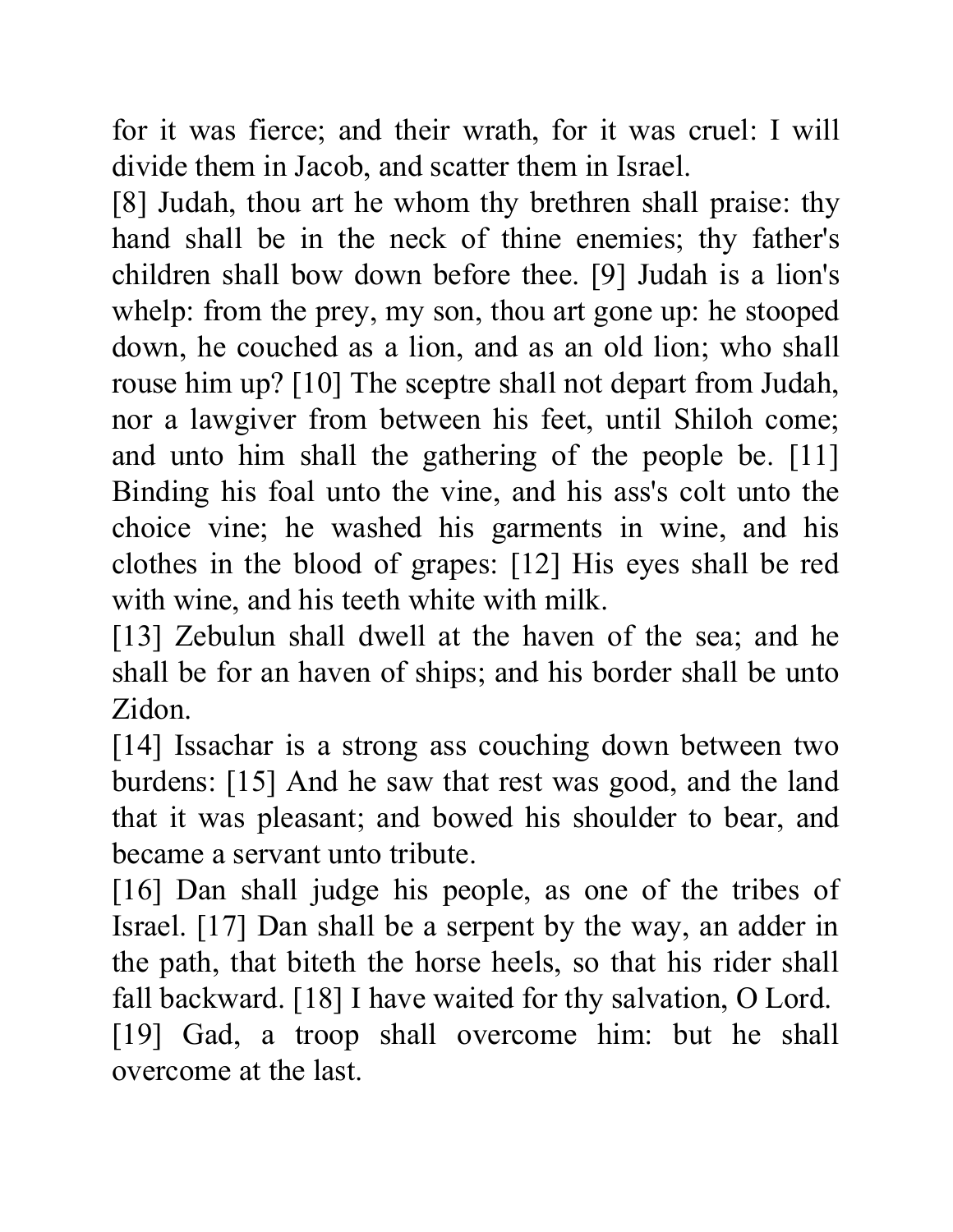[20] Out of Asher his bread shall be fat, and he shall yield royal dainties.

[21] Naphtali is a hind let loose: he giveth goodly words.

[22] Joseph is a fruitful bough, even a fruitful bough by a well; whose branches run over the wall: [23] The archers have sorely grieved him, and shot at him, and hated him: [24] But his bow abode in strength, and the arms of his hands were made strong by the hands of the mighty God of Jacob; (from thence is the shepherd, the stone of Israel:) [25] Even by the God of thy father, who shall help thee; and by the Almighty, who shall bless thee with blessings of heaven above, blessings of the deep that lieth under, blessings of the breasts, and of the womb: [26] The blessings of thy father have prevailed above the blessings of my progenitors unto the utmost bound of the everlasting hills: they shall be on the head of Joseph, and on the crown of the head of him that was separate from his brethren.

[27] Benjamin shall ravin as a wolf: in the morning he shall devour the prey, and at night he shall divide the spoil.

[28] All these are the twelve tribes of Israel: and this is it that their father spake unto them, and blessed them; every one according to his blessing he blessed them. [29] And he charged them, and said unto them, I am to be gathered unto my people: bury me with my fathers in the cave that is in the field of Ephron the Hittite, [30] In the cave that is in the field of Machpelah, which is before Mamre, in the land of Canaan, which Abraham bought with the field of Ephron